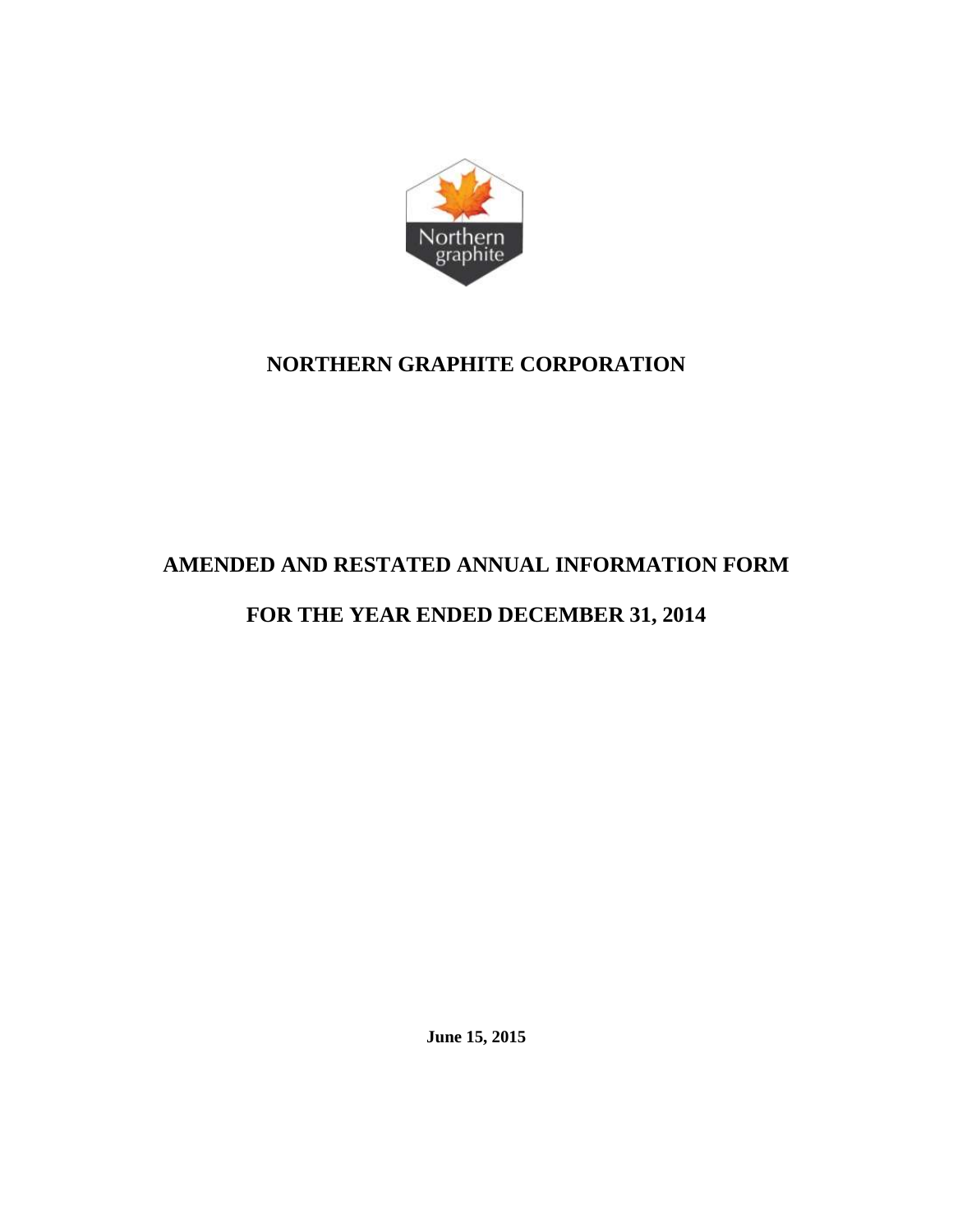# **TABLE OF CONTENTS**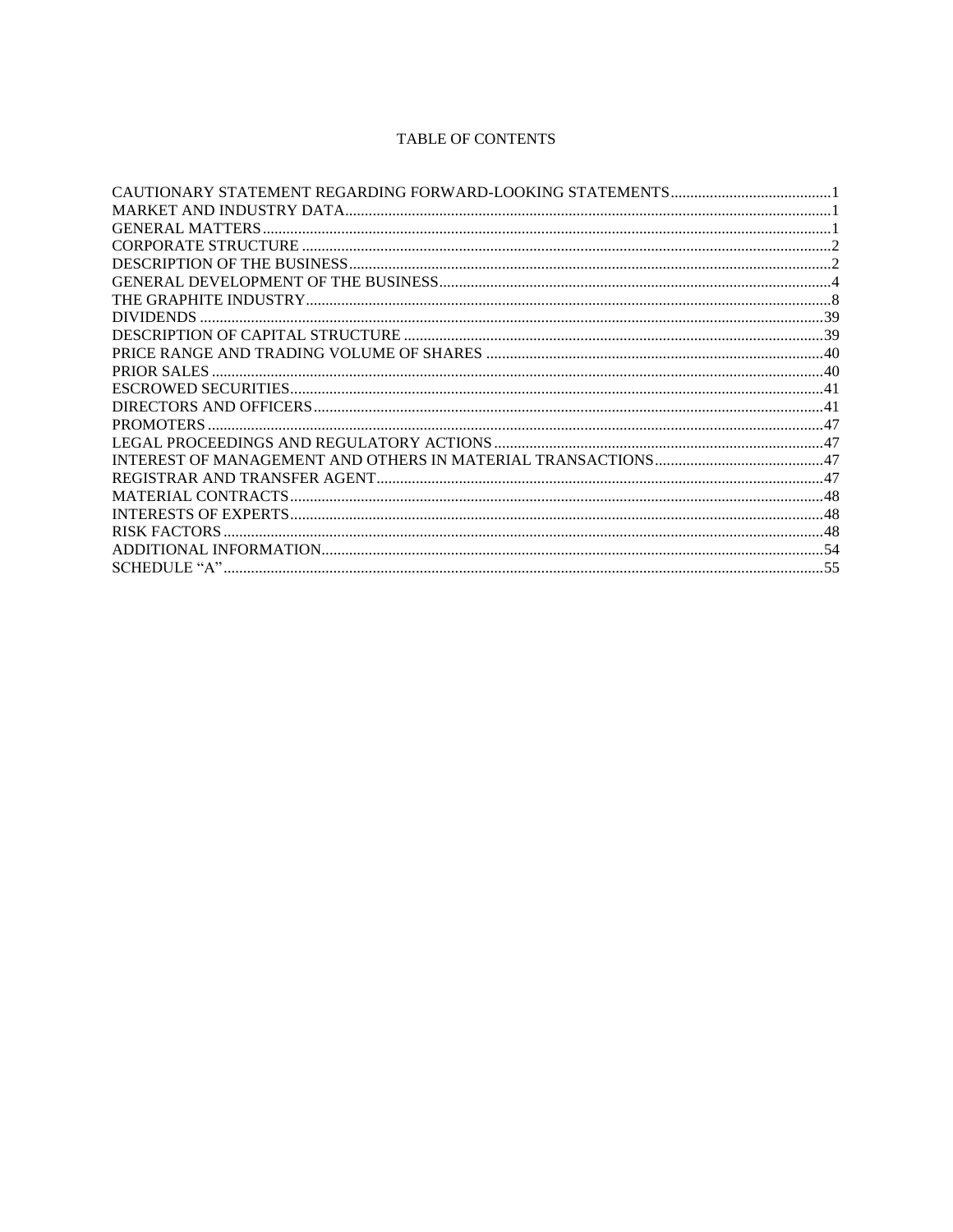### **CAUTIONARY STATEMENT REGARDING FORWARD-LOOKING STATEMENTS**

<span id="page-2-0"></span>This Annual Information Form contains "forward-looking statements" which reflect management's expectations regarding the Corporation's future growth, results of operations, performance and business prospects and opportunities. Such forward-looking statements may include, but are not limited to, statements with respect to the future financial or operating performance of the Corporation and its projects, the future price of graphite or other metal and mineral prices, the estimation of mineral resources, the timing and amount of estimated future production, costs of production, capital, operating and exploration expenditures, costs and timing of the development of deposits, costs and timing of future exploration, requirements for additional capital, government regulation of mining operations, environmental risks, reclamation expenses, title disputes or claims, limitations of insurance coverage and the timing and possible outcome of regulatory matters. Often, but not always, forward-looking statements can be identified by the use of words such as "plans", "expects", "is expected", "budget", "scheduled", "estimates", "forecasts", "intends", "anticipates", or "believes" or variations (including negative variations) of such words and phrases, or statements that certain actions, events or results "may", "could", "would", "might" or "will" be taken, occur or be achieved.

Forward-looking statements involve known and unknown risks, uncertainties, assumptions and other factors that may cause the actual results, performance or achievements of the Corporation to be materially different from any future results, performance or achievements expressed or implied by the forward-looking statements. Such factors include, among others: general business, economic, competitive, political and social uncertainties; the actual results of current exploration activities; conclusions of economic evaluations; fluctuations in currency exchange rates; changes in project parameters as plans continue to be refined; changes in labor costs or other costs of production; future prices of graphite or other industrial mineral prices; possible variations of mineral grade or recovery rates; failure of plant, equipment or processes to operate as anticipated; accidents, labor disputes and other risks of the mining industry, including but not limited to environmental hazards, cave-ins, pit-wall failures, flooding, rock bursts and other acts of God or unfavorable operating conditions and losses; delays in obtaining governmental approvals or financing or in the completion of development or construction activities; actual results of reclamation activities, and the factors discussed in the section entitled "Risk Factors" in this Annual Information Form. Although the Corporation has attempted to identify important factors that could cause actual actions, events or results to differ materially from those described in forward-looking statements, there may be other factors that cause actions, events or results to differ from those anticipated, estimated or intended. Forward-looking statements contained herein are made as of the date of this Annual Information Form and the Corporation disclaims any obligation to update any forward-looking statements, whether as a result of new information, future events or results or otherwise, except as may be required by applicable securities laws. There can be no assurance that forward-looking statements will prove to be accurate, as actual results and future events could differ materially from those anticipated in such statements. Accordingly, readers should not place undue reliance on forward-looking statements.

#### **MARKET AND INDUSTRY DATA**

<span id="page-2-1"></span>This Annual Information Form includes market and industry data that has been obtained from third party sources, including industry publications, as well as industry data prepared by management on the basis of its knowledge of and experience in the industry in which the Corporation operates (including management's estimates and assumptions relating to such industry based on that knowledge). Management's knowledge of such industry has been developed through its experience and participation in such industry. Although management believes such information to be reliable, the Corporation has not independently verified any of the data from third party sources referred to in this Annual Information Form or ascertained the underlying economic assumptions relied upon by such sources. Furthermore, references in this Annual Information Form to any publications, reports, surveys or articles prepared by third parties should not be construed as depicting the complete findings of the entire publication, report, survey or article. The information in any such publication, report, survey or article is not incorporated by reference in this Annual Information Form.

#### **GENERAL MATTERS**

<span id="page-2-2"></span>Unless otherwise indicated, all amounts herein are stated in Canadian dollars (\$). Unless otherwise specified, the information contained in this Annual Information Form is presented as at December 31, 2014.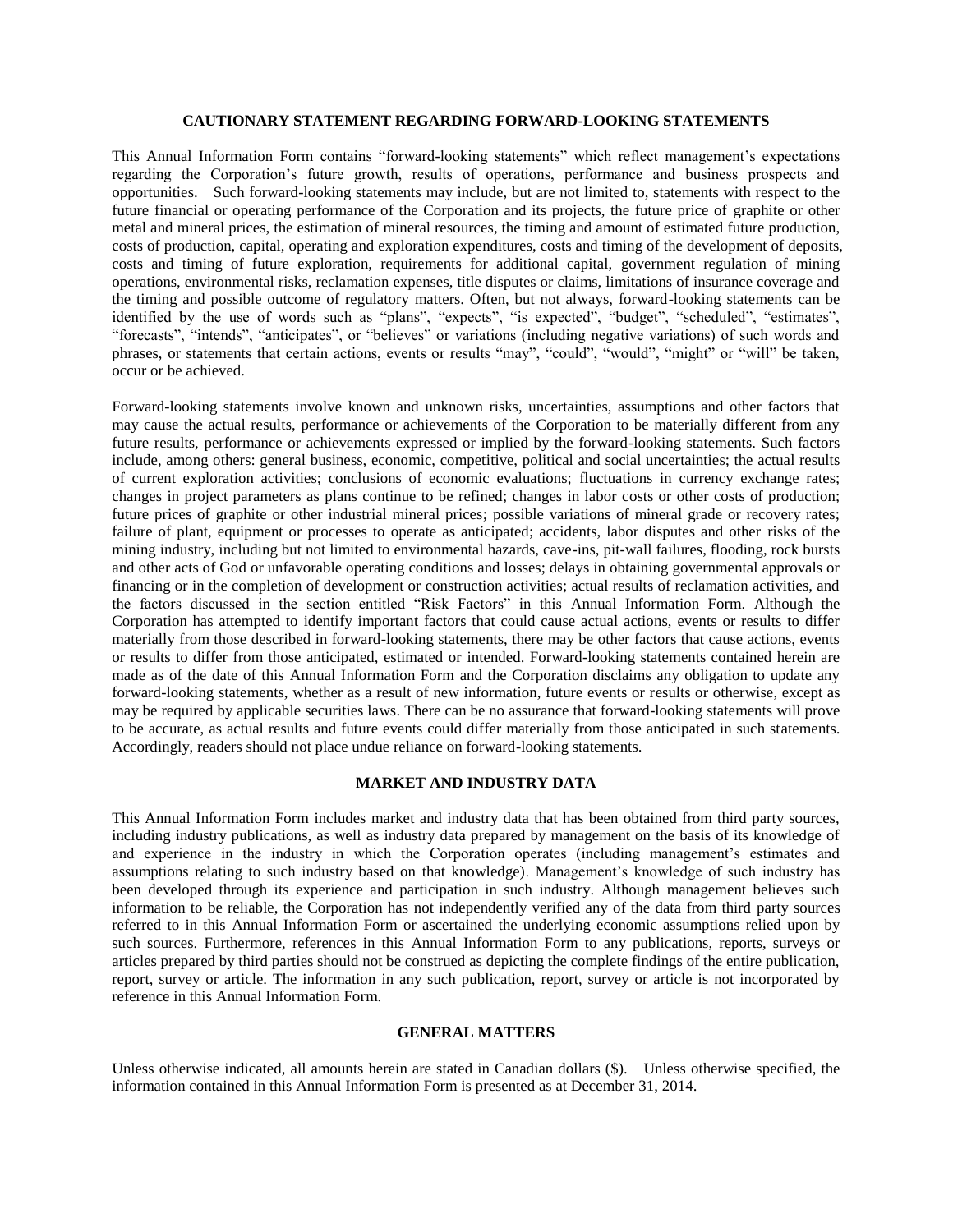#### **CORPORATE STRUCTURE**

#### <span id="page-3-0"></span>**Name and Incorporation**

Northern Graphite Corporation ("**Northern**" or the "**Corporation**") was incorporated on February 25, 2002 under the *Business Corporations Act* (Ontario) as "Industrial Minerals Canada Inc." Pursuant to articles of amendment dated March 1, 2010, the Corporation changed its name to "Northern Graphite Corporation" and subdivided its then outstanding common shares. Pursuant to articles of amendment dated August 10, 2010, the Corporation amended its articles to remove certain private company restrictions and cumulative voting provisions.

The head office of the Corporation is located at Suite 201, 290 Picton Avenue, Ottawa, Ontario, K1Z 8P8. The registered office of the Corporation is located at Suite 800, Wildeboer Dellelce Place, 365 Bay Street, Toronto, Ontario, M5H 2V1.

## **Intercorporate Relationships**

<span id="page-3-1"></span>The Corporation has no subsidiaries.

## **DESCRIPTION OF THE BUSINESS**

Northern is a mineral exploration and development company which holds a 100% interest in the Bissett Creek graphite project (the "**Bissett Creek Project**"). The Bissett Creek Project presently consists of Ontario mining lease number 106693 (covering 565 hectares) and Ontario mining lease number 109335 (covering 1,938 hectares) (the "**Mining Leases**"). Ontario mining lease number 109335 was granted in July 2013 and expires on June 30, 2034. Ontario Mining Lease number 106693 was granted in September 2014 and expires on August 31, 2035. Both leases require annual rental payments to the Ontario Ministry of Northern Development and Mines (the "**MNDM**") in an amount prescribed by the *Mining Act* (Ontario) which is approximately \$7,584. Five unpatented mining claims, which are not integral to the Bissett Creek Project, covering approximately 464 hectares (the "**Mining Claims**") expired in March 2015 and application has been made for renewal. The total area of the Mining Leases and the Mining Claims is approximately 2,967 contiguous hectares, and they are all located in the United Townships of Head, Clara and Maria, in the County of Renfrew, Province of Ontario.

The Corporation's principal business is the exploration and potential development of the Bissett Creek Project. The Corporation has no other properties or rights to acquire other properties.

Northern completed a bankable feasibility study on the Bissett Creek Project in July 2012 (the "**FS**") which confirmed the technical and financial viability of constructing and operating an open pit mine and 2,500 tonne per day processing plant at the Bissett Creek Project, and in respect of which a technical report prepared in accordance with National Instrument 43-101 – *Standards of Disclosure for Mineral Projects* ("**NI 43-101**") was filed on SEDAR on August 24, 2012. The FS was updated on September 23, 2013 (the "**FS Update**") following an additional drill program on the Bissett Creek Project, the release of a new and larger resource estimate for the project based on the results of the drill program, revision of the mine plan based on the new resource model, and updating of the economics for the project to incorporate the new resource estimate, some modifications to capital and operating cost assumptions, and lower graphite prices.

The Corporation subsequently completed a preliminary economic assessment on an expansion case for the Bissett Creek Project on October 23, 2013 (the "**Expansion PEA**"), and in respect of which a technical report prepared in accordance with NI 43-101 was filed on SEDAR on December 6, 2013 (being the 2013 Technical Report (as hereinafter defined)). The Expansion PEA was undertaken to demonstrate the potential ability to meet expected future growth in graphite demand by doubling production after three years of operation based on measured and indicated resources only. The Expansion PEA built on the FS and the expanded resource model and update to the FS economics in the FS Update.

The Corporation also updated the Expansion PEA on June 24, 2014 (the "**Expansion PEA Update**") to assess the economics of building a 2 million tpa processing plant at the outset rather than increasing from 1 million tpa to 2 million tpa after three years of operation. The larger process plant was evaluated due to recent developments in the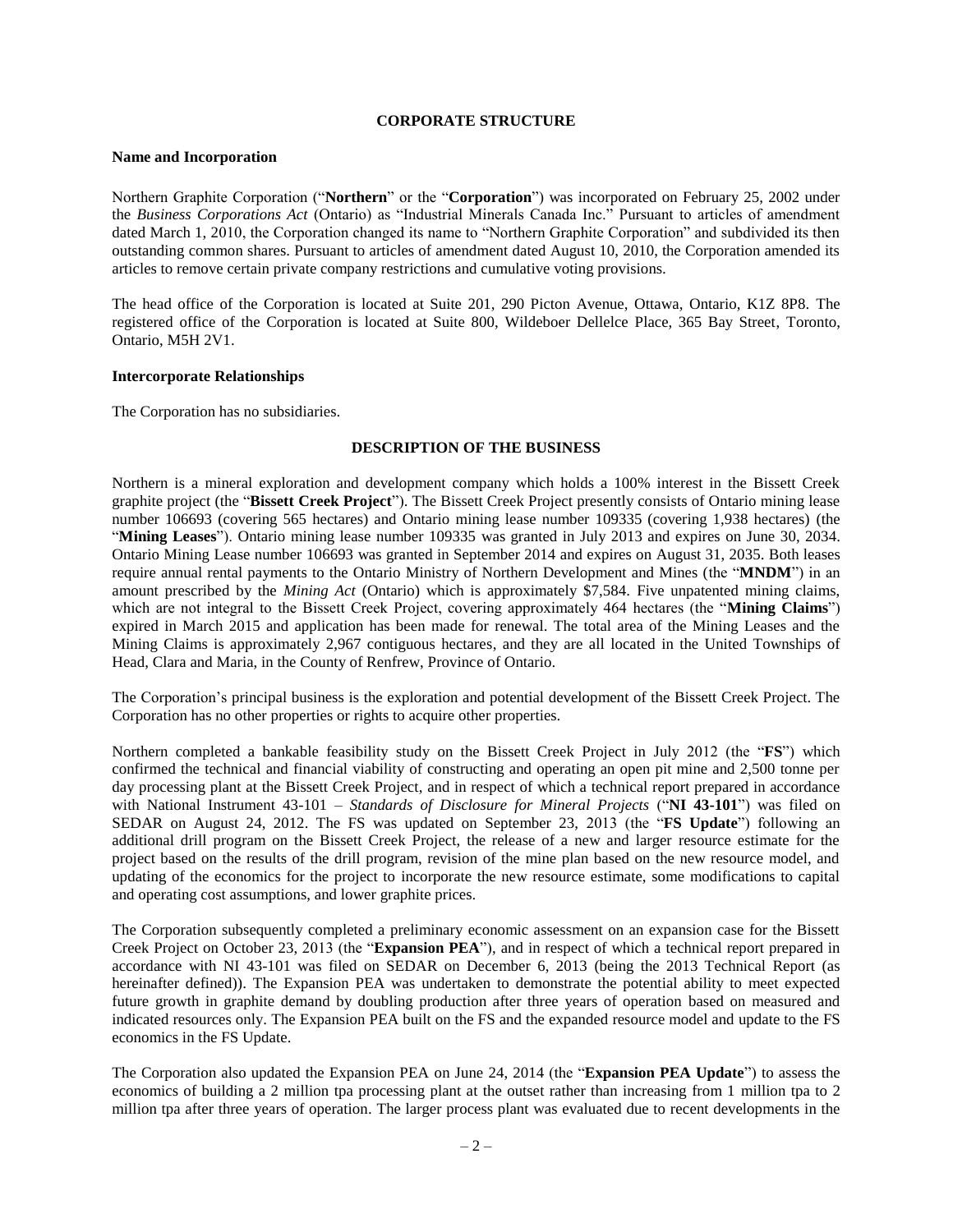lithium-ion battery industry but the Corporation does not intend to pursue this scenario under the Expansion PEA Update at the present time.

The Corporation and previous management originally filed a mine closure plan ("**MCP**") with MNDM in 2004 (the "**2004 MCP**") and was authorized to begin production based on a dry recovery process but a commercial operation was never established due to technical problems and financial difficulties. In the fourth quarter of 2012, the Corporation filed an amended MCP to increase the size of the potential operation and to use a conventional flotation recovery process as outlined in the Expansion PEA. On August 26, 2013, the Corporation announced that the MNDM had accepted the Corporation's MCP for filing. While the Corporation is in a position to begin construction of a mine on the Bissett Creek Project, subject to arranging the necessary full project financing and additional species at risk permitting, it is possible that the changes contemplated in the FS Update will trigger the requirement to file another closure plan amendment. A number of operational permits and environmental authorizations are also required prior to the commencement of mining operations. The Corporation expects that these permits and authorizations will be obtained in the normal course as needed. Site work for the Bissett Creek Project would include the clearing of internal roads, plant site and tailings basin. Construction of the plant and infrastructure are estimated to take approximately 12 months.

As a result of Northern's work on the Bissett Creek Project described above, the Corporation is now in a position to begin construction of a mine, subject to the availability of financing and species at risk permitting. Certain operational permits and environmental authorization certificates are also required before mining and processing could commence.

The Bissett Creek Project is subject to a royalty of \$20 per ton of graphite concentrate and a 2.5% net smelter return ("**NSR**") on any other minerals or metals produced, both of which are payable to the original prospectors who identified and staked the Bissett Creek Project. An annual advance royalty of \$27,000 is payable in two equal installments on March 15 and September 15 of each year, which will be credited against future royalties on graphite concentrate produced from the Bissett Creek Project.

The Corporation has negotiated employment contracts with Gregory Bowes, Chief Executive Officer, and Stephen Thompson, Chief Financial Officer, which became effective as of May 1, 2011. Stephen Thompson has subsequently entered into an employment contract that is effective April 1, 2015 and has a three month term. The Corporation has no other employees and retains consultants to assist in its operations on an as-needed basis. The Corporation will begin building a team to construct and operate the Bissett Creek Project once the next stage of financing is completed.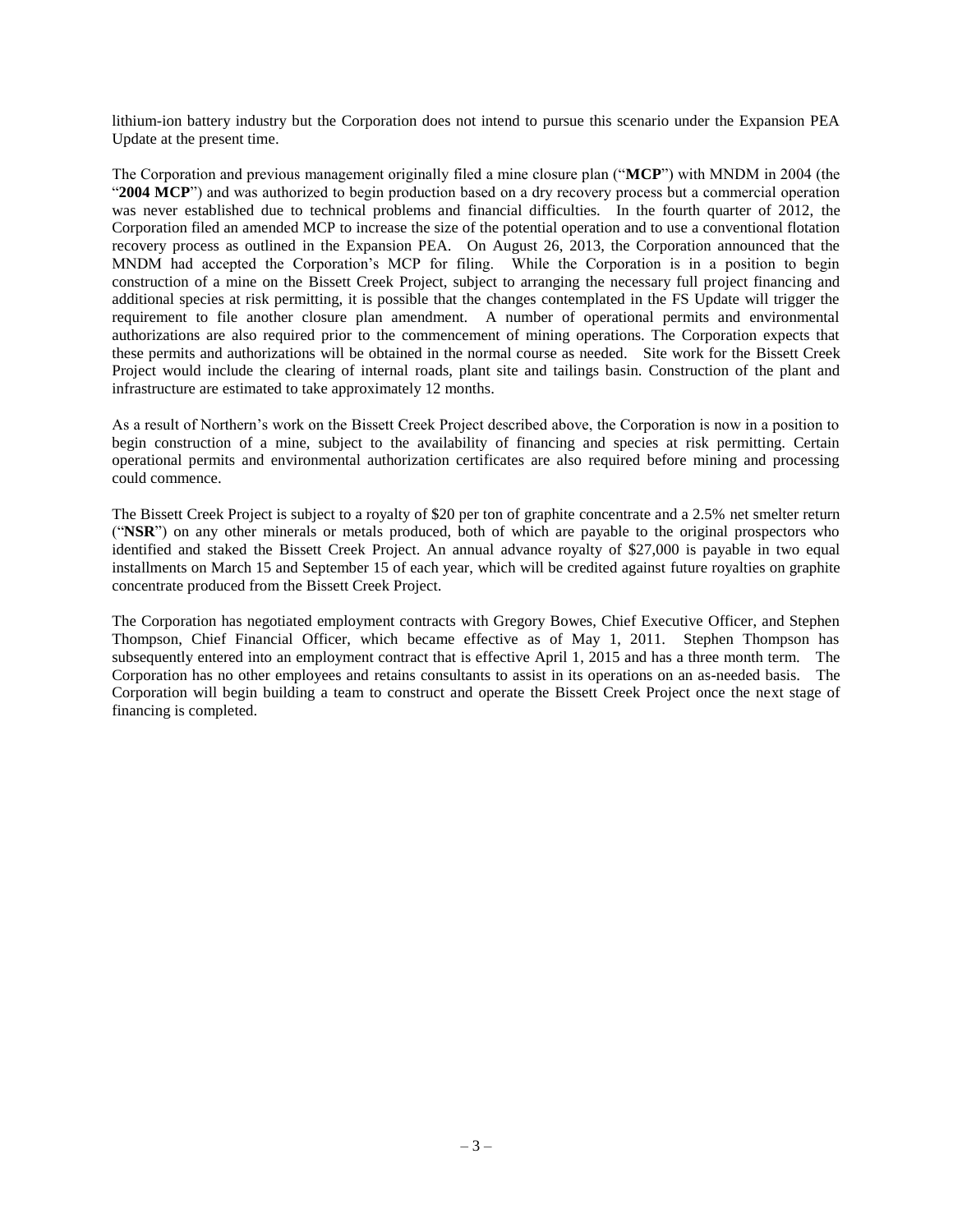#### **GENERAL DEVELOPMENT OF THE BUSINESS**

## <span id="page-5-0"></span>**History**

Until March 1, 2010, the Corporation was a wholly-owned subsidiary of Mindesta Inc. ("**Mindesta**"), formerly Industrial Minerals, Inc., a corporation incorporated under the laws of Delaware and quoted on the over-the-counter bulletin board in the United States (OTC-BB: MDST). Mindesta was a reporting issuer in British Columbia pursuant to British Columbia Instrument 51-509 – *Issuers Quoted in the U.S. Over-the-Counter Markets* ("**BCI 51-509**"). Mindesta acquired Ontario mining lease number 106693 and a number of associated mining claims in 2002 and assigned them to the Corporation in 2003.

The Corporation filed the 2004 MCP with the MNDM in 2004, the acceptance of which by the MNDM authorized Northern to proceed with the construction of a mine and processing plant on the Bissett Creek Project property. A small processing plant, based on a dry recovery process, was constructed and a very small amount of material was mined. However, the performance of the dry process was unsatisfactory, commercial operation was never achieved, and the Bissett Creek Project was put on a care and maintenance basis in 2005.

In May 2007, Mindesta retained SGS Canada Inc., formerly and then named Systèmes Geostat International Inc. ("**SGS**"), to prepare a NI 43-101 compliant technical report on the Bissett Creek Project, including a preliminary economic assessment. Mindesta received the completed technical report from SGS in December 2007 and intended at that time to proceed with additional exploration drilling, pilot plant testing and preparation of a feasibility study. However, due to Mindesta's lack of financial resources this work was not completed and the report prepared by SGS was not filed with securities regulators.

Between March 2007 and June 2008, Mindesta experienced a number of changes in directors and management as it attempted to develop and execute a strategy for the exploration and development of the Bissett Creek Project. Eventually, these changes resulted in Gregory Bowes joining the Board of Directors of Mindesta on June 23, 2008 as an independent director. Mr. Bowes was also made a director of the Corporation on July 9, 2008.

Faced with the lack of prospects for the exploration and development of the Bissett Creek Project through Mindesta, the management and Board of Directors of Mindesta determined that the best prospects for advancing the Bissett Creek Project would be through the Corporation independently seeking its own financing and pursuing a going public transaction in Canada. Mr. Bowes was appointed as the President and Chief Executive Officer of the Corporation effective May 1, 2009 with the objective of executing upon this strategy.

In late 2009 and early 2010 the Corporation raised approximately \$2,431,750 in a number of private transactions to finance its activities.

On March 1, 2010, the Corporation changed its name to "Northern Graphite Corporation" and subdivided its then outstanding common shares to result in Mindesta owning 11,750,000 common shares of the Corporation.

In 2010, following the reorganization of the Corporation, SGS updated their 2007 work and produced a technical report (the "**2010 Technical Report**") entitled "Technical Report Preliminary Economic Assessment on the Bissett Creek Graphite Property of Industrial Minerals, Inc. & Northern Graphite Corporation" dated July 16, 2010 and revised on February 2, 2011. It was prepared by Gilbert Rousseau P.Eng and Claude Duplessis P.Eng of SGS, each of whom is an independent "qualified person" pursuant to NI 43-101.

Following the completion of the 2010 Technical Report, Northern decided to undertake a drilling program, commence a pre-feasibility study and metallurgical testing, and initiate the environmental and mine permitting process for the Bissett Creek Project.

The Corporation commenced the drill program in July 2010 with the objectives of upgrading inferred resources to indicated resources, confirming results of historical drilling, and expanding the resource to demonstrate the potential to significantly increase production in the future if warranted by graphite demand. A total of 51 holes were drilled, totaling 2,927 metres. All 51 holes intersected widespread graphite mineralization, with 50 of the 51 holes containing widths and grades similar to those within the existing resource model. As a result, the deposit was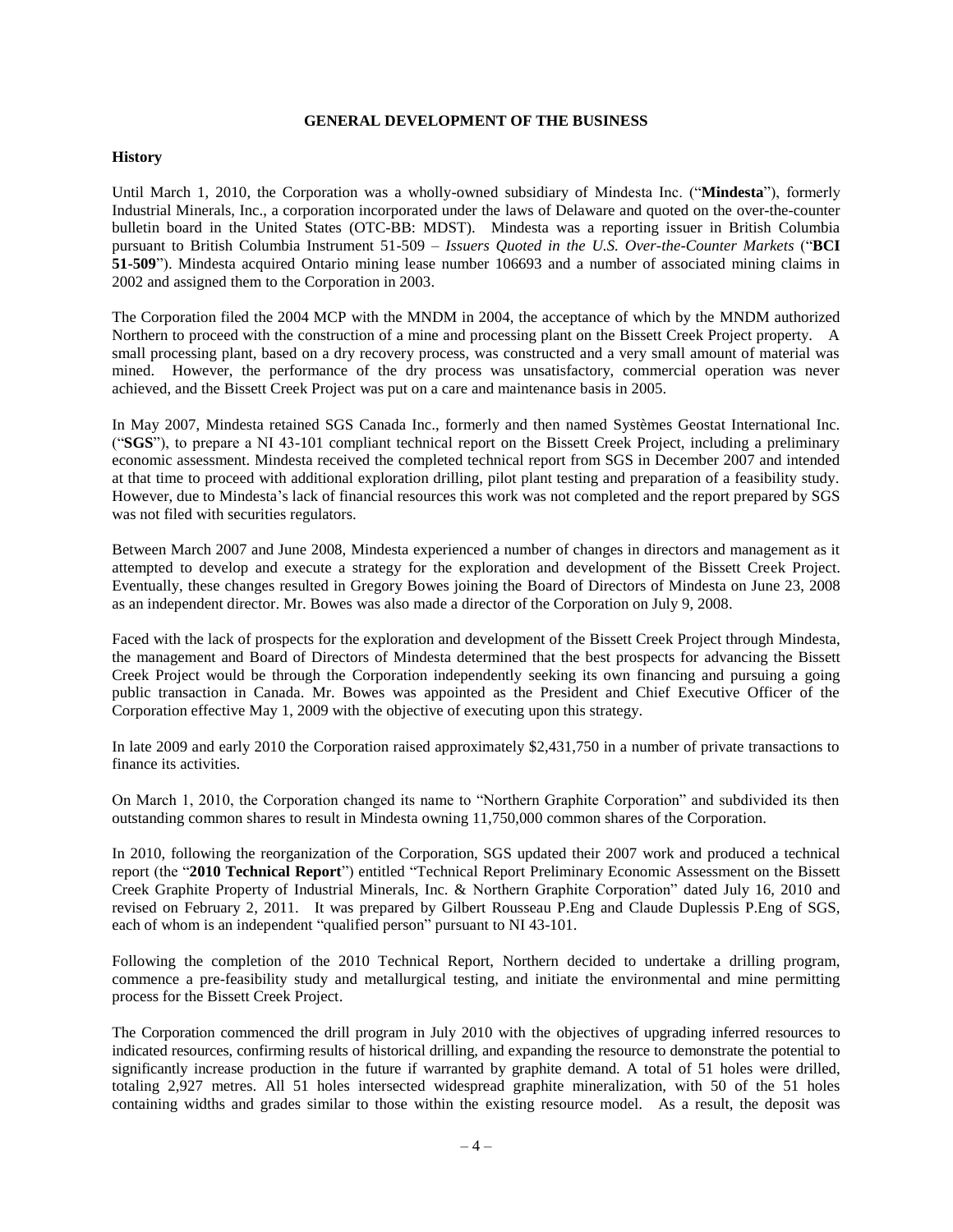significantly enlarged and remained open to the north and to the east.

Following completion of the 2010 Technical Report, and the 2010 drill program, SGS was engaged to complete a pre-feasibility study. As part of this process, SGS would complete a new set of metallurgical tests to confirm previous results and also to examine the potential to produce saleable by-products and value added graphite products for specialty markets.

The Corporation engaged Knight Piesold Consulting to define and complete all environmental and engineering studies required to file a closure plan amendment for the Bissett Creek Project and to prepare and submit all permit applications required to initiate construction and mining. This process included ongoing local community and First Nations consulting.

On February 1, 2011, Don Baxter was appointed as President and Stephen Thompson was appointed as the Chief Financial Officer of the Corporation. Mr. Bowes resigned as President to focus on his role as Chief Executive Officer and a Director.

On April 18, 2011, the Corporation completed an initial public offering consisting of the issuance of an aggregate of 8,000,000 common shares at a price of \$0.50 per share for gross proceeds of \$4,000,000 pursuant to a final prospectus dated April 7, 2011 filed in the provinces of Ontario, Alberta and British Columbia (the "**IPO**"). The common shares of the Corporation commenced trading on the TSX Venture Exchange (the "**TSX-V**") on April 20, 2011 under the symbol "NGC". As a result of the IPO, Mindesta's ownership in Northern was further reduced to 31.5%.

On June 21, 2011, the Corporation announced that the pre-feasibility study underway on the Bissett Creek Project would be upgraded to a full bankable feasibility study.

In September 2011, the Corporation announced a significant increase in estimated resources based on the results from the 2010 drilling program. The updated base case mineral resource for the Bissett Creek Project, using a cut off of 0.986% graphitic carbon ("**Cg**"), totalled 25,983,000 tonnes grading 1.81% Cg in the indicated category (470,300 tonnes of contained graphite) while inferred resources totalled 55,038,000 tonnes grading 1.57% Cg (864,100 tonnes of contained graphite). The deposit remains open along strike to the north and south, and down dip to the east. The drilling program and resource estimate confirmed that near surface graphite mineralization comprises an area of over one square kilometer. The deposit is tabular and very shallowly dipping (10%). The waste to ore ratio for this new resource was  $0.27:1$ .

SGS Minerals Services in Lakefield, Ontario ("**SGS Lakefield**") performed LCTs on composite material taken from drill core samples across the deposit in 2011. The test produced six final concentrates which showed consistent flake size distribution and carbon grade. The overall concentrate grade averaged 95%Cg. A concentrate which grades 94%Cg and has a flake size distribution of 80% greater than +80 mesh is the industry standard premium product. Almost all Bissett Creek production meets this specification as the final concentrates averaged over 70%, +80 mesh. Approximately 6% of the concentrate was +100 mesh and 12% was +200 mesh, both with high carbon content. Less than 10% was very small, -200 mesh flake and powder with a carbon content in the low 80s.

Most significantly, almost 50% of the graphite concentrate produced was +48 mesh XL flake which averaged 98% Cg with one value as high as 99.2% Cg. The overall carbon recovery in the LCTs was 92.2%.

On December 12, 2011, the Board of Directors of Mindesta declared a pro rata dividend-in-kind, payable January 25, 2012 to shareholders of record as at January 5, 2012, whereby most of the shares of the Corporation owned by Mindesta would be distributed to Mindesta shareholders. At the close of trading on January 25, 2012, Mindesta completed the distribution to its shareholders of 9,413,581 shares of the Corporation (approximately 25% of the Northern common shares outstanding) on the basis of one common share of Northern for each share of Mindesta common stock held. Mindesta no longer holds any common shares of Northern.

On March 16, 2012, the Corporation completed a non-brokered private placement through the issuance of 6,206,377 common shares at a price of \$1.70 per share for gross proceeds of \$10,550,841. In connection with the private placement, and in accordance with the policies of the TSX-V, the Corporation paid total finder's fees of \$121,517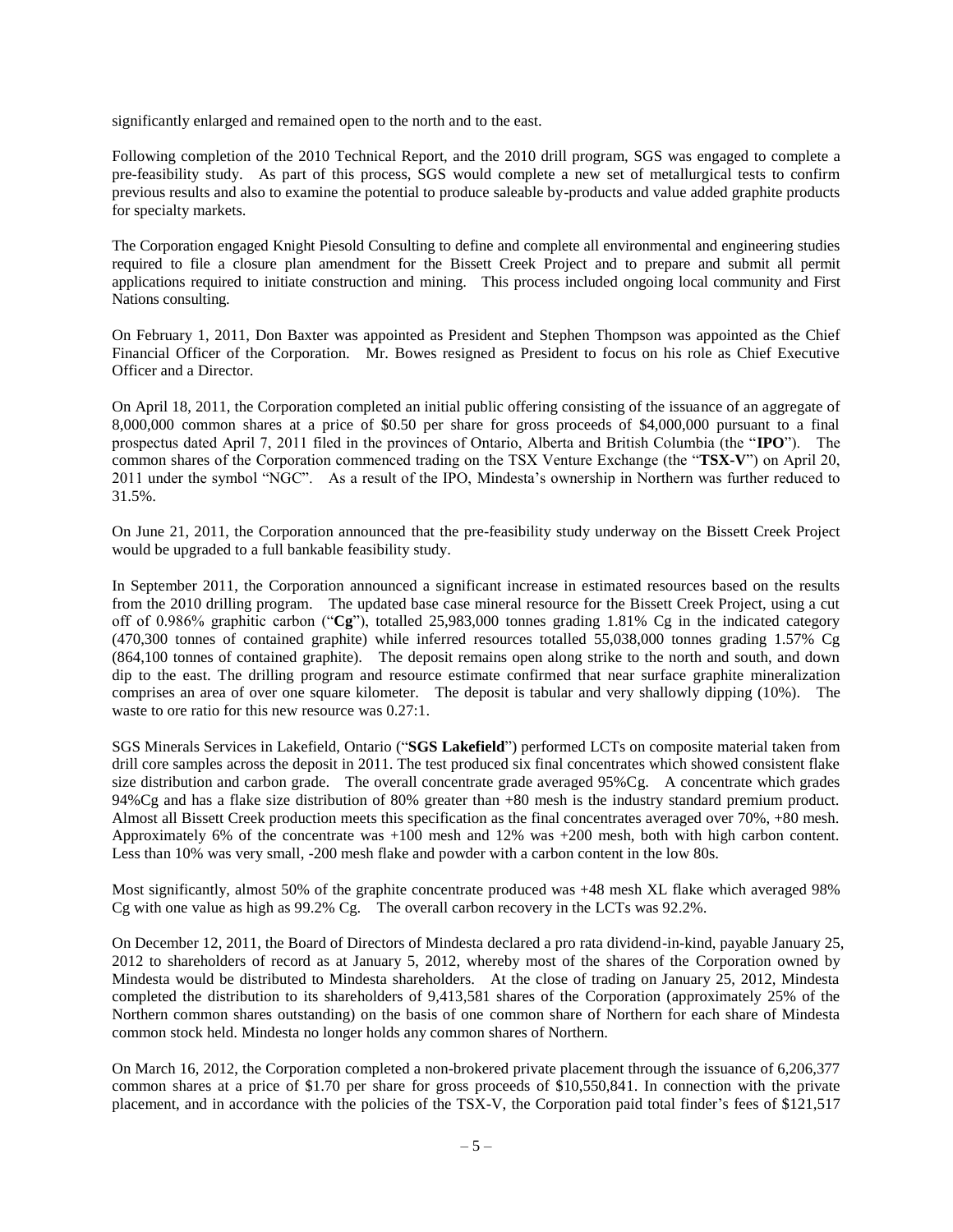and issued 71,480 finder's warrants, each exercisable to acquire one common share of the Corporation at a price of C\$2.00 per share for a period of one year (and which have since expired). The net proceeds of the placement were used to finance the completion of the FS and to finance permitting, detailed engineering and design work with respect to the Bissett Creek Project, along with providing working capital and funds for general corporate purposes.

In July 2012, the Corporation completed the FS. The FS was prepared by G Mining Services Inc. and included contributions from SGS Lakefield (metallurgy) and SGS (resource modelling), Knight Piesold Ltd. (environmental, permitting, tailings management and road infrastructure) and Met-Chem Canada Inc. (process engineering). The FS confirmed the technical and financial viability of constructing and operating an open pit mine and 2,300 tpd processing plant on the Bissett Creek Project.The FS is the subject of a technical report prepared in accordance with NI 43-101 dated August 23, 2012 and prepared by Louis Gignac, ing., Nicolas Ménard, ing., Antoine Champagne, ing., Ahmed Bouajila, ing., Robert Menard, ing., and Robert Marchand, ing., each of whom is an independent "qualified person" under NI 43-101, which has been filed on SEDAR.

On November 8, 2012, the Corporation announced that ongoing metallurgical testing by Hazen Research had succeeded in purifying the spherical graphite (the "**SPG**") from the Bissett Creek Project to 99.99% Cg and large flake graphite to 99.83% Cg. These bench scale tests were the first step in demonstrating that the laboratory purification process developed by Northern can be scaled to commercial levels.

On November 29, 2012, the Corporation was accepted for graduation to Tier 1 of the TSX-V. As a result, all of the securities of Northern that were then remaining in escrow, being an aggregate of 1,734,541 common shares, were released effective November 29, 2012. Northern no longer has any securities remaining in escrow.

On January 8, 2012, the Corporation announced that it had signed a letter of intent with Caterpillar Financial to provide financing for up to US\$17.5 million in Caterpillar mining and power equipment for the Bissett Creek Project. Caterpillar Financial has also preliminarily indicated its additional interest in participating in a project debt facility, subject to receipt of an information memorandum relating thereto and its agreement with the terms and conditions thereof.

On January 18, 2013, the Corporation announced that following a competitive bidding process involving five engineering firms, it had awarded a \$3.5 million contract for the detailed engineering and design of the Bissett Creek Project to PES-BECMA.

On March 7, 2013, the Corporation announced positive results from a 61 hole, 3,425 meter drilling program on the Bissett Creek Project. The drill program was designed to infill a significant portion of inferred resources with the objective of upgrading them to the measured and indicated categories. In addition, extensions to higher grade zones outside of the current resource model were tested.

On May 7, 2013, the Corporation announced a new resource estimate for the Bissett Creek Project based on results from the drill program. The drill program successfully achieved its objective of upgrading a significant portion of inferred resources to measured and indicated resources. Measured and indicated resources are now estimated at 69.8 million tonnes grading 1.74% Cg based at a 1.02% Cg cutoff grade compared to the previous estimate of 26 million tonnes grading 1.81% Cg at a cutoff of 0.98%Cg.

On July 8, 2013, the Corporation announced that Don Baxter had resigned as President of the Corporation. The Corporation plans to hire a COO as part of its efforts to finance and build the Bissett Creek Project.

In October of 2012, the Corporation had submitted an amended MCP for the Bissett Creek Project to the MNDM. On August 26, 2013, the Corporation announced that the MNDM had accepted the Corporation's MCP for filing and that the Corporation was granted an additional mining lease for the Bissett Creek Project. The completion of species at risk permitting, additional operational permitting and possibly an additional amendment to the MCP will be required before the Corporation can commence construction of the Bissett Creek Project.

On September 23, 2013, the Corporation announced the FS Update in which the FS economics were updated to incorporate the new and larger resource estimate and therefore, a new mine plan, some modifications to the capital and operating cost assumptions, and lower graphite prices. The FS Update was prepared by AGP. The FS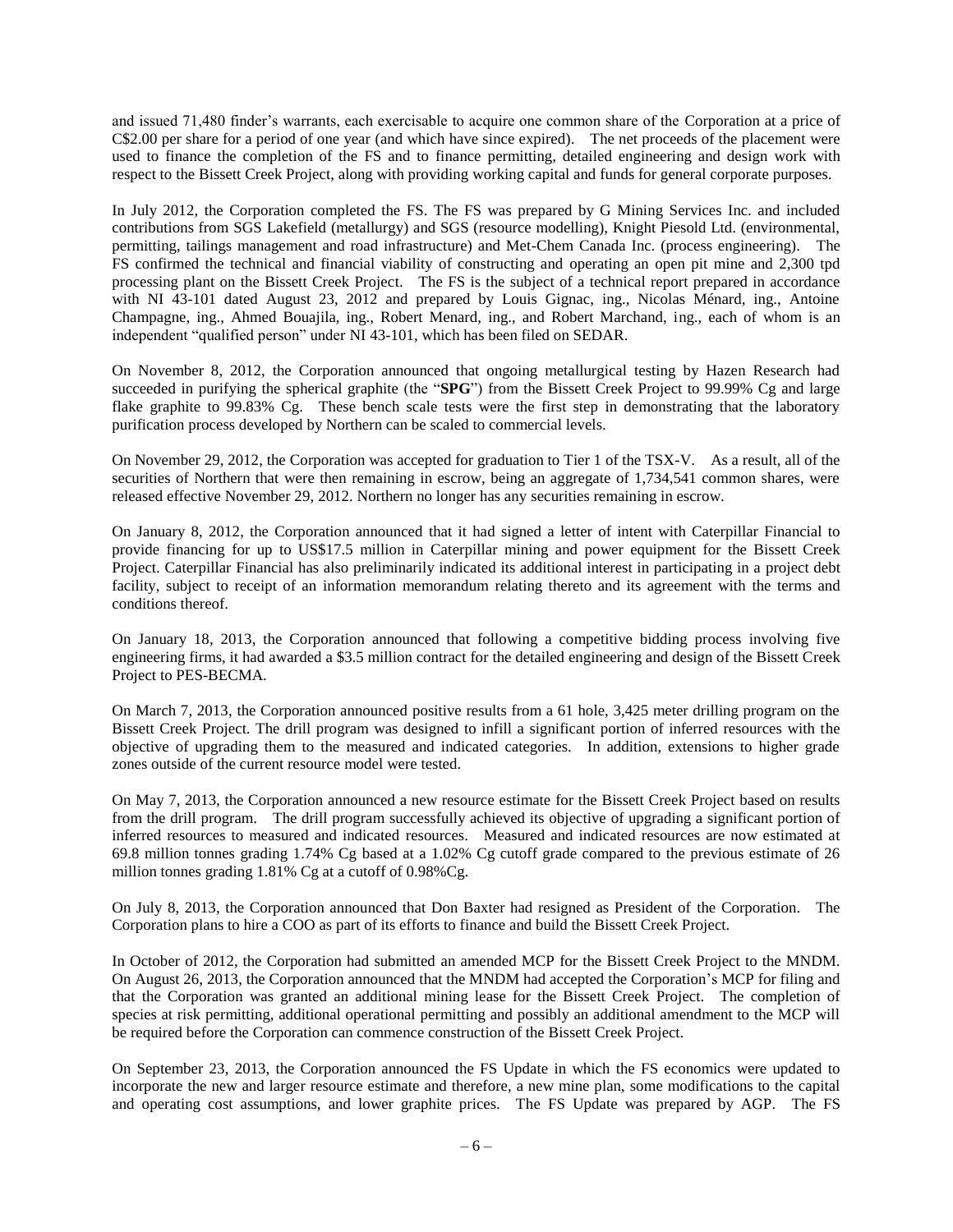Update was not considered a material change and no new technical report under NI 43-101 was filed.

On September 30, 2013, the Corporation announced that its proprietary process for purifying SPG had been tested on concentrates from the Bissett Creek Project and had consistently achieved 99.95%+C purity levels in extensive independent laboratory and bench scale testing. High purity graphite is required for many value added applications including lithium-ion batteries.

On October 23, 2013, the Corporation announced the results of the Expansion PEA for the preliminary economic assessment on an expansion case for the Bissett Creek Project. The Expansion PEA was undertaken to demonstrate the ability to meet expected future growth in graphite demand by substantially increasing production from the deposit based on measured and indicated resources only. A technical report relating to the Expansion PEA prepared in accordance with NI 43-101, being the 2013 Technical Report, was filed on SEDAR on December 6, 2013.

On November 11, 2013, the Corporation announced that it had partnered with Coulometrics LLC to manage development of the Corporation's proprietary technologies for manufacturing SPG and improving the performance of lithium-ion batteries. The initial focus is on the development of nano-material based surface coatings for SPG. SPG is manufactured from flake graphite concentrate and is the anode material in lithium-ion batteries. Prices range from \$3,500 per tonne uncoated to over \$10,000 per tonne for coated SPG. On March 19, 2014, the Corporation announced that it had developed and successfully tested a proprietary process for coating SPG which is necessary before it can be used as an anode material in lithium-ion batteries.

On June 14, 2014, the Corporation announced the results of the Expansion PEA Update which assessed the economics of building a two million tpa processing plant at the outset rather than increasing from one million tpa to two million tpa after three years of operation as contemplated in the Expansion PEA. The larger process plant was evaluated due to recent developments in the lithium-ion battery industry. The Expansion PEA Update was not considered a material change and no new technical report under NI 43-101 was filed.

On November 10, 2014, the Corporation announced that in partnership with Coulometrics LLC, it had opened a lithium-ion battery research and testing facility. The Corporation indicated that the facility will focus on developing and testing improved natural graphite based anode materials for lithium-ion batteries with the goal of improving battery performance, reducing costs and reducing the environmental impact of anode manufacturing. The Corporation noted that the facility will be available on normal commercial terms to any company, including Northern's competitors.

On January 22, 2015, the Corporation announced that concentrates from its Bissett Creek Project deposit have been successfully upgraded to the highest nuclear grade classification level using the Corporation's proprietary purification process.

On January 27, 2015, the Corporation announced that it had appointed Endeavour Financial Limited (Cayman) as its exclusive advisor with respect to negotiating and structuring strategic partnerships and offtake agreements, and raising debt financing, for the Bissett Creek Project.

On March 2, 2015, Northern announced that independent testing carried out by NGS Naturgraphit GmbH ("**Naturgraphit**"), which provides a broad range of consulting, research and development and laboratory services to graphite producers, dealers and consumers, had indicated that flake graphite concentrates from the Bissett Creek Project meet or exceed quality requirements for all major end markets and in particular, refractories and expandable graphite. The analysis and evaluation carried out by Naturgraphit did not detect any limitations on potential uses for Bissett Creek flake graphite. Furthermore, Naturgraphit recommended that Northern create a +32 mesh XXL flake concentrate because of high demand and prices and lack of a reliable source of supply. In particular, Naturgraphit tested large flake and combined extra-large/extra extra-large flake concentrates from the Bissett Creek Project for moisture content, volatile matter, purity (loss on ignition), expansion volume and ash content, and performed a microscopic examination of each flake size for degree of crystallization and the presence of quartz grains and other impurities. Microscopic investigation indicated shiny, platy and pristine graphite flakes that are almost free of discoloration and impurities. Both samples are suitable for refractory applications due to there being very little or no  $CaCO<sub>3</sub>$  or iron sulphides, a high degree of crystallization, a high carbon content achieved by flotation alone, and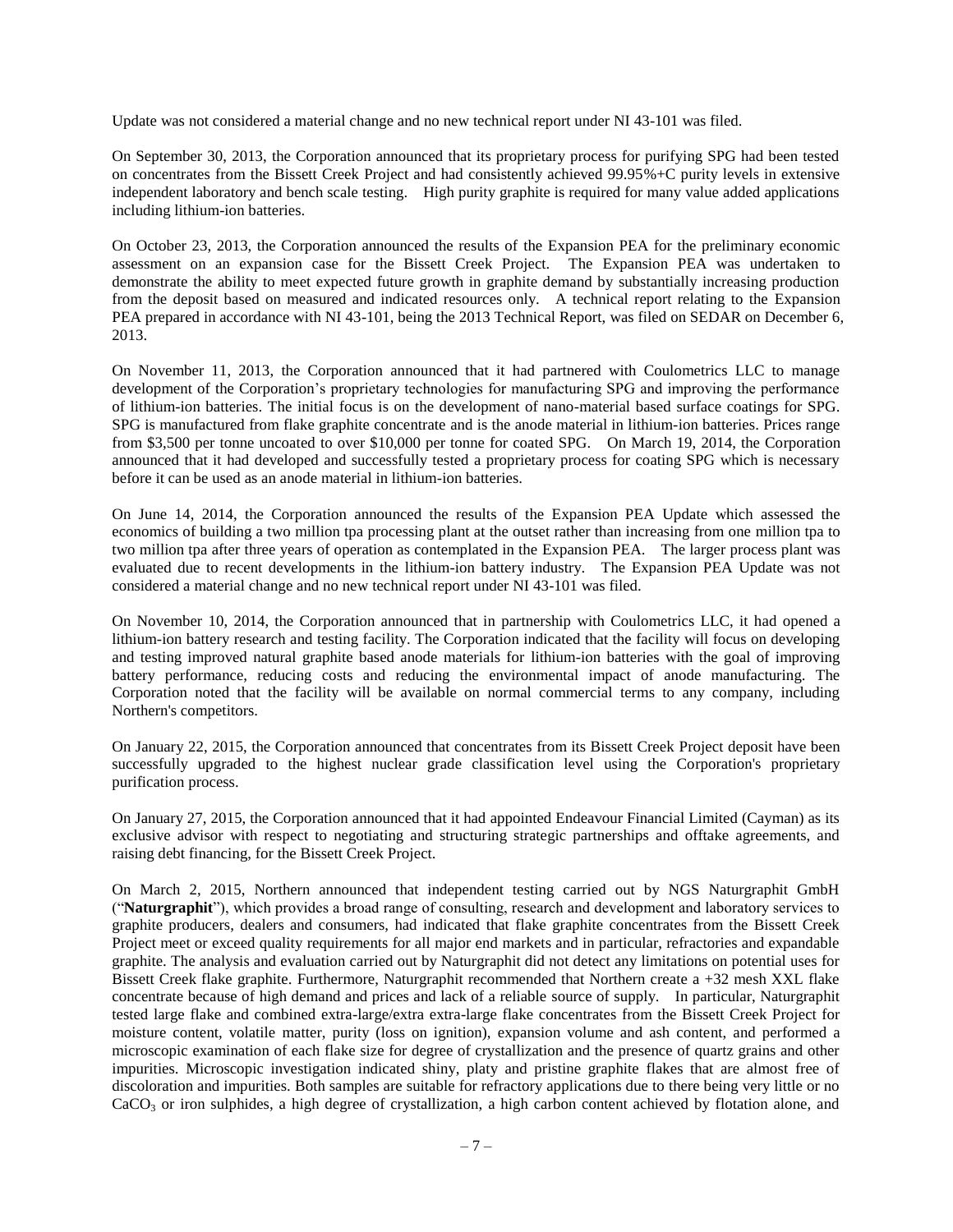little volatile matter. In addition, the melting point of the ash is higher than the majority of Chinese flake graphite and is in the range of best flake graphite from Mozambique. The absence of large quartz grains also makes the concentrate suitable for graphite foil, brake pads, lubrication products and carbon brushes in electric motors.

In addition, Naturgraphit concluded the expansion volume of Northern's +80 mesh concentrate was approximately 400cm<sup>3</sup>/g, which is very good and better than the best Chinese expandable graphite. The expansion volume of Northern's +50 mesh concentrates was similar, although testing by other potential users has achieved values up to 600cm<sup>3</sup> /g. Northern plans to conduct additional testing to optimize retention times for each process step, the amount of oxidization and intercalation reagents and process and drying temperatures. Expandable graphite is used in thermal management for consumer electronics, fuel cells, seals and gaskets, fire retardants, flow batteries and many other products.

Naturgraphit also concluded that it should be possible for Northern to achieve high purity levels with a simple, inexpensive process due to the absence of large quartz grains, and that the very low content of heavy metals makes the material suitable for the battery market.

On May 19, 2015, Northern announced that it was providing the first commercial samples of its coated spherical graphite to potential customers. Spherical graphite is the anode material used in lithium ion batteries and is manufactured from flake graphite concentrate produced by graphite mines. Northern has manufactured spherical graphite from a representative sample of its mine concentrate and purified and coated it using the Corporation's proprietary technologies. Lithium ion battery cell testing indicates that Northern's spherical graphite has a higher total capacity and better first cycle efficiency than certain other commercial samples.

#### **Trends**

There are significant uncertainties regarding the price of graphite as well as other minerals and metals and the availability of equity financing for the purposes of mineral exploration and development. For instance, the prices of minerals, including graphite, have fluctuated widely in recent years and it is expected that wide fluctuations may continue. Management of the Corporation is not aware of any trend, commitment, event or uncertainty both presently known or reasonably expected by the Corporation to have a material adverse effect on the Corporation's business, financial condition or results of operations other than the normal speculative nature of the natural resource industry and the risks disclosed in this Annual Information Form under the heading "Risk Factors".

#### **THE GRAPHITE INDUSTRY**

<span id="page-9-0"></span>Graphite is one of only two naturally occurring forms of pure carbon, the other being diamonds. Graphite consists of a two dimensional, planar molecular structure whereas diamonds have a three dimensional crystal structure. Graphene is a single, one atom thick layer of carbon atoms arranged in a "honeycomb" or "chicken wire" pattern. A graphite flake is essentially many, many layers of graphene held together by weak bonds. It has been estimated that there are three million layers of graphene in a one millimeter thickness of graphite. The delamination or exfoliation of graphite flakes is therefore one method of making graphene.

Graphite is formed by the metamorphism of carbon rich materials which leads to the formation of either crystalline flake graphite, fine grained amorphous graphite, or crystalline vein or lump graphite. Graphite is a non-metal but has many properties of metals and is desirable for its thermal and electrical conductivity, resistance to acids and heat, chemical inertness, and lubricity.

Because of supply concerns relating to the fact that China produces over 70% of the world's graphite, and to potential demand growth from new applications such as lithium-ion batteries, the European Union announced that graphite is one of 14 "critical mineral raw materials" considered to be in supply risk. The United States government has also included graphite on a list of mineral resources whose loss could critically impact the public health, economic security and/or national and homeland security of the United States. There is very little recycling of, or substitution for, graphite.

Graphite is primarily used in the steel industry where it is added to bricks ("**refractories**") which line furnaces to provide strength and resistance to heat and corrosion, used to line ladles and crucibles, and added to steel to increase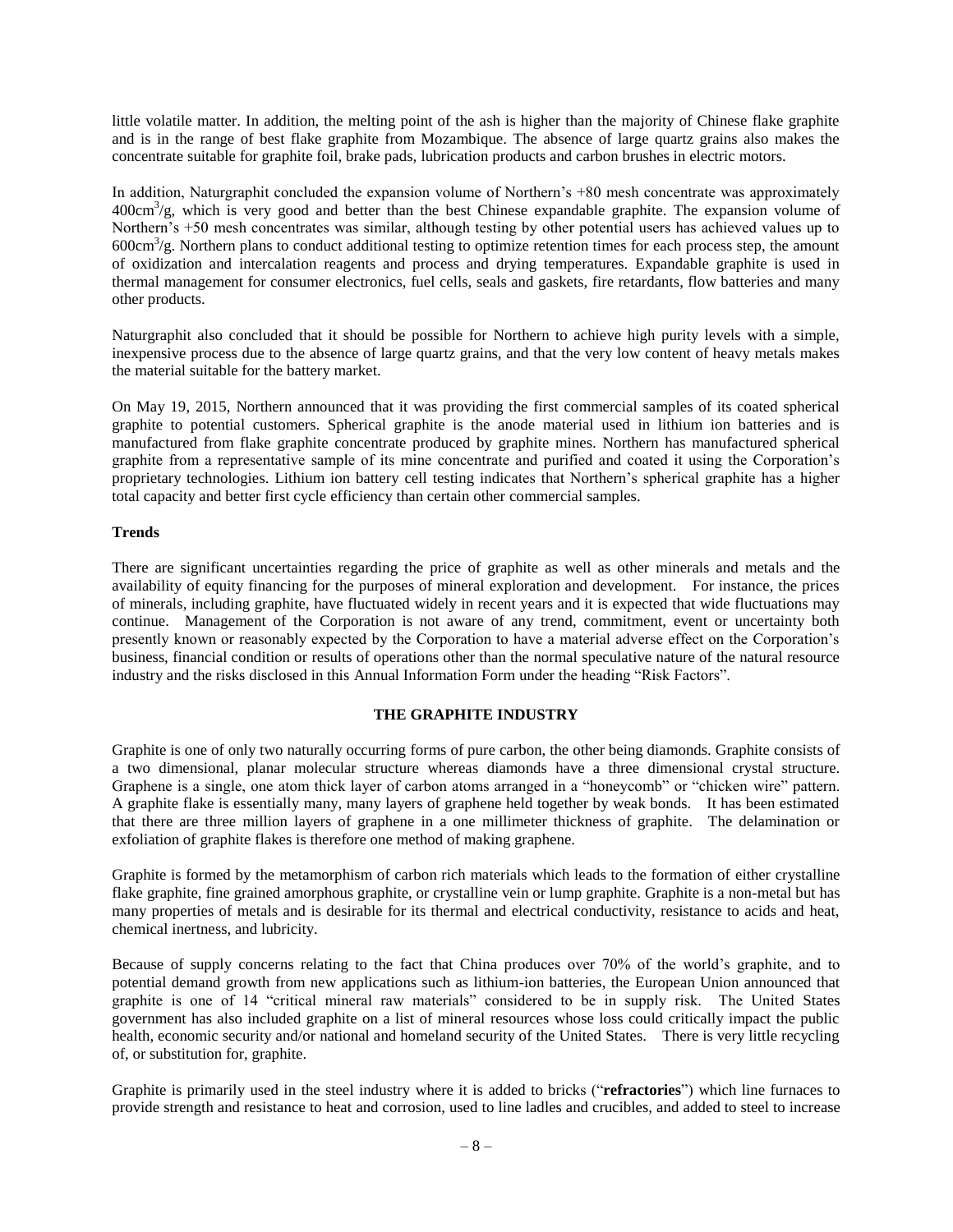carbon content. Graphite is also used extensively in the automobile industry in gaskets, brake linings and clutch materials. It has a myriad of other industrial uses including electric motors (carbon brushes), batteries, lubricants, pencils, thermal management in electronics, fuel cells, seals and gaskets, fire retardants, flow batteries and many other products. The graphite commonly used in golf clubs, hockey sticks, tennis rackets and composite materials is actually carbon fiber, a synthetic form of graphite made from petroleum coke.

World production of natural graphite was just under one million tonnes in 2011 and therefore it cannot be considered a small, specialty market. The natural graphite market is larger than the markets for molybdenum, tungsten, cobalt, uranium, lithium and rare earths combined. Of all global production, 55% is accounted for by flake graphite, 1% by vein graphite and the remainder is low value, amorphous graphite. Over the 2004 to 2011 period flake graphite demand grew by an average of 7.5% per annum as it is required for both traditional refractories markets and the new rapidly growing markets of expandable graphite, li ion batteries and fuel cells. Alternatively, amorphous graphite demand declined by an average of over five per cent per year during the same period as it is used in low value markets such as pencils and lubricants and the very competitive market for additives used to increase the carbon content of steel.

According to Roskill Market Reports, China produces 80% of the world's graphite but only exports 40% of its production since it is also the world's largest consumer of graphite. Half of Chinese production is low value amorphous graphite and their flake graphite tends to be smaller in size and lower in carbon content. The Chinese industry is very fragmented and characterized by a large number of small producers and even illegal miners. The country's natural resource strategy in general is to address poor labour and environmental standards and a lack of investment and professional mine planning by closing smaller operations and forcing others to consolidate to create a larger, more professional industry. In addition, China currently imposes a 20% export duty and a 17% value-added tax on graphite, and an export permit is required. Export permits are only granted to large producers to eliminate small, inefficient operations and provide a means to control exports in the future.

Like uranium, there is a posted price for graphite which provides a long term guideline but actual sales are negotiated between producers and consumers. Graphite is not sold under long term contracts and there is no futures market. Prices increase with flake size and carbon content with the +80 mesh large flake and 94%C high purity carbon varieties being the premium product quoted by Industrial Minerals. However,  $+50$  mesh (XL) and  $+32$ mesh (XXL) flake sizes are becoming increasingly important and command the highest prices. Well-established producers with guaranteed consistency can generally charge more. *Industrial Minerals* magazine polls users every week and publishes a price range for the most popular grades.

#### **Current Graphite Prices by Grade (US\$/tonne – CIF Europe), June 11, 2015**

|                                                         | Low     | High     |
|---------------------------------------------------------|---------|----------|
| Synthetic graphite $99.95\%$ C                          | \$7,000 | \$20,000 |
| Large flake $(+80$ mesh) 94-97%C                        | \$1,050 | \$1,150  |
| Large flake $(+80 \text{ mesh})$ 90%C                   | \$750   | \$850    |
| Medium flake $(+100$ to -80 mesh) 94-97%C               | \$900   | \$1,000  |
| Medium flake $(+100 \text{ to } -80 \text{ mesh})$ 90%C | \$700   | \$800    |
| Fine flake $(-100 \text{ mesh})$ 94-97%C                | \$750   | \$800    |
| Fine flake $(-100 \text{ mesh})$ 90%C                   | \$600   | \$650    |
| Amorphous powder (80-85%C)                              | \$400   | \$430    |

#### **Source:** *Industrial Minerals* **magazine**

Industrial Minerals does not quote prices for +50 and +32 mesh flake graphite but industry sources indicate they are currently about US\$2,000/t and US\$2,300/t respectively for 96-98%Cg grades.

Graphite prices peaked in the \$1,300/tonne range for the premium grade (large flake +80 mesh, 94-97%C) in the late 1980s and then declined sharply as Chinese producers dumped product on the market. Prices did not begin to recover until 2005, and peaked in 2012 in a range of US\$2,500 to \$3,000/tonne when some shortages were reported. The subsequent slowdown in the Chinese economy combined with a lack of growth in the US/Japan/Europe economies has caused prices to fall back approximately 50% from the 2012 levels. They are currently in the US\$1,050 to \$1,150/tonne range for large flake, high purity graphite. Prices are still almost double their previous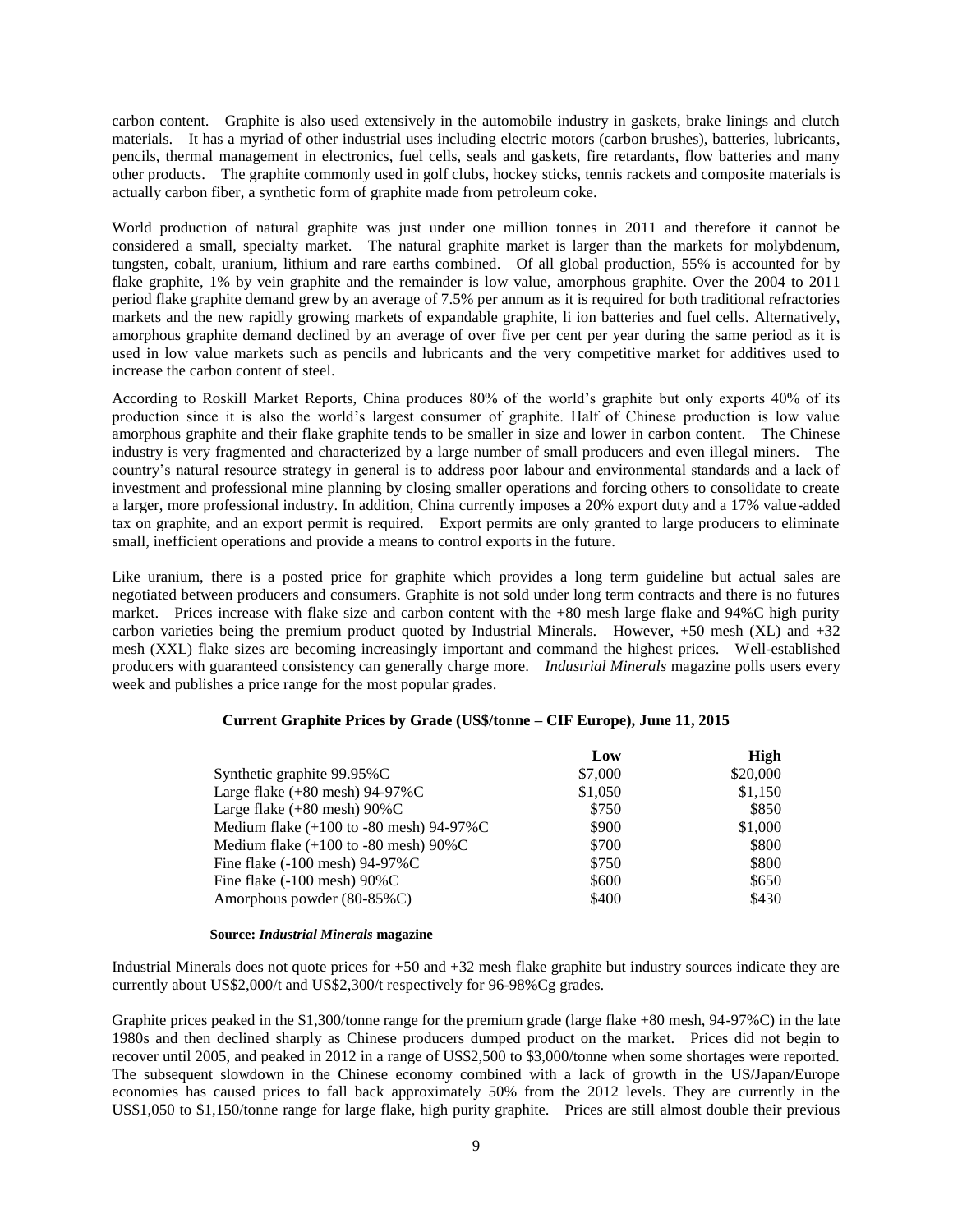lows and prices for large and extra large flake have held up better. Many uneconomic mines have closed or suspended operations which could indicate that pricing is at the marginal cost of production and should limit further declines.



- Flake, 94-97% C, +80 Mesh, FCL, CIF, Europe
- O Flake, 94-97% C, -100 Mesh, FCL, CIF, Europe
- Flake, 94-97% C, +100 Mesh -80 Mesh, FCL, CIF, Europe ö



Source: Industrial Minerals Notes: CIF European Port FCL

#### **THE BISSETT CREEK PROJECT**

The following description of the Bissett Creek Project is summarized from the technical report dated December 6, 2013 entitled "Northern Graphite Corporation, Bissett Creek Project, Preliminary Economic Assessment" prepared by Marc Leduc, P.Eng. together with Pierre Desautels, P.Geo. and Gordon Zurowski, P.Eng. of AGP (the "**2013 Technical Report**"), and in many cases is a direct extract from such report. Portions of the following information are based on assumptions, qualifications and procedures described in the 2013 Technical Report but which are not fully described herein. Reference should be made to the full text of the 2013 Technical Report, which is incorporated by reference herein. The 2013 Technical Report has been filed with certain Canadian securities regulatory authorities pursuant to NI 43-101 and is available for review under Northern's SEDAR profile at *[www.sedar.com.](http://www.sedar.com/)*

#### **Project Description and Location**

The Corporation holds a 100% interest in the Bissett Creek Project, which contains a large flake graphite deposit, and is located south of the Trans-Canada Highway (Highway 17) and 53 kilometres east of Mattawa, and west of Deep River, Ontario. The Bissett Creek Project is located in the United Townships of Head, Clara and Maria, in the County of Renfrew, Province of Ontario, approximately 300 km northeast of Toronto.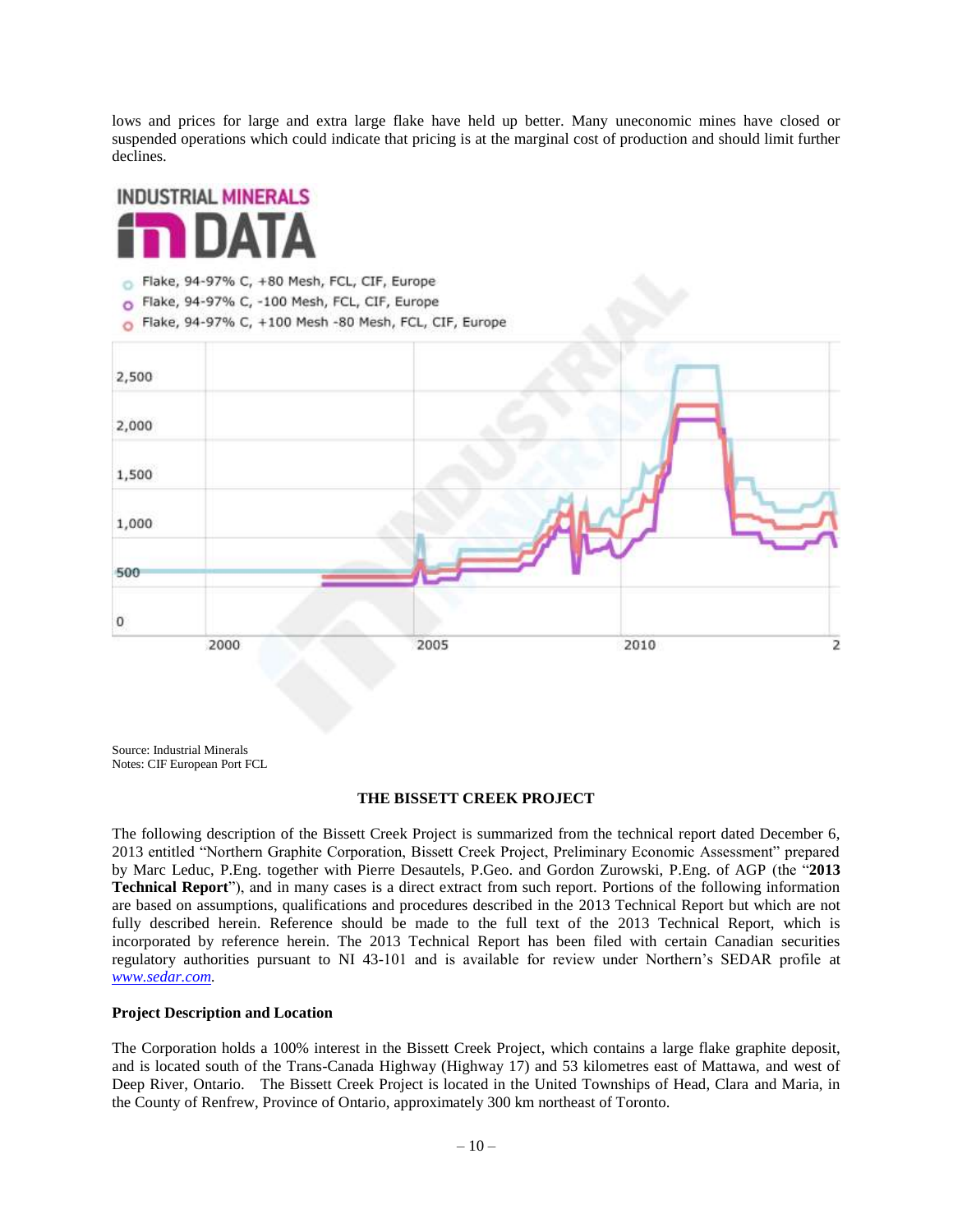

The Bissett Creek Project consists of Ontario mining lease number 106693 which covers 565 hectares and Ontario mining lease number 109335 covering 1,938 hectares. Ontario mining lease number 109335 was granted in June 2013 and expires in June 2034. Ontario Mining Lease number 109335 expires on June 30, 2034. Both leases require annual rental payments to the MNDM in an amount prescribed by the *Mining Act* (Ontario) which is approximately \$7,584. The Mining Claims covering approximately 464 hectares expired in March 2015 and application has been made for renewal. The total project area including the Mining Claims is approximately 2,967 hectares, all of which are contiguous to one another. The Bissett Creek Project is centered on UTM coordinates 727170 E and 5112025N (NAD 83) on the topographic map (NTS 31L/01). The Mining Leases cover all of the area that will be encompassed in the proposed mining operation and related infrastructure.

Royalties on the Bissett Creek Project include an annual advance payment of \$27,000 to the three original prospectors that discovered the property which will be credited against a royalty of \$20 per ton of concentrate on net sales once the mine is operational, and a 2.5% NSR on any other minerals derived from the property payable to the same parties.

#### **Accessibility, Climate, Local Resources, Infrastructure and Physiography**

#### *Accessibility*

The property is accessible from the Trans-Canada Highway (Highway 17), approximately 53 km east of the town of Mattawa. The Trans-Canada Highway in this area connects the cities of North Bay, Ottawa and Montreal where the nearest port is located. The Bissett Creek road intersects Highway 17 two km east of the village of Bissett Creek. Access from Highway 17 to the property is by way of a well maintained gravel forestry road for a distance of 13 km and then east on a winding road for a distance of 4 km.

#### *Climate*

The nearest town to the Bissett Creek Project with the most complete data on climate is Petawawa, which hosts a military base. In Ontario, the climate is generally continental, although modified by the Great Lakes to the south, and precipitation increases from NW to SE. Annual rainfall is from 200 to 600 mm.

## *Local Resources*

The area is well served by regional geological and mining service firms in North Bay, Sudbury and Ottawa, which are situated 115 km and 243 km to the northwest, and 244 km to the southeast, respectively. The nearest towns,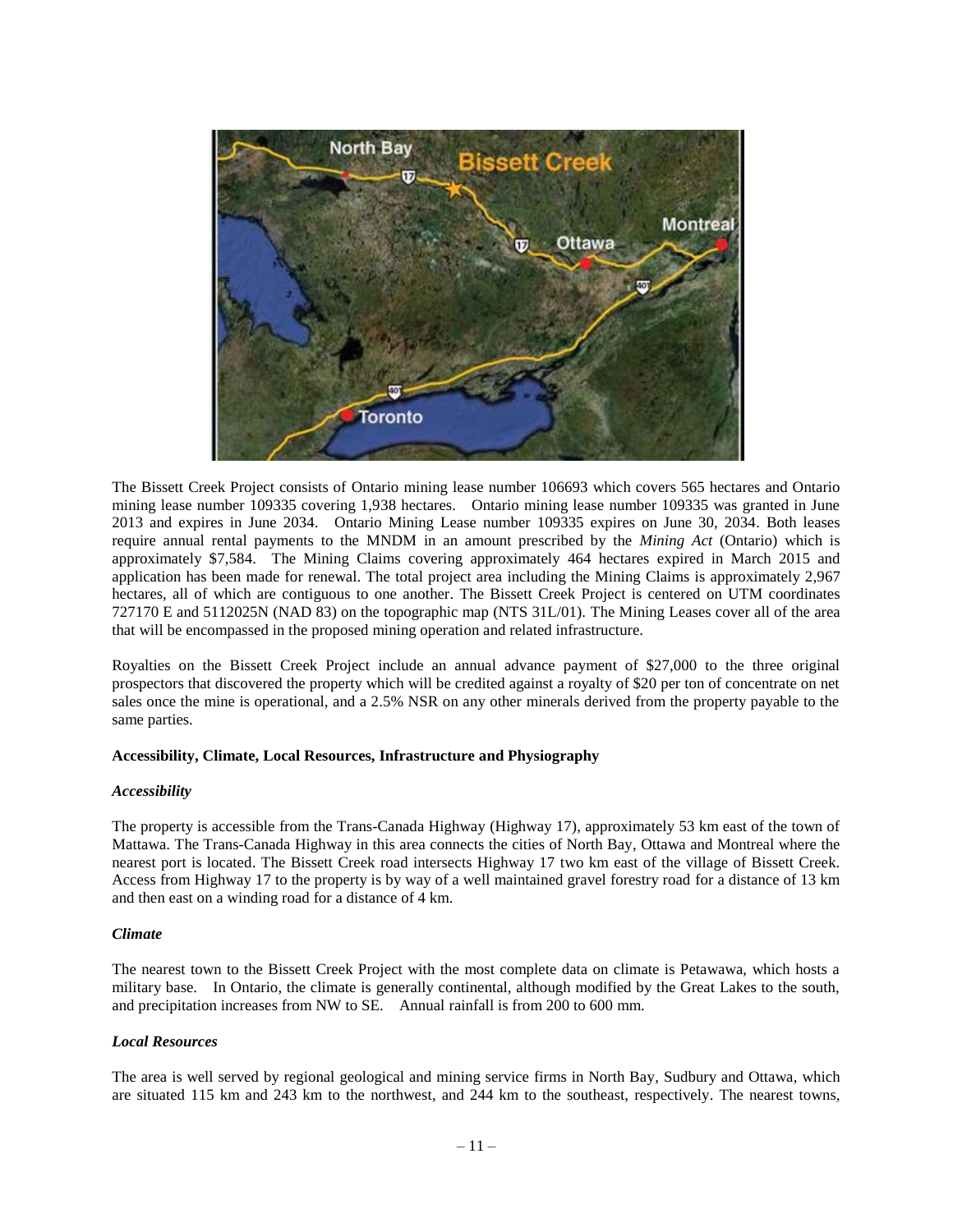Mattawa and Deep River, may also provide workers and minor services, lodging and living support.

Buildings at the site installed in 2002 by Mindesta provide shelter facilities for small groups, core logging, splitting facilities and some storage. All major services are available in Sudbury, North Bay and Ottawa, while minor ones may be available in Mattawa, Deep River.

## *Infrastructure*

The access road and stripping of the overburden in certain areas were completed by North Coast Industries Ltd. ("**North Coast**"), a previous optionee of the project, between 1987 and 1992. The dry process pilot plant building was completed by Mindesta in 2005. All buildings are kept in good condition; however the old dry process equipment was removed during 2011.

Sand and gravel are available within the Bissett Creek Project site, if additional material should be required.

Presently, there is no electrical power from Ontario Hydro at the site and electrical power at the site is provided by a small power generator. The FS contemplated the Corporation bringing in a natural gas pipeline from the Highway 17 corridor to fuel natural gas generators at the site for future production. In the Expansion PEA, a switch was made to transporting compressed natural gas ("**CNG**") from the pipeline to the site by truck. Waste heat from power generation will be used to dry the graphite concentrate produced as well as heat the buildings.

## *Physiography*

The Bissett Creek Project is located in rolling hilly terrain. The elevation above sea level ranges from 270 to 320 meters. The property is covered by a mixed forest of conifers and hardwoods. Merchantable red and white pine occurs near the western margin of the property. Soil cover is variable. Rock exposures are found in road cuts and ridge crests. Soil cover is normally sandy, glaciofluvial deposits over ridge areas and glacial lake and stream sediments at lower elevations. Lower lying areas tend to be swampy and covered by moderately thick growth of stunted cedar and swamp grasses. Overburden depth on the property is variable, ranging from zero to ten metres thick in the swampy areas.

## **History**

The Bissett Creek Project was first staked by Frank Tagliamonti and associates in 1980. The same year, Donegal Resources Ltd. optioned the Bissett Creek Project but limited work was performed prior to its decision to abandon the property.

In 1981, Hartford Resources Inc. ("**Hartford**") optioned the Bissett Creek Project and staked an additional 24 claims. In 1984, Princeton Resources Corp. ("**Princeton**") acquired a 100% interest in the Bissett Creek Project through the acquisition of Hartford. Hartford had held the claims since 1981 and had conducted some exploration work including line cutting, surveying, and trenching. During the latter part of 1984 through 1986, Princeton carried out a program of mapping, trenching, surveying, drilling, sampling, and testing with the result that 10 million tonnes of approximately 3% graphite were defined. *This estimate is historic in nature, not was not completed in accordance with NI 43-101, and should not be relied upon. A qualified person has not done sufficient work to classify the estimate as current mineral resources or mineral reserves and Northern Graphite is not treating the historical estimate as current mineral resources or mineral reserves.* In 1985, Princeton set up a base camp and constructed a batch testing plant.

In November 1986, North Coast entered into an option agreement with Princeton whereby North Coast would be awarded a 58% interest in the Bissett Creek Project upon the completion of a batch testing plant, bulk sampling and the production of graphite flake for end user tests. North Coast was awarded its 58% interest in June 1987 and subsequently acquired Princeton's remaining 42% interest in February 1989.

In 1986, North Coast hired KHD Canada Inc. ("**KHD**") to review the test plant and make process recommendations. In 1987, the results of these recommendations indicated that the Bissett Creek Project graphite deposit could be concentrated into high grade and high value graphite flakes. A full feasibility study was undertaken and completed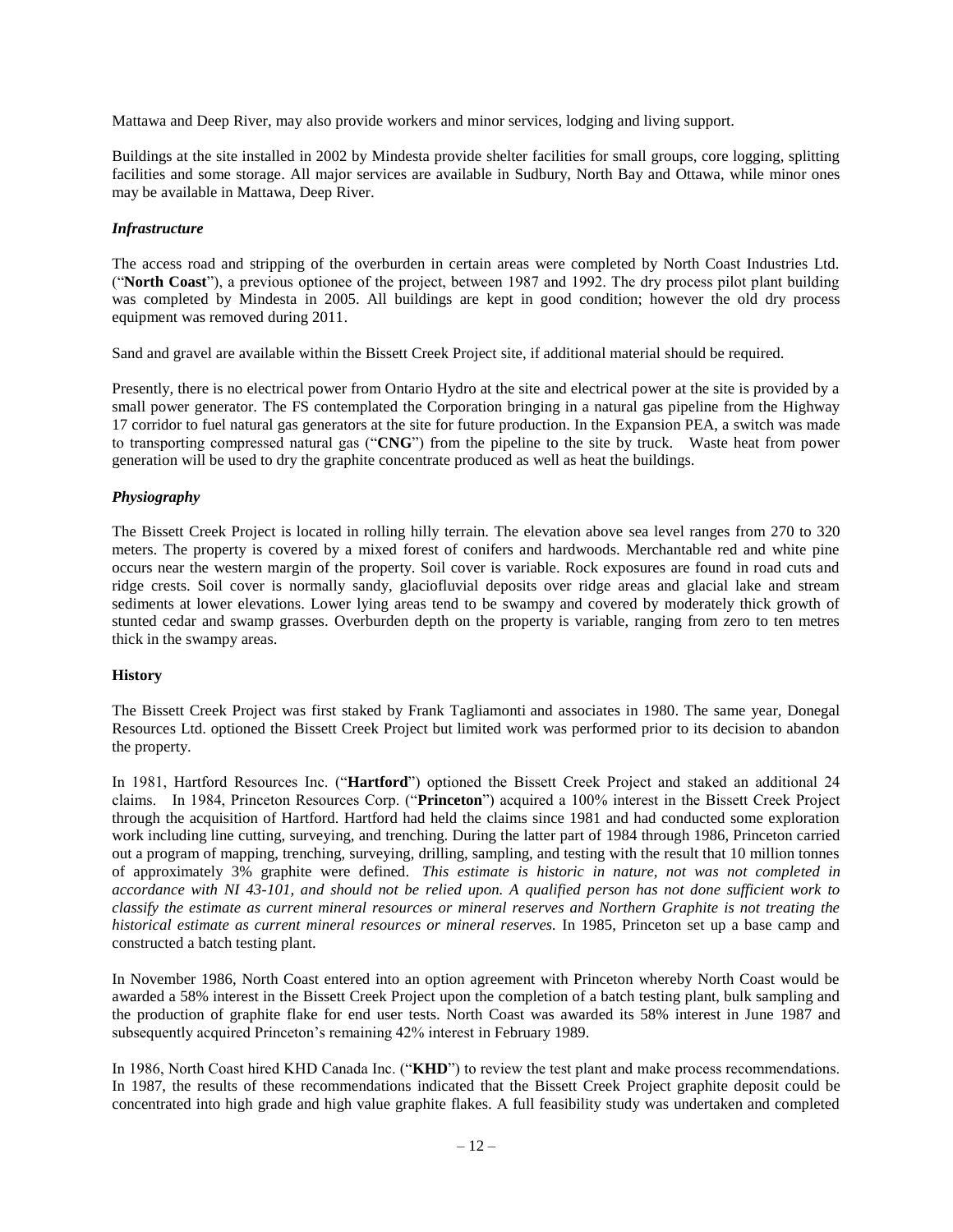in 1989 which deemed the Bissett Creek Project to be viable. Kilborn Engineering Ltd., KHD, Bacon Donaldson and Associates Ltd. and Cominco Engineering Services Limited determined that the Bissett Creek Project had a minimum of 20 million tonnes of graphitic material grading higher than 3.18% C. *Historical information is provided for informational purposes only. The feasibility study and resource estimate were not completed in accordance with NI 43-101 and therefore should not be relied upon.*

World graphite prices underwent a significant decline in the late 1980's as China aggressively entered the graphite market, and the Bissett Creek Project was put on hold. North Coast continued to maintain the leases up until 1997 but graphite prices did not recover sufficiently to warrant proceeding with a mine/mill development at the Bissett Creek Project site.

In 2002, Mindesta, through the Corporation, took over the Bissett Creek Project and attempted to develop a dry process for the recovery of the graphite flakes. A poorly engineered and flawed design resulted in very little product being produced and continuous or commercial operation was never achieved.

In April 2007, Mindesta, through a new management group, proceeded to review the past documentation and determined that there was sufficient data to proceed with a preliminary economic assessment. Graphite prices had recovered significantly and SGS was contracted in May 2007 to produce a NI 43-101 compliant technical report on the Bissett Creek Project.

Title to the mining lease and claims was held by Industrial Minerals Canada Inc. which was then a subsidiary of Mindesta and which subsequently changed its name to "Northern Graphite Corporation" in December 2009.

## **Geological Setting**

The Bissett Creek Project lies within the Ontario Gneiss Segment of the Grenville Structural Province of the Canadian Shield. This area is characterized by quartzofeldspathic gneisses which have undergone upper amphibolite facies grade of regional metamorphism with metamorphic temperatures estimated to have reached the 600 to 700 degrees Celsius range. The Ontario Gneiss Segment is distinguished from other areas of the same belt by having northwesterly dominant foliation and structural trends.

Mapping by S.B. Lumbers, 1976, of the Ontario Department of Mines, indicates that the property and surrounding area are underlain by Middle Precambrian metasedimentary rocks. These are coarse and medium grained, biotite-K-feldspar quartz-plagioclase gneisses which are high grade metamorphic equivalents of pure sandstone, arkose and argillite. These highly deformed and recrystallized rocks have been folded into northwest trending, northeast dipping recumbent folds which are refolded by large broad open folds. Greater than 10 % of the rocks are composed of remobilized quartz and feldspar migmatite.

The Bissett Creek Project is predominantly underlain by Middle Precambrian age meta-sedimentary rocks. These are divided into graphite gneiss, transitional graphitic gneiss, and barren gneiss for mapping purposes. The graphitic gneiss is a distinctive recessive weathering unit, commonly exposed along rock cuts, hill tops and occasional cliff faces. It is acalcareous, biotite-amphibole-quartzofelspathic gneiss (generally red-brown to pale yellow-brown weathering). Graphite, pyrite and pyrrhotite occur throughout. Graphite occurs in concentrations visually estimated to be from 1 to 10 %. Sulphides occur in concentrations from 1 to 5 %. In its unweathered state, the rock unit is pale to medium grey in colour.

This graphite gneiss has a moderate 5 to 20 degree dip to the east and the high grade layer dips 20 to 30 degrees to the south on the property. This unit is sandwiched between the upper barren non-calcareous gneiss, which forms the hanging wall of the deposit and a similar lower barren gneiss which forms the footwall. A total thickness of 75m of graphitic gneiss was intersected by drilling.

The barren gneiss is a pale to dark grey-green non-calcareous unit. Black biotite, dark green amphiboles and red garnets distinguish the units from the graphite bearing varieties.

An intermediate unit is present, typically a biotite-muscovite-garnet-quartzofeldspathic gneiss. Muscovite is the distinguishing mica variety and the garnets are mauve in color. This unit may contain variable amounts of graphite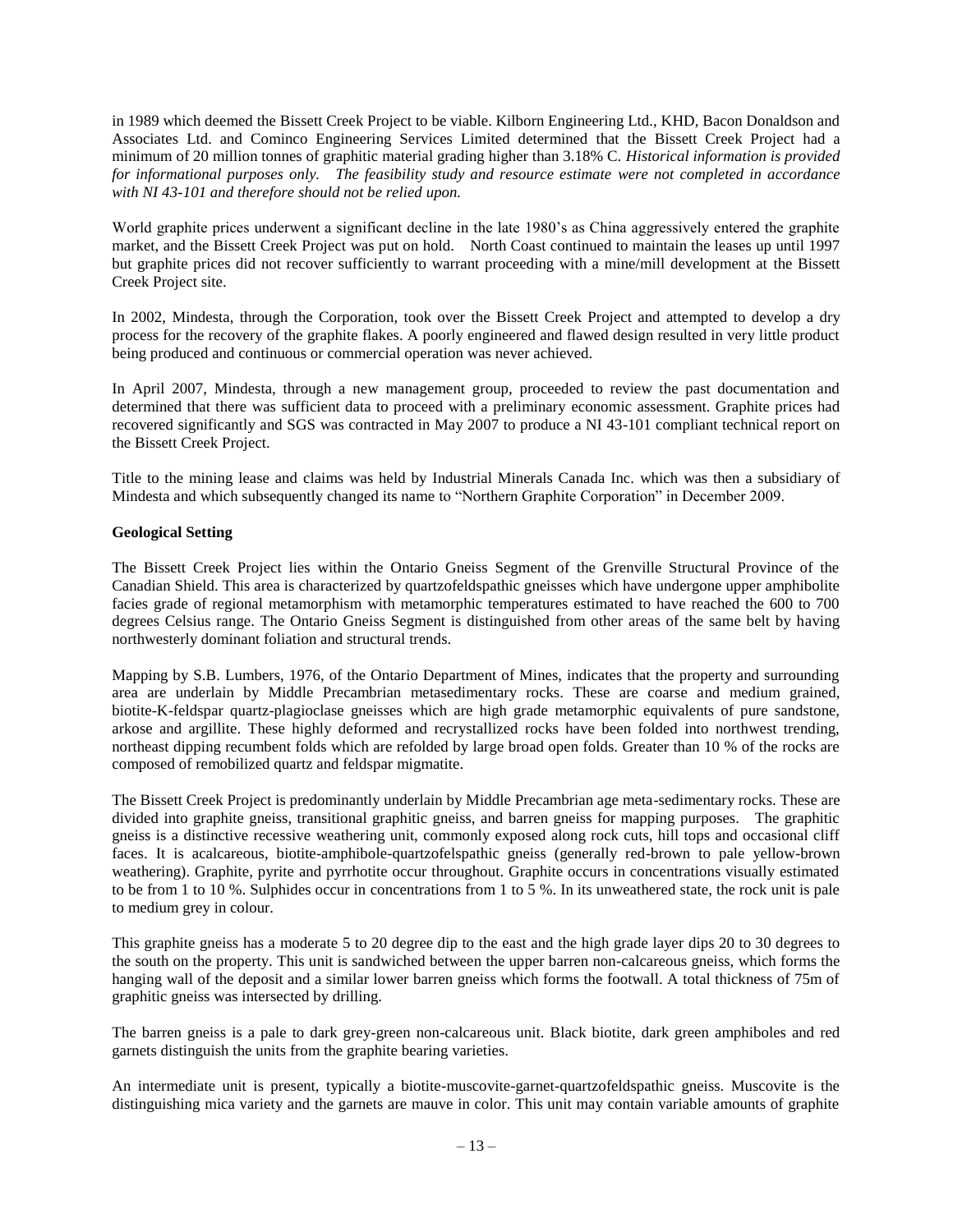and occurs below and within the graphitic gneiss. Two intrusive units have been observed on surface; dykes and sills of coarse grained biotite-muscovite-quartz-feldspar pegmatites and a dark green lamprophyre.

The deposit may be classified as a sedimentary type in origin. However, metamorphism has transformed the original organic content of the mother sedimentary rock into graphitic carbon flakes. The actual appellation of the deposit is graphitic gneiss. The Bissett Creek Project main zone area is composed of sub-horizontal 5 to 10 degrees undulating layers. The actual well recognized higher grade layer is dipping 15 to 20 degrees to the south.

## **Exploration**

In 1984, Princeton completed geological mapping, line cutting, surveying, trenching, sampling and diamond drilling. A total of 1,041 ft. (317 m) of BQ diameter core was drilled in seven holes. Forty trench samples were taken along five new trenches. A 15 ton bulk sample was taken from a previously known surface high grade outcrop.

In 1985, Princeton completed geological grid mapping, a magnetic survey, diamond drilling and bulk sampling. A pilot test plant was constructed on site. Ninety-nine vertical BQ diamond drill holes were completed for a total footage drilled of 16,836 (3,131 m).

In late 1986, North Coast optioned a 58% interest in the property and became the operator. As part of this agreement, North Coast operated the pilot plant processing some 4,900 tons of ore and producing approximately 36 tons of graphite concentrate.

In 1987, North Coast completed geological mapping and trenching. Sixty-seven percussion holes were drilled to 60 feet, where possible, and a total of 977 feet of N-DBGM diameter core were drilled in six holes. An additional 5,707 feet of BQ diameter core was drilled in 34 holes. North Coast collected a number of smaller bulk samples for bench test work by KHD and a large 60 tonne bulk sample for pilot testing by EKOF Flotation Gmbh ("**EKOF**") and KHD. Further detailed exploration and evaluation work consisted of ore reserve calculations, mine planning, estimates of associated capital and operating costs, extensive metallurgical evaluation, process design, environmental assessment, graphite flake quality evaluation, flake concentrate end user testing and market analysis. North Coast engaged KHD to review the pilot plant flow sheet and equipment, to make process recommendations, and to perform test work on samples and concentrate from the pilot plant. Based on the positive conclusions of the "Prefeasibility Study for the Bissett Creek Graphite Project" issued in December 1987 by KHD, a full feasibility study was completed by KHD in April 1989 for operation of a graphite beneficiation plant with mining facilities and necessary infrastructure. This work determined that the property had a minimum of 20 million tons of graphitic material grading 3.18%. *This estimate is historic in nature, not was not completed in accordance with NI 43-101, and should not be relied upon. A qualified person has not done sufficient work to classify the estimate as current mineral resources or mineral reserves and the Corporation is not treating the historical estimate as current mineral resources or mineral reserves.*

SGS's geological and mining-metallurgical engineers visited the site on June 6 and 7, 2007 and the geological engineer visited again on August 6 and 7, 2007.

No additional work was done on the Bissett Creek Project between the summer and of 2007 and the completion of a preliminary economic assessment by SGS Geostat in July 2010 (subsequently revised in February 2011).

Following completion of this 2010 Technical Report, the Corporation implemented the recommendations in it and completed a 2,900m infill and exploration drilling program and initiated a metallurgical testing program, a pre-feasibility study and the environmental and permitting review process, all with the objective of positioning the Corporation to make a construction decision on the Bissett Creek Project in early 2012. Subsequently, the Corporation made the decision to upgrade the pre-feasibility study to a full bankable feasibility study which was completed in the third quarter of 2012, being the FS.

In late 2012 the Corporation completed a 61 hole, 3,425 meter drill program which was designed to infill a significant portion of inferred resources with the objective of upgrading them to the measured and indicated categories. In addition, extensions to higher grade zones outside of the current resource model were tested. On May 7, 2013, the Corporation announced a new resource estimate which included the 2012 drill results. The Corporation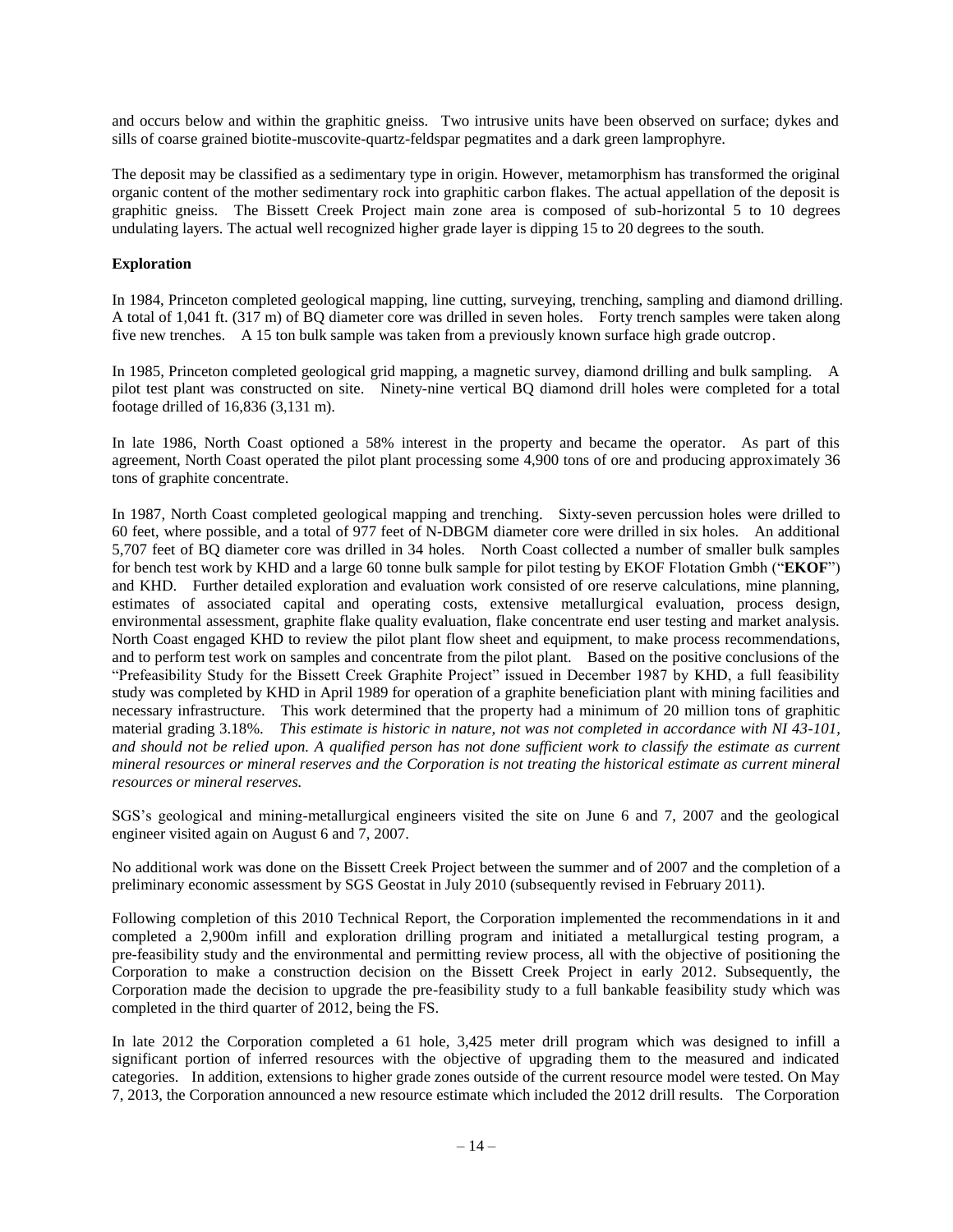revised the existing mine plan and announced updated FS economics based on the revised mine plan and the updated resource, being the FS Update.

Site visits were conducted by the following qualified persons pertaining to the 2013 Technical Report:

Pierre Desautels, P.Geo. – AGP Mining Consultants (October 15, 2012);

Marc Leduc, P.Eng. (July 10, 2013); and

Gordon Zurowski, P. Eng – AGP Mining Consultants (September 23, 2013).

## **Mineralization**

In Ontario, graphite occurs in both the Superior and Grenville structural provinces but the more important graphite deposits have been found historically in the Grenville Province. In the Superior Province it is associated with gold and base metal deposits occurring in carbonaceous sediments and shear zones. In the Grenville Province, graphite occurs within both the Central Gneiss Belt ("**CGB**") and the Central Metasediment Belt ("**CMB**"). Disseminated flake and "amorphous" graphite occurs in certain marble units in the CGB, within siliceous gneiss units in the CGB and within some of the marble units of the CMB. Prior production from Ontario has come from graphite deposits within the marbles of the CMB which are locally of higher grade. Economic deposits now are being found in the siliceous metasediments of the CGB. The lower grade of deposits in the CGB is offset by their larger size and amenability to open pit mining.

At the Bissett Creek Project, the graphite mineralization is well characterized by homogeneously distributed graphite flakes (about 1 to 5 mm in size and 3 to 10 % of volume) within biotite schists with variable content of amphibole, clinopyroxene, chlorite, carbonate and graphite. Ubiquitous trace minerals included sphene, apatite, garnet and zircon. Sulfides were reported as trace amounts, usually as pyrite and pyrrhotite. On the basis of the graphite content and variation of the gneissic facies, the graphitic gneiss can be divided into:

Biotite rich quartzo-feldspathic and graphitic gneiss, paragneiss;Biotite rich quartzo-feldspathic and graphitic gneiss; and, Diopside-tremolite-biotite rich quartzo-feldspathic and graphitic gneiss.

Graphite flakes occur disseminated in the graphitic gneiss horizon and are in variable concentration in the transitional gneiss. The diopside-tremolite-biotite-graphite bearing gneiss is mostly located in the upper part of the mineralized graphitic horizon whereas the graphite rich paragneiss (up to 10 % graphite) sub-unit generally confined at the base. Graphite generally forms slender, oval to sub-rounded planar flakes averaging 0.3-1.5 mm long and 0.03-0.07 mm wide. These commonly occur adjacent to flakes of biotite of similar size or are associated with patches of pyrrhotite. Much less commonly, books of a few flakes are contorted or warped, and minor quartz or less commonly biotite occurs between the individual flakes.

The overall size distribution of the graphite flakes observed in core samples throughout the deposit does not show a direct relationship to the total graphitic carbon of the analysis. Large flakes are generally present independently of the percentage grade of the graphite, making the graphite gneiss horizon prospective along its entire length.

It was noted that the weathered horizon, some two to four metres thick, was a more friable form of the gneiss than the fresher rock without any noticeable change in the graphite content or flake size. This weathered material has the potential to be comminuted much more easily than the fresh rock and with probably better liberation of full-sized graphite flakes.

## **Drilling**

A total of 275 diamond drill holes have been drilled on the Bissett Creek Project for a total of 14,371 m. An additional 82 percussion holes and 17 geotechnical holes have also been drilled.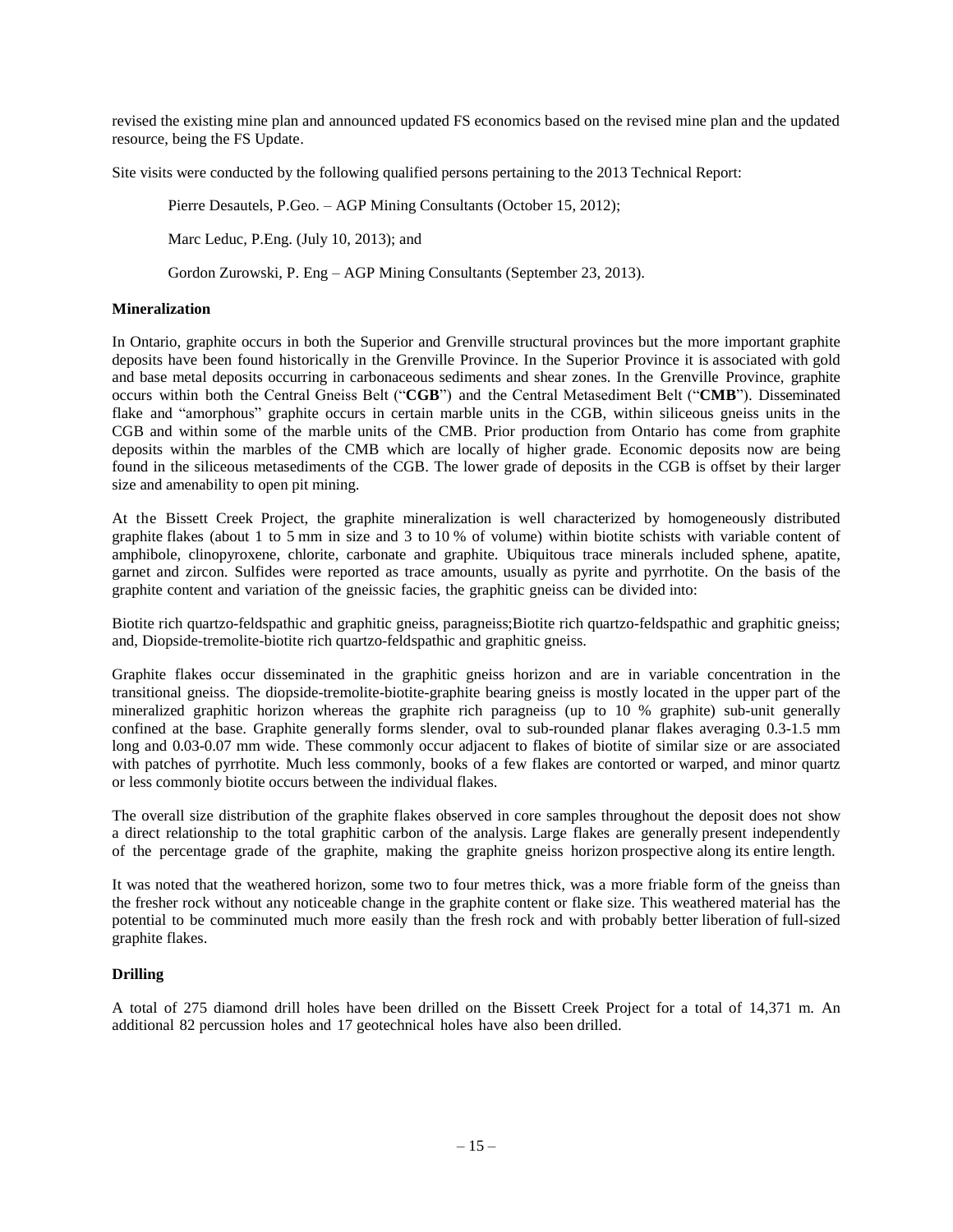## **Drilling Summary**

|                  | <b>Percussion Holes</b> | <b>Geotech Holes</b> | <b>DDH Holes</b> | meters  |
|------------------|-------------------------|----------------------|------------------|---------|
| 1984             |                         |                      |                  | 187.8   |
| 1985             |                         |                      | 102              | 5156.3  |
| 1986             |                         |                      | 6                | 274.3   |
| 1987             | 82                      |                      | 45               | 2154.0  |
| <b>Sub Total</b> | 82                      |                      | 157              | 7772.4  |
| 2007             |                         |                      | 6                | 246.4   |
| 2010             |                         | 17                   | 51               | 2926.9  |
| 2012             |                         |                      | 61               | 3425    |
| <b>Total</b>     | 82                      | 17                   | 275              | 14370.7 |

Starting in 1984 and continuing through 2015 Princeton drilling totalled 5,450m in 106 diamond drill holes and 30 unnamed test holes. The majority were drilled on a 64m x 46m spacing. A smaller grid spacing of 23m x 23m was used in one area and one fence of holes was drilled at a 10m spacing to determine the continuity of the graphite horizons.

The 1985 drilling program outlined a total of 3.8 million tonnes ("**Mt**") of flake graphite bearing gneiss grading an average of 3.05% graphitic carbon ("**Cg**") using a 2.5% Cg cut-off grade. *This resource estimate is not compliant with the current NI 43-101 regulations and is presented herein as a historical reference and should not be relied upon.* Most of the tonnage is near surface with close to 3 Mt of the 3.8 Mt within 34m of the bedrock surface. This tonnage occurs in three higher grade horizons dipping gently southeast and contained within an envelope of lower grade graphitic gneiss. Grade and thickness decrease in the southwest, northeast and down dip directions. In cross-section, true thicknesses range from 15 to 30m. Commonly, a second horizon with a thickness ranging from three to six meters occurs in the same section. The larger horizons are traceable over a 350m strike length. The resource estimate was not evaluated in terms of mining feasibility and no mining dilution or stripping ratio had been calculated.

In 1986, six diamond drill holes for a total of 274m were drilled in a tight grid spacing. These holes were probably drilled by North Coast.

North Coast's 1987 drill program included 67 percussion holes drilled strictly for assay, using a Gardner-Denver 750 c.f.m. airtrack drill with a vacuum, filter and screen system. Holes were drilled to 60 feet where possible and the whole length was sampled in ten feet lengths. Additionally, a total of 1,207m of N-DBGM diameter core was drilled in 26 holes and 947m of BQ diameter core was drilled in 19 holes. All holes were vertical.

All 1980's drill hole collars were surveyed in 1988 by triangulation using a total station by R. M. Blais & Associates Ltd. for CEC Engineering Ltd. Collar coordinates were reported on maps in a local mine grid system in imperial units and converted to a metric system in UTM NAD27 zone 17 projection system. The conversion (i.e. translation and rotation) from the local mine grid system to the UTM NAD27 system is unknown. There are no digital records of the information and none of the historical casings could be found in the field for resurveying.

In 2007, SGS was retained by Mindesta to prepare a NI 43-101 compliant technical report on the Bissett Creek Project, including a preliminary economic assessment. An additional six vertical diamond drill holes of NQ size were completed in the northeast zone for 247m. Drilling was aimed at confirming grade and graphite flakes size in an area that had been investigated in the 1980's. The diamond drill holes were bored by George Downing Estate Drilling Ltd. between August 1 and August 9, 2007. All six holes of the 2007 drill program intersected mineralized gneiss. There was no overburden at the drill site locations. The graphitic gneiss foliation being sub horizontal, the vertical holes cut mineralized thicknesses from 30m up to 49m. Drilling confirmed that the main graphitic gneiss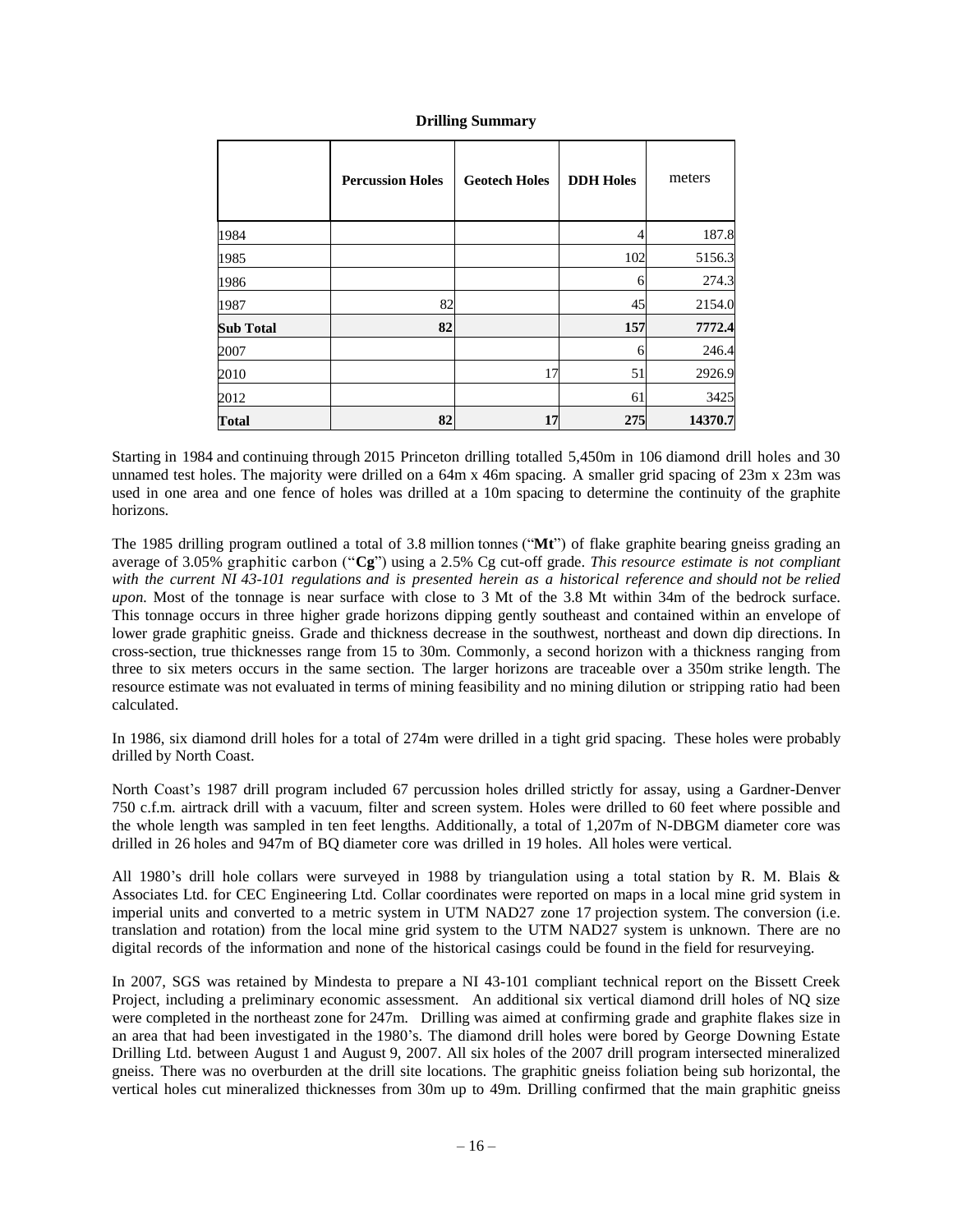body at the Bissett Creek Project is made up of various consistently mineralized zones and that graphite flakes were observed in all six holes.

Northern's 2010 drilling program was jointly planned in part with SGS Geostat as a follow up to the 2010 Technical Report recommendations. The objectives of the drilling program were three-fold. Firstly, five historical holes (BC-85-020, BC-85-027, BC-86-006, BC-85-070, BC-87-036) were selected to be twinned (SGS-10-001 to -005) in order to validate historical drill results where high grade zones had been intersected. Since none of the historical drill hole casings could be located in the field, collars were located on georeference historical maps and were assumed to be within five meters of the actual location. Secondly, an additional eight holes (SGS-B1-001 to -004; SGS-B2-001 to -004) were planned to validate the mineralized zone continuity in between the 50m spaced historical drill hole sections. Third, the drilling was intended to upgrade part of the inferred resources to indicated resources.

In late 2012 the Corporation completed a 61 hole, 3,425 meter drill program on its Bissett Creek Project. The drill program was designed to infill a significant portion of inferred resources with the objective of upgrading them to the measured and indicated categories. In addition, extensions to higher grade zones outside of the current resource model were tested. Almost all 61 holes returned widths and grades similar to those used in the FS. On May 7, 2013, the Corporation announced a new resource estimate which included the 2012 drill results.

## **Sampling and Analysis**

Graphite is evaluated and marketed on the following basis:

- Flake size (mesh size);
- Carbon content of cleaned flakes (carbon content of concentrate); and
- Ash content (amount of oxides and carbonates still present in graphite flakes after concentration).

Those evaluation methods are generally accepted and used by the industrial graphite users. However, these are all concentrate measurements and one must start with a base line assessment of the mineralization. Flake size is determined with standard sieve tests using standard "tyler" sieve size openings. The "ash contents" are determined by qualitative spectrographic analysis on the graphitic flake. The determination of contained carbon in the flake poses a different problem. The industry accepts a variety of determination methods, as described below:

- a) double-loss-on-ignition analysis ("**LOI**");
- b) flotation product produced; loss-on-ignition; and
- c) organic carbon removal; measurement of the inorganic carbon ("**LECO**").

The double-loss-on ignition method was the most accepted in the graphite industry; however it is very slow and cumbersome for use in drill core and large numbers of geologic samples. Also, the method does not eliminate all the organic carbon in the sample and the industry does not credit the organic portion of a concentrate.

During the course of the project's exploration programs, the Cg content was determined using various methods, including flotation, LOI, and acid-bath with LECO finish. The type and extent of certain volatiles observed in the Bissett Creek Project samples makes quantitative analyses for graphite content problematic. Consequently, it was determined that the acid- bath LECO method produced the most reliable results to use for ore resource estimations. Even though different acid digestion procedures might have been used through time to remove organic carbon prior to the measurement of the inorganic carbon by LECO, all those samples were retained for the current ore resource estimation. The SGS Geostat 2007 drilling program aimed at giving a certain level of confidence with respect to the use of historical data and was able to reproduce similar grades and thicknesses to those intersected by historical holes. Therefore, results are considered reliable for the purposes of the current resource estimation.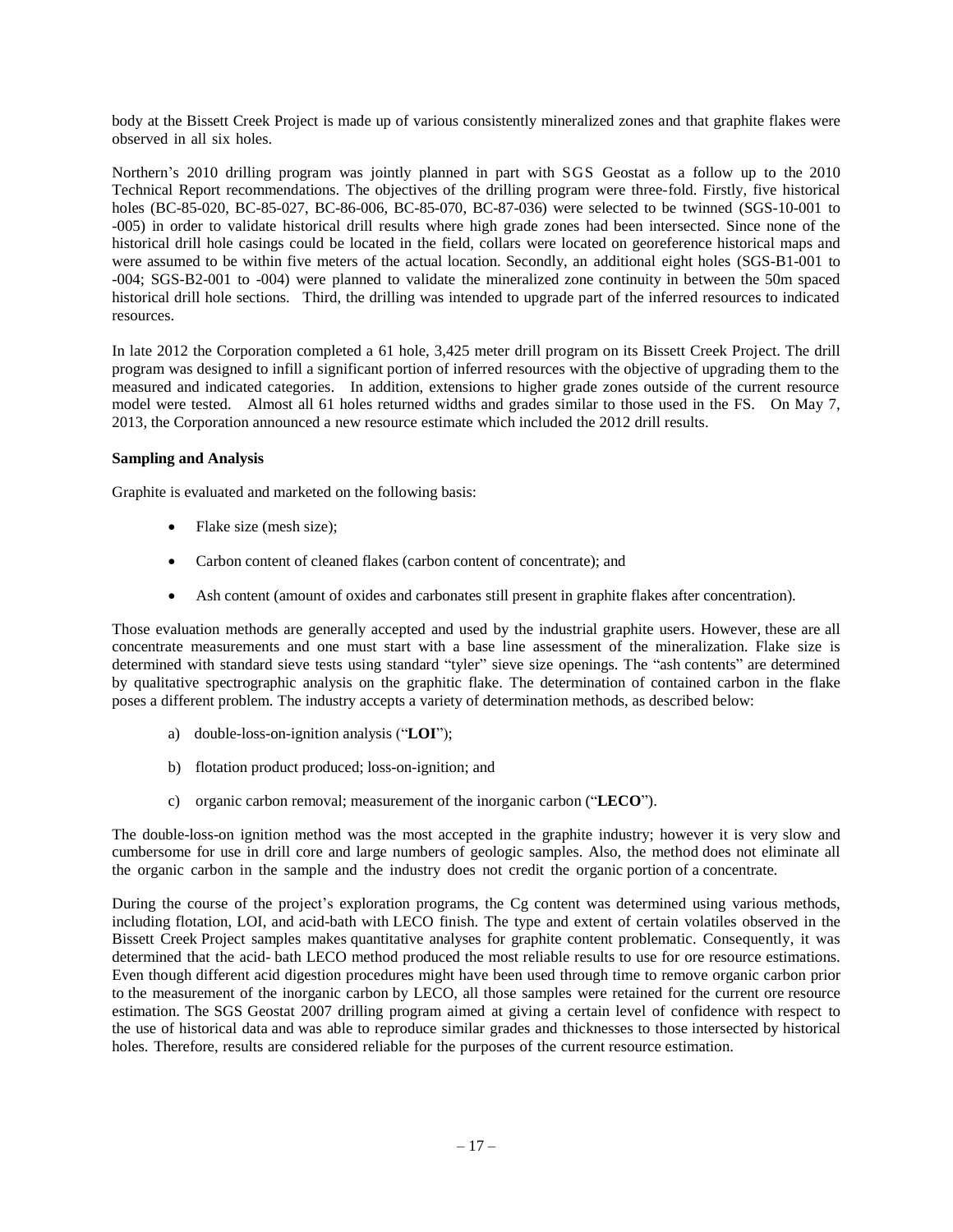#### *1980s' Drilling*

Two analytical methods were used during the exploration drilling program. The first method used (Flotation) was to determine if an acceptable flake product could be recovered from the rock and then a determination of the carbon content of the graphite flakes was made. All drill core samples were visually estimated by the site geologists to determine their graphite content. A substantial correction factor was needed to correlate the visual estimates with the chemical assays of the contained graphite. The average reduction factor was estimated to be a little less than four, but it is very apparent that the factor could be as high as eight and as low as two. Some preliminary estimates of grade were made by using the results of the preliminary metallurgical test work, but once the main 1985 drill program was underway Lakefield Research Inc. ("**Lakefield**") carried out more definitive metallurgical testing and assayed some of the then current drill core samples for contained Cg content by chemical means. An initial 90 samples were assayed by Lakefield. Subsequent assaying was carried out by Erana Mines Ltd. ("**Erana**"), who were advised to use similar equipment and procedures to that used by Lakefield. Erana reran an initial 42 samples previously assayed by Lakefield with reasonable correlations. The second method, LECO, allows direct analysis of material without initial separation of the graphitic flake. This technique also eliminates all the organic carbon material and reads only the inorganic carbon content. To provide analytical checks, initially in the program, alternate samples were sent to Lakefield in Lakefield and Porto Metal Mills Ltd. in Sudbury.

The Flotation method entailed taking five kilograms of material, crushing same and by flotation methods producing a graphitic flake concentrate. From this, flake size distributions and ash contents were determined. Carbon contents were determined by LOI and LECO.

The LECO method procedure used is to remove any carbon in carbonates by an acid bath, followed by a short term ignition of the sample at 3000°F. The gas that is given off is then passed through various adsorption tubes to remove all constituents that might interfere with the determination of the amount of carbon dioxide (CO2) produced and then the carbon dioxide is itself adsorbed. The amount of graphite is calculated from the weight of  $CO<sub>2</sub>$  that has been adsorbed.

As the exploration drilling program progressed between 1986 and 1987, the majority of samples were prepared and analyzed at a site facility with regular checks conducted at Lakefield in Lakefield, Ontario (every tenth sample) and KHD facilities in West Germany. The carbon content determination was done using two methods, the double-loss-on-ignition and by LECO.

#### *2007 Program*

In 2007, all core samples were prepared at Ortech Laboratory, in Ontario and assayed at Activation Laboratories Ltd for graphitic carbon using double-acid digestion with one in five samples assayed for total carbon (C). The graphitic carbon analytical procedure used a 0.5 g sample digested with hydrochloric and perchloric acids to remove all forms of carbon with the exception of Cg. An Eltra CS-2000 is used for the analysis.

#### *2010 Program*

For the 2010 exploration drilling program, core sample preparation and analyses were performed by SGS Minerals Services, Toronto Laboratory in Don Mills, Ontario, and the results certified by laboratory manager for SGS in Vancouver, B.C.

SGS's assay method does not measure graphitic carbon directly with the instruments but Cg results are indirectly calculated by subtracting the carbon in the carbonates from the total carbon. This implies determining total carbon by LECO and total  $CO_2$  by coulometry for each sample. This approach assumed that the only other form of carbon in the samples, other than graphitic carbon, is contained within the carbonates and that no organic carbon is present. According to SGS, these methods have been fully validated for the range of samples typically analysed. Method validation includes the use of the certified materials, replicates and blanks to calculate accuracy, precision, linearity, range, and limit of detection, limit of quantification, specificity and measurement uncertainty.

Northern implemented a QA/QC program in 2010 consisting of inserting a) a field duplicate sample in every hole; b) an analytical standard after every 35 or 40 drill core samples, intermittent with the blank sample; and c) a blank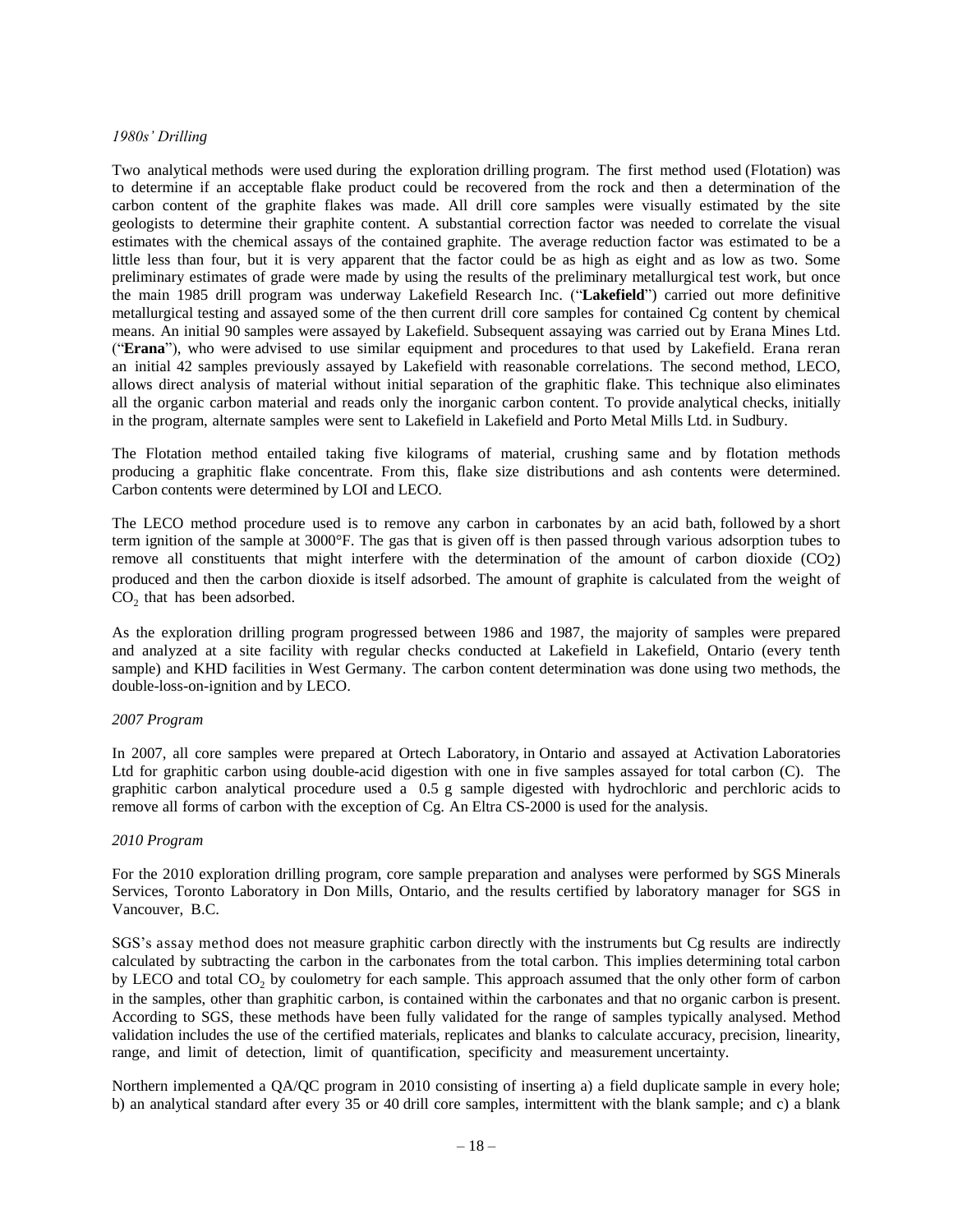sample after 35 or 40 samples, intermittent with the standard sample. The reference material, not certified, was provided by SGS Laboratory in Lakefield, Ontario. The blank sample consisted of barren granitic gneiss sampled from drill hole BC-10-03 between 0.5 and 3.6 m. The reference material was originally prepared from a 150 kg non-oxidized bulk sample originally ordered to initiate metallurgical testing. All products were submitted in triplicate for LECO (C and Cg) and double LOI method at SGS.

#### *2012 Program*

All samples from the 2012 drill program were collected and supervised by Mehmet Taner, P.Geo., PhD and a "qualified person" under NI 43-101, and delivered to SGS Mineral Services (Toronto). SGS is an ISO/IEC 17025 accredited analytical laboratory. The samples were ashed at  $500^{\circ}$ C to remove organic carbon. Carbonate carbon was estimated on one aliquot of the ashed sample using dilute perchloric acid to release  $CO<sub>2</sub>$  which was then measured by a Coulometric analyzer. A second aliquot was used to estimate total carbon content. The second aliquot was combusted at 950 $\degree$ C and the carbon was converted to CO<sub>2</sub> and measured by the coulometer. Graphitic carbon was calculated as follows: percentage of graphitic carbon equals the percentage of total carbon in ashed sample minus percentage carbon as carbonate in ashed sample. For QA/QC purposes, the Corporation inserted a total of 40 standards (one every  $35<sup>th</sup>$  to  $40<sup>th</sup>$  sample), intermittent with 19 blank samples. A field duplicate sample was generally taken in every hole (1/4 of the core) within well mineralized sections. A total of 29 duplicate samples were taken.

## *Data Verification*

Northern Graphite has made a strong commitment to the geological and assay database and have, as far as is possible, produced a database that is complete, well documented and traceable. Following the site visit and prior to the resource evaluation, AGP carried out an internal validation of the drill holes in the Bissett Creek database.

The historical drill data pre-dating the 2007 drill campaign and the newer 2007 through to 2011 data was originally validated by SGS Canada as part of the FS dated August 23, 2012. As part of this work, the historical database was compiled from various sources and SGS Canada, who are independent of Northern Graphite, believe the actual compilation was presumed to reflect the original dataset even though neither the original digital data nor lab assay certificates could be found. For this resource update, AGP did not re-compile the entire historical database. Data validation focused on the more recent drill data, especially the 2012 results which were not previously validated by SGS.

Notwithstanding the comment above, AGP did obtain the original database directly from SGS Canada to ensure the assays used in this resource update are the same as what was used in the feasibility resource. Additionally AGP spot checked the historical drill holes against what was available in the various reports provided by Northern Graphite before accepting the SGS compilation as valid.

Assay validation by AGP covers 90% of all received assays for the 2007-2012 drill programs. The data collected by Northern Graphite adequately represents the style of mineralization present on the Bissett Creek deposit. The error rate in the drill database for the data that was validated by AGP was found to be very low. The historical data lacked assay certificates and according to SGS Mineral Services, the documentation shows conflicting results which were interpreted to be originating from a re-sampling campaign. For that reason, AGP regards the sampling, sample preparation, security, and assay procedures reviewed adequate to support the mineral resource with a restriction on resource classification for blocks that were interpolated primarily from historical data.

Drilling was in progress during a site visit by AGP in 2012 and therefore core logging and sampling procedures could be observed. Overall, AGP concluded that the logging, sampling, sample preparation, security, and chain of custody procedures reviewed during the site visit, are to industry standard and adequate to support the resource estimate.

## **2013 Mineral Resource Estimate**

Effective May 7, 2013, AGP estimated the global mineral inventory for the Bissett Creek Project utilizing 268 diamond drill holes totalling 14,361 m of historic and recent drilling. This estimate is an update to the resource model used in the FS prepared by G Mining Services and incorporated 61 new holes drilled by Northern Graphite in late 2012. The Bissett Creek deposit is amendable to open pit extraction, the global mineral inventory is reported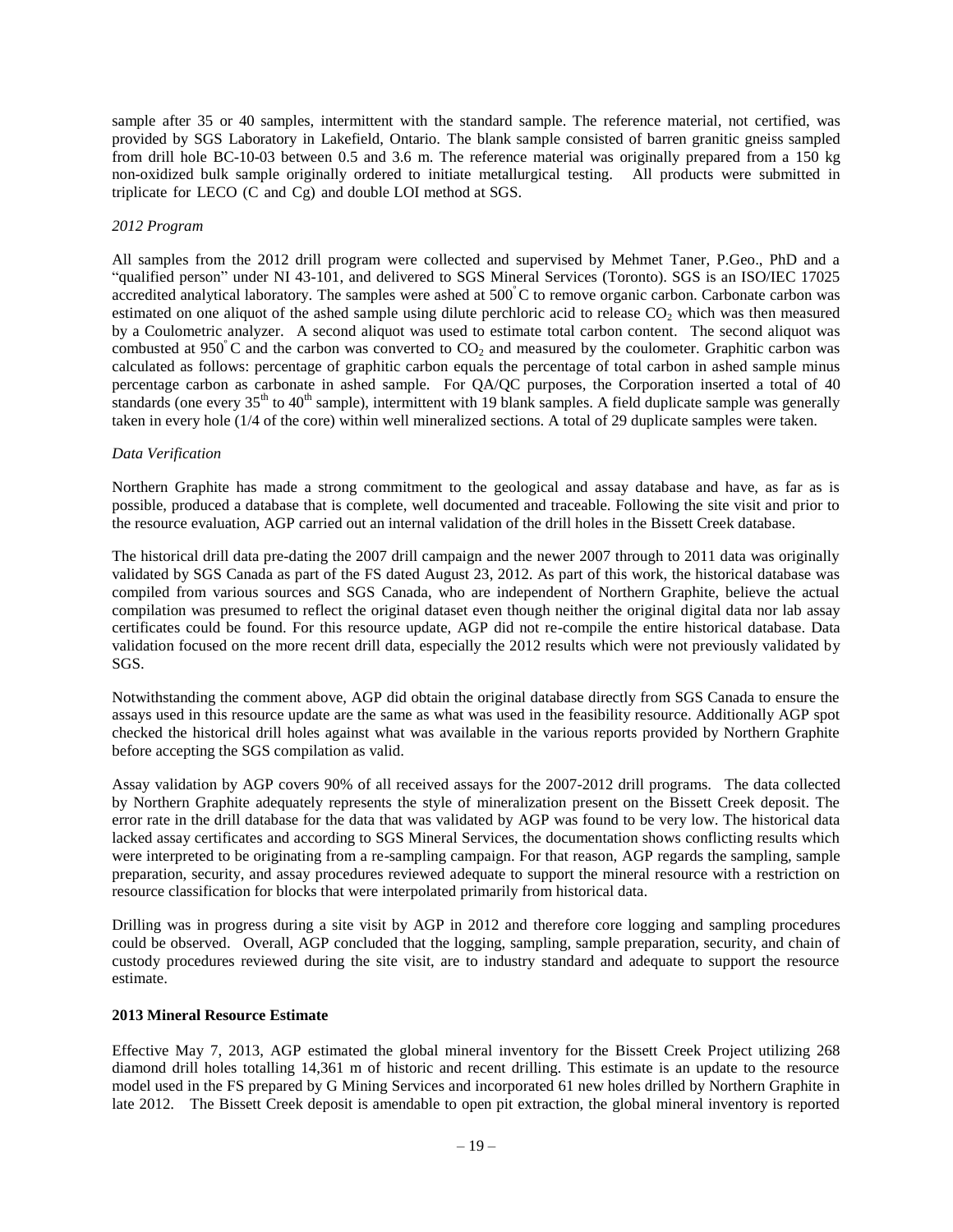between the bottom of the overburden and the bottom of the resource model. Base case cut-off grade selected considered results of the FS with adjusted metal prices.

|               |            | <b>Measured + Indicated Resources</b> |                                |            | <b>Inferred Resources</b> |                         |
|---------------|------------|---------------------------------------|--------------------------------|------------|---------------------------|-------------------------|
| <b>Cutoff</b> | Tonnage    | $Cg\%$                                | In Situ<br><b>Graphite</b> (t) | Tonnage    | $Cg\%$                    | In Situ<br>Graphite (t) |
| 1.02          | 69,791,000 | 1.74                                  | 1,213,000                      | 24,038,000 | 1.65                      | 396,000                 |
| 1.50          | 37,565,000 | 2.14                                  | 803,000                        | 11,971,000 | 2.02                      | 242,000                 |
| 1.75          | 23,439,000 | 2.45                                  | 574,000                        | 6,274,000  | 2.39                      | 150,000                 |
| 2.00          | 15,902,000 | 2.73                                  | 435,000                        | 3,564,000  | 2.79                      | 100,000                 |

- Notes: Resource shell is based on Measured, Indicated and Inferred material, tonnages rounded to the nearest thousand
	- Graphite price used is US\$1,800 per tonne with an exchange rate of \$1Cdn=\$1 US
	- Dilution and ore loss are considered to be zero
	- Feasibility Study costs and information have been used for Resource Shell generation:

| Overburden Mining Cost     |      | \$1.85 per tonne material |
|----------------------------|------|---------------------------|
| Waste Mining Cost          |      | \$3.24 per tonne material |
| Ore Mining Cost            |      | \$4.15 per tonne ore      |
| Process Cost               |      | \$9.61 per tonne ore      |
| General and Administrative |      | \$3.41 per tonne ore      |
| Recovery                   | 95%  |                           |
| Royalty                    | \$20 | per tonne of concentrate  |
|                            |      |                           |

No mining restrictions relating to permitting were applied

- Pit slopes of 45 degrees in rock and 30 degrees in overburden
- Cutoff of  $1.02\%$  Cg

Mineral resources were estimated in conformance with the CIM Mineral Resource definitions referred to in NI 43-101. Pierre Desautels, P.Geo., Principal Resource Geologist, and Gordon Zurowski, P.Eng., Principal Mining Engineer, both of AGP and "qualified persons" under NI 43-101 who are independent of the Corporation, have prepared and authorized the release of the mineral resource estimates presented herein.

*Mineral resources that are not mineral reserves do not have demonstrated economic viability. The estimate of mineral resources may be materially affected by environmental, permitting, legal, title, taxation, sociopolitical, marketing, or other relevant issues.*

The quantity and grade of reported inferred mineral resources in this estimation are uncertain in nature and there has been insufficient exploration drilling to define these inferred mineral resources as indicated or measured mineral resources and it is uncertain if further exploration will result in upgrading them to indicated or measured mineral resources.

Notes on 2013 Mineral Resource Estimation Methodology:

- The updated mineral resource is based on 268 diamond drill holes totaling 14,361 meters of historic and recent drilling. This includes 117 surface diamond drill holes totaling 6,919 meters completed under Northern's supervision from 2007 to 2012.
- All drill holes are diamond drill core and were sampled and assayed over their entire length in the mineralize section of the core of mostly 1 m sample intervals. A QA/QC program was in place since the 2010 drill program, which included the insertion of standards, duplicates and blanks.
- A total of 263 DLOI assays (out of a total of 4,099) were calculated to derive a "LECO equivalent" assay using a 3rd degree polynomial equation that affected mostly material in the Inferred resource.
- Specific gravities were determined by ALS Minerals for a representative number of rock and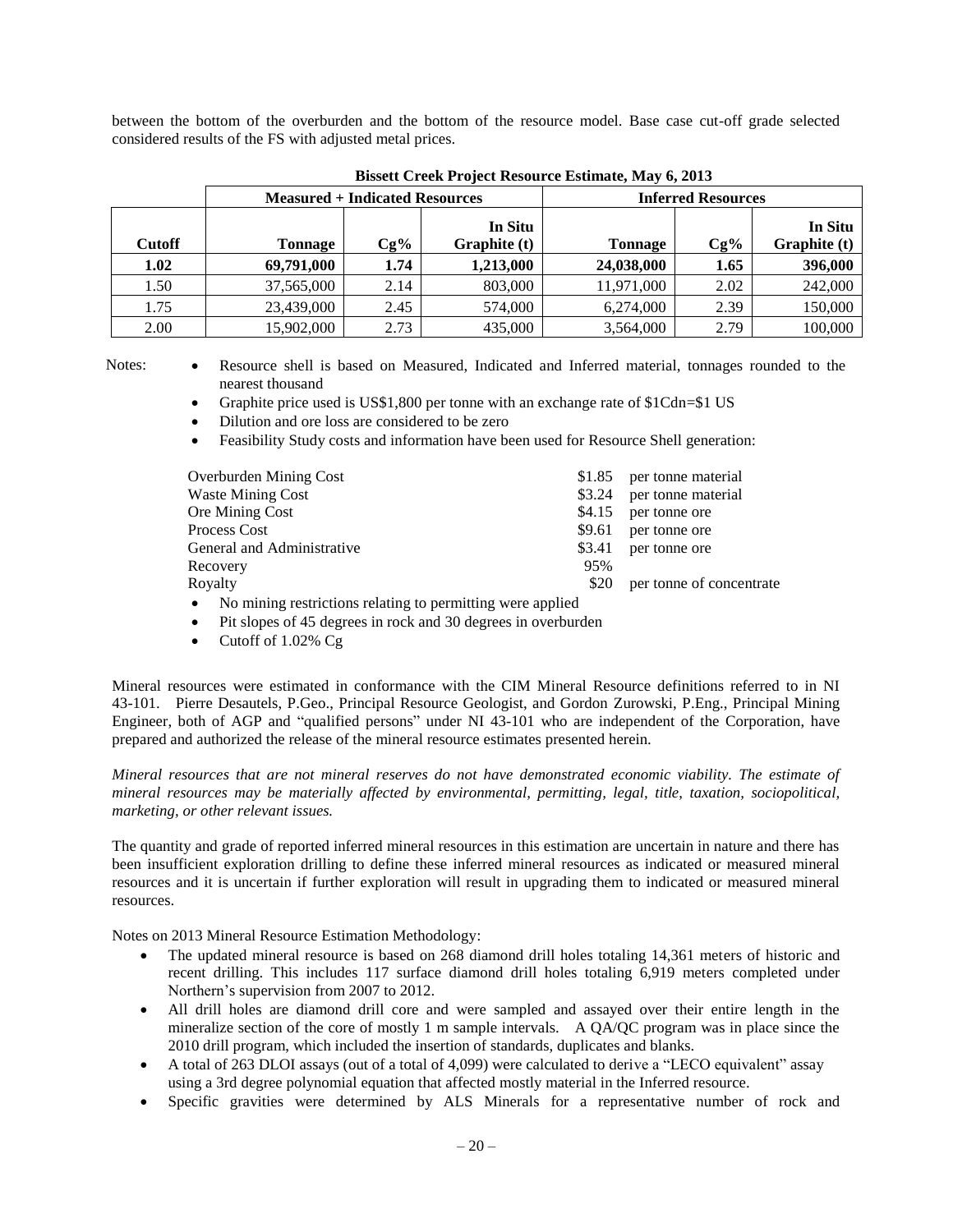mineralization types provided by Northern. 657 determinations exist in the database. The specific gravity was weighted by the lithology count for each of the domains. There was no variation from the average specific gravity of all mineralized domains and a value of 2.72 was applied to the entire block model.

- A detailed review of the geological mapping, geological logs and grade distribution led to the development of three-dimensional (3D) domain models based primarily on grade boundaries and partially on lithological units. The wireframing resulted in two higher grade envelopes based on a natural cut-off grade ranging between 2.5% and 2.8% Cg. These two envelopes reside within a lower grade graphitic gneiss domain averaging 1.4% Cg. A mostly barren zone exists below these high grade units and forms the bottom footwall contact of the mineralization. Seven minor barren units were also modelled within the mineralized zone to tie the surface mapping with the drilling. These domains were utilized in the variography studies and in grade interpolation constraints. The model prepared for the May 6, 2013 resource estimate was updated based on the new 2012 diamond drilling information.
- For the treatment of outliers each statistical domain was evaluated separately and no top cut was necessary. However, a search restriction imposed on threshold values of 6% Cg was used to restrict the influence of the highest values during the interpolation.
- The composite intervals selected were 3.0 metres.
- A 3D geological block model was generated using GEMS© software. The block model matrix size is 8 m x 8 m x 3 m in consideration of Northern planning to use a 6 meter bench height for drilling and blasting but sampling and mining in 3 meter flitches. Ordinary kriging was used for all domains with inverse distance and nearest neighbour check models. The interpolation was carried out in multiple passes with increasing search ellipsoid dimensions. Classification for all models was based primarily on the pass number, distance to the closest composite and drill density map. The measured classification was downgraded in areas where the interpolation of the grade relied mostly on historical drill holes.
- The reported mineral resources are considered to have reasonable prospects of economic extraction. A Lerchs Grossman optimized constraining shell was generated to constrain the potential open pit material. This shell was designed using design parameters from the FS. The constraining shell extends down to the barren unit at the bottom of the model.
- The rounding of tonnes as required by NI 43-101 reporting guidelines may result in apparent differences between tonnes, grade and contained graphite.

## **Mineral Reserves**

Probable mining reserves for the Bissett Creek Project were established in the FS Update, and are included in the Expansion PEA, based on measured and indicated resources of 69.8 Mt grading 1.74% graphitic carbon Cg based on a 1.02% Cg cutoff. The resource estimate was prepared by AGP who established a breakeven cut-off grade ("**COG**") and ran optimized Whittle pits on the measured and indicated resources based on a number of parameters including those outlined in the table below.

|                                                             | <b>FS Update</b> |
|-------------------------------------------------------------|------------------|
|                                                             | (base case)      |
| Probable reserves (million tonnes)                          | 28.3Mt           |
| Feed Grade (% graphitic carbon)                             | 2.06%            |
| Waste to ore ratio (excl. low grade stockpile)              | 0.79             |
| Processing rate (tonnes per day - 92% availability)         | 2,670            |
| Mine life                                                   | 28 years         |
| Mill recovery                                               | 94.7%            |
| Average annual production                                   | 20,800t          |
| Capital cost (\$ millions - including 10% contingency)      | \$101.6M         |
| Cash operating costs $(\frac{1}{2})$ tonne of concentrate)* | \$795/t          |
| Mining costs (\$/tonne of ore)                              | \$5.63           |
| Processing costs (\$/tonne of ore)                          | \$8.44           |
| General and administrative costs (\$/tonne of ore)          | \$2.50           |
| CDN/US dollar exchange rate                                 | 0.95             |
|                                                             |                  |
| Graphite prices (US\$ per tonne)                            |                  |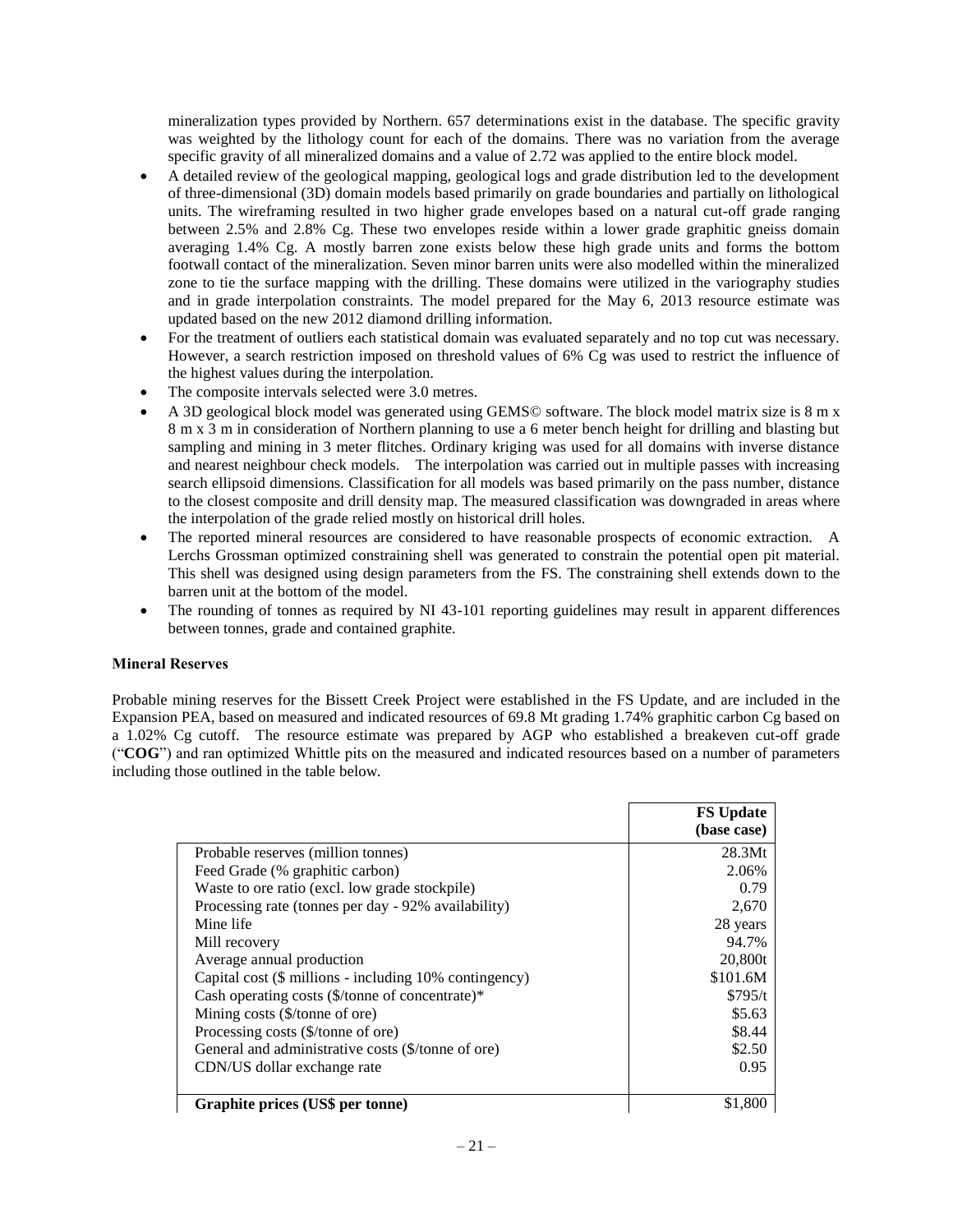The final mine plan only contemplated a 25 to 30 year operation and resulted in probable reserves of 28.3 Mt of ore grading 2.06% Cg based on a COG of 0.96% Cg. Probable reserves include 24.3 Mt grading 2.20% Cg that will be processed first and 4.0 Mt grading 1.26% Cg from a low grade stockpile ("**LGS**") that will be processed at the end of the mine life. In order to increase head grades in the initial years of production while maintaining a reasonable stripping ratio, measured and indicated resources grading between 0.96% Cg and 1.5% Cg will be stockpiled, largely within the mined out areas of the pit. The total LGS will be 16.5 Mt grading 1.26% Cg and will provide a great deal of flexibility in future operations as it will be available for processing at a later date, either through an expanded facility or at the end of the mine life. It also represents a low cost source of ore that could be processed during periods of depressed prices.

The mine plan was also designed to supply blasted rock and glacial till for tailings dam construction during pre-production and to allow for sulphide and non-sulphide waste disposal in mined out areas by year five. Sulphide tailings may also be stored in the mined out pit starting in year eight.

Losses and dilution were evaluated with consideration of the size of the mining excavators, deposit geometry, bench height and the visual differentiation between barren and mineral laden material. The contact between mineralized material and barren gneiss material will possible to differentiate visually. Distinguishing between plant feed material and waste or low grade will require additional assessment with blasthole assaying.

The dilution and mining losses were modelled on a block by block basis. The block model is sized at 8 metres long, 8 metres wide and 3 metres tall. (8x8x3). The block is considered to be internally diluted but contact dilution was also applied to the block. Smaller loaders and backhoes are proposed for mining of the material. The proposed loader has a bucket width of 3.8 metres. The current estimate for the pattern size is spacing at 4.1 metres by 3.6 metres. Splitting the difference in the distance between the holes AGP estimates that use of 1 metre of dilution on any block side would be appropriate. Selectivity with the specified equipment may not be able to clean closer than that without additional sampling or visual cues.

Utilizing the block dimensions, a calculation of the percentage of dilution for each block depending on the number of sides with diluting material was estimated. The dilution estimate varies from 11% on one side to 33% with all four sides being diluted. The script employed to calculate the dilution considered the grade of the diluting block. Blocks that were entirely surrounded by above cutoff material were not diluted. The script was completed with a base milling cutoff of 0.93% Cg to determine what would be diluting material.

The net result of the dilution calculation was a 1% drop in overall grade, even though locally along the footwall the dilution was in excess of 12%. This is a result of the fairly homogenous nature of the deposit with the contacts (except against barren gneiss) being gradational. The dilution percentage is on par with what AGP expected the feed losses to be. For this reason the dilution was assumed to be equal to the feed loss and only a diluting effect on the grade was applicable. AGP believes that for the current mining rate and equipment selection that the mining dilution and recovery are reasonable.

The Proven and Probable Mineral Reserves at Bissett Creek from the FS Update economic study have been classified in accordance with the 2010 CIM Definition Standards for Mineral Resources and Mineral Reserves, incorporated by reference in NI 43-101. Mineral Reserves as of September 23rd, 2013 were 28.3 Mt grading 2.06% Cg. This all was classified as Probable Reserves.

The Expansion PEA does not state a different Reserve then what was released previously. The PEA mines the same quantity of mill feed outlined within the FS Update. Low grade Indicated Resource material that was stockpiled in the mined out pit for the FS Update totalled 12.5 million tonnes. This stockpiled material was added to the mill feed to increase the production rate to 2 million tonnes per annum for the Expansion PEA. All but 1.4 million tonnes of low grade resource that had been stored in the pit was included in the Expansion PEA. The remainder was considered mixed with waste material due to a lack of separate space within the mined out pit and losses along the footwall and high walls when it is recovered.

AGP considers that the estimations of Mineral Resources and Mineral Reserves for the Bissett Creek Project conform to industry best practices and meet the requirements of CIM (2010). Factors which may affect the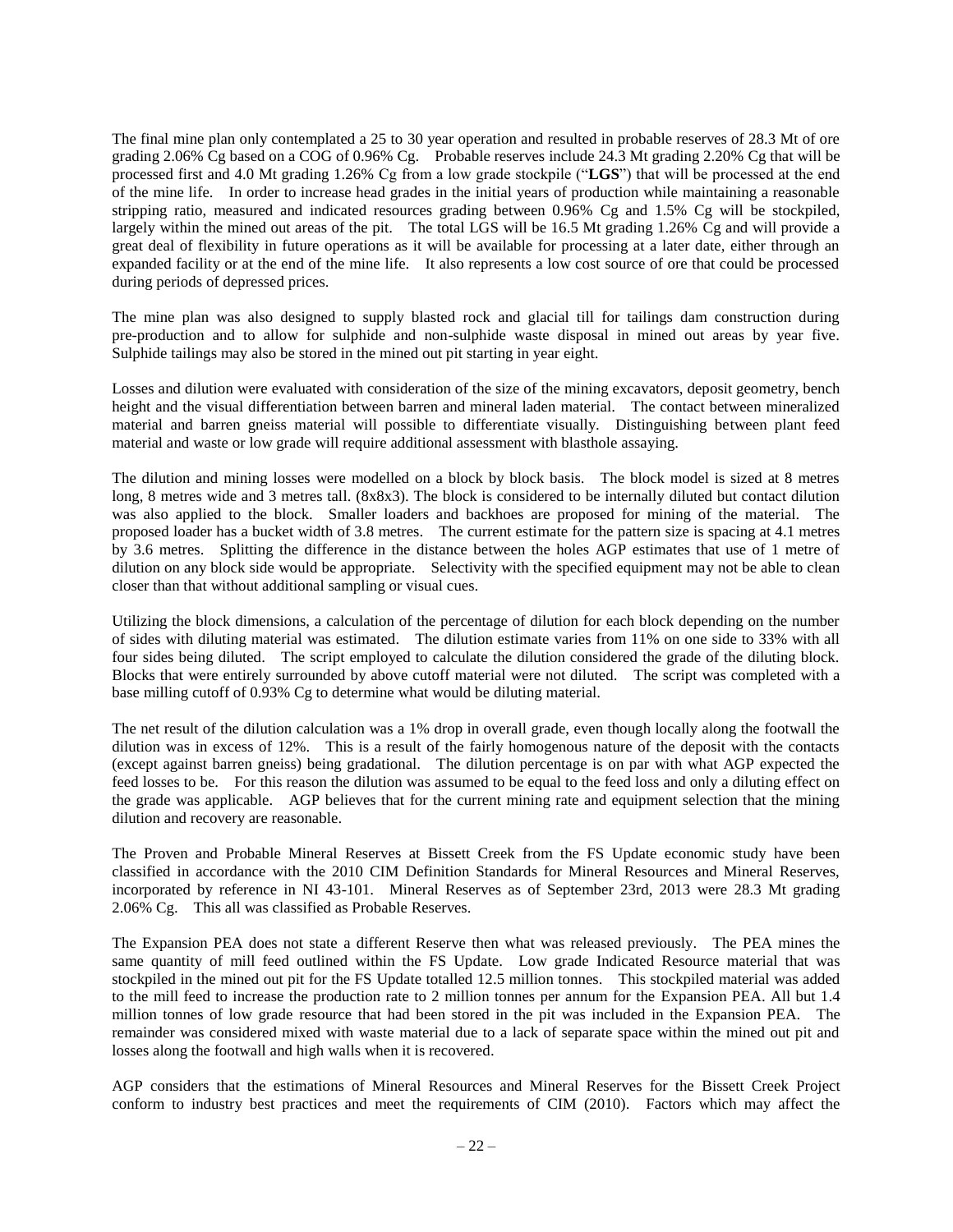estimates include variations in assumed commodity prices and exchange rates.

## **Mineral Processing and Metallurgical Testing**

The FS relied on two extensive metallurgical testing programs to develop and assert the processing and recovery schemes for the Bissett Creek Project; testing programs supervised by Cominco Engineering Services Limited ("**CESL**"), on behalf of a former owner, in the 1990s; and recent testing programs (2010-2012) sponsored by Northern at SGS Lakefield.

## *Historical Processing and Metallurgical Study*

A metallurgical study was carried out in 1990 for North Coast Industries the project owners at the time. Metallurgical development and the direction of testwork were provided by CESL. The testwork was conducted at Ortech International ("**Ortech**") and Bacon, Donaldson and Associates Limited ("**BDA**") testing laboratories during January-June 1990. Detailed test results and their specific information of the ore samples are documented in a report title "Metallurgical Testing of Bissett Creek Graphite Final Report" by BDA in July 1990.

The purpose of the testwork was to confirm and/or improve the metallurgy developed in an earlier study, followed by the demonstration of the flowsheet in a continuous pilot plant operation. Further, the results of the pilot plant tests were used to form the basis of a production scale plant flowsheet development.

Metallurgical targets for the testwork were as follows:

- Overall concentrate grade of approximately 92-95%Cg
- Overall graphite recovery to concentrates of 93-95%Cg
- A high proportion of flakes in the +48 mesh size fraction,i.e.50% by weight or greater

## *Recent Processing and Metallurgical Testing Program*

The recent program was developed by SGS Lakefield based on the previous program outcomes. This program was aiming to develop and pilot test a final version of the processing flowsheet. Descriptions and results of this latest program are presented in the report "*An Investigation into the Recovery of Graphite from a Bulk Sample from Bissett Creek – June 21, 2012*".

A series of comminution tests was completed to support the sizing of the crushing and grinding equipment and to quantify media wear. The Bissett Creek Project ore is classified as "soft" when compared to the JK Tech database.

A lab program was completed in 2010 to 2011 on a master composite originating from the Bissett Creek Project deposit. This lab program generated a flowsheet and reagent conditions that were deemed suitable to produce a graphite concentrate grading at least 95% C and to maximize overall graphite recovery.

A series of batch flotation tests was completed to validate the flotation conditions prior to lock cycle testing ("**LCT**").

Eight LCTs were performed to optimize the processing flowsheet for the Bissett Creek Project ore and to separate the tailings into a sulphide tailings stream and a low-sulphide tailings stream. Then eight different composites were submitted to LCTs according to the final flowsheets. The composite samples were taken from locations across the ore body to confirm flake consistency.

Assuming that the difference in recoveries for the whole range of grades tested is probably within the margin of test error and too small to draw any relationships, we can conclude that the variability tests do not demonstrate any meaningful correlation between:

Head grades and concentrate grades;

Head grades and recoveries; and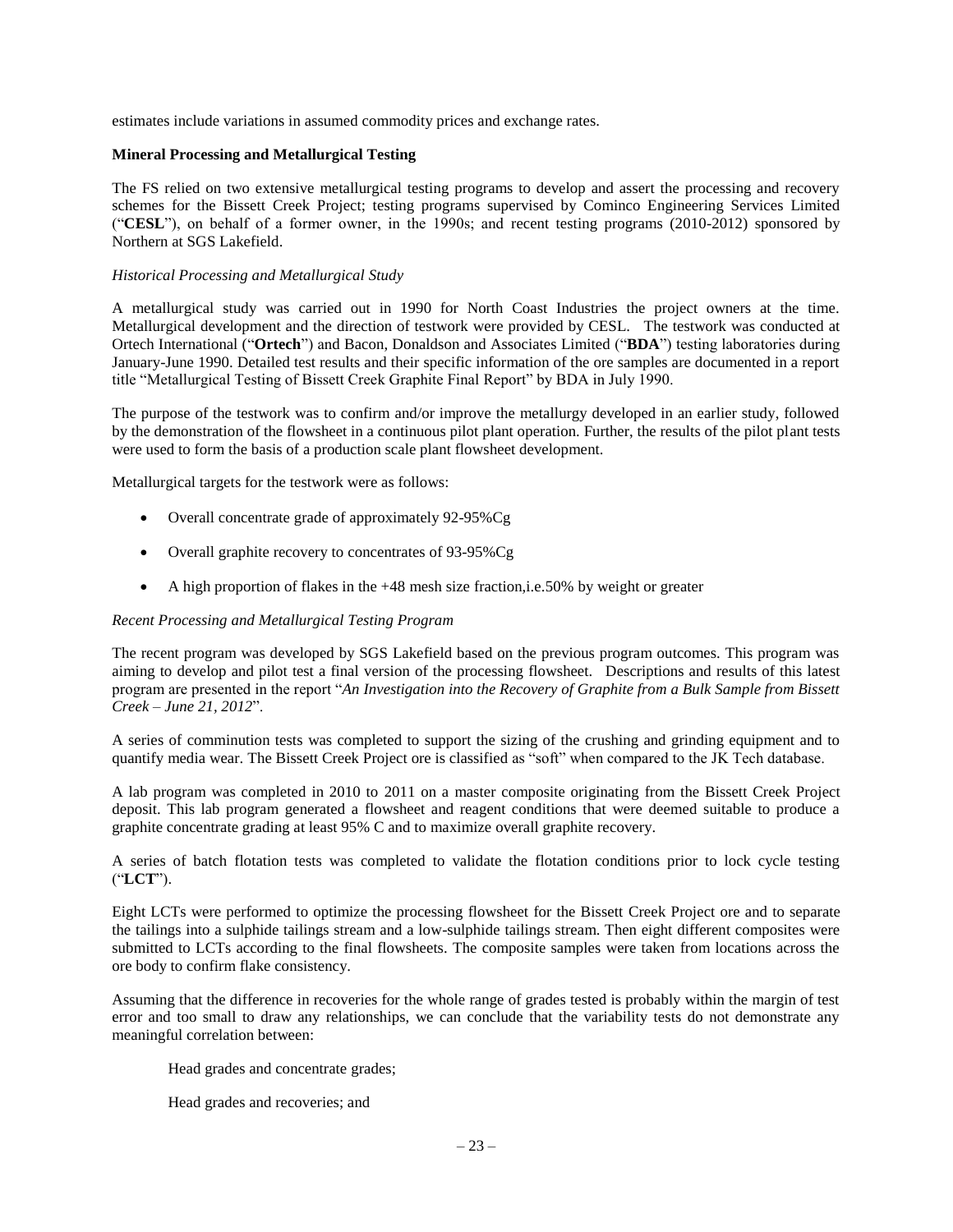Head grades and +80 mesh (flake) fraction in the concentrate product.

The LCT on composite material taken from drill core samples across the deposit produced six final concentrates which showed consistent flake size distribution and carbon grade. The overall concentrate grade averaged 95% C. A concentrate which grades 94%C and has a flake size distribution of 80% greater than +80 mesh is the industry standard premium product. Almost all Bissett Creek Project production meets this specification as the final concentrates averaged over 70%, +80 mesh. Approximately 6% of the concentrate was +100 mesh and 12% was +200 mesh, both with high carbon content. Less than 10% was very small, -200 mesh flake and powder with a carbon content in the low 80s.

Most significantly, almost 50% of the graphite concentrate produced was jumbo size, +48 mesh flake which averaged 98 % C with one value as high as 99.2% C. A pilot plant test was designed to further confirm the flow sheet incorporated into the FS and optimize its operating parameters. The overall carbon recovery in the LCT was 92.2% and the Corporation's objective is to increase it to a range of 94 to 95 % without degradation of flake size. Selected samples from the locked cycle tests were submitted for a basic environmental analysis to determine the most suitable flowsheet option to produce a large percentage of non-acid generating tailings and only a small tailings stream of acid generating material that requires special tailings handling. The combination of a sulphide rougher and cleaner circuit in combination with a magnetic separator that treats the combined rougher and sulphide 1st cleaner tails produced non-acid generating tailings with the lowest mass recovery into the high-sulphur tailings stream.

|             |                          | Weight        | Assay $(\% )$ | Distribution (%) |
|-------------|--------------------------|---------------|---------------|------------------|
| <b>Test</b> | Product                  | $\frac{0}{0}$ | C(t,g)        | C(t,g)           |
|             | <b>Final Concentrate</b> | 1.4           | 93.5          | 96.8             |
| LCT LG-3    | Head (calc)              | 100.0         | 1.38          | 100.0            |
|             | Head (direct)            |               | 1.22          |                  |
|             | <b>Final Concentrate</b> | 1.4           | 93.7          | 95.2             |
| LCT LG-4    | Head (calc)              | 100.0         | 1.35          | 100.0            |
|             | Head (direct)            |               | 1.45          |                  |
|             | <b>Final Concentrate</b> | 1.6           | 96.5          | 97.7             |
| LCT MG-2    | Head (calc)              | 100.0         | 1.60          | 100.0            |
|             | Head (direct)            |               | 1.47          |                  |
|             | <b>Final Concentrate</b> | 1.6           | 95.4          | 96.8             |
| LCT MG-4    | Head (calc)              | 100.0         | 1.58          | 100.0            |
|             | Head (direct)            |               | 1.30          |                  |
|             | <b>Final Concentrate</b> | 3.4           | 93.7          | 99.1             |
| LCT HG-1    | Head (calc)              | 100.0         | 3.22          | 100.0            |
|             | Head (direct)            |               | 3.18          |                  |
|             | <b>Final Concentrate</b> | 3.7           | 95.5          | 96.2             |
| LCT HG-2    | Head (calc)              | 100.0         | 3.66          | 100.0            |
|             | Head (direct)            |               | 3.34          |                  |
|             | <b>Final Concentrate</b> | 2.6           | 95.3          | 97.1             |
| LCT HG-3    | Head (calc)              | 100.0         | 2.56          | 100.0            |
|             | Head (direct)            |               | 2.32          |                  |
|             | <b>Final Concentrate</b> | 3.6           | 95.9          | 98.3             |
| LCT HG-4    | Head (calc)              | 100.0         | 3.52          | 100.0            |
|             | Head (direct)            |               | 2.61          |                  |

The table below summarizes the LCT results: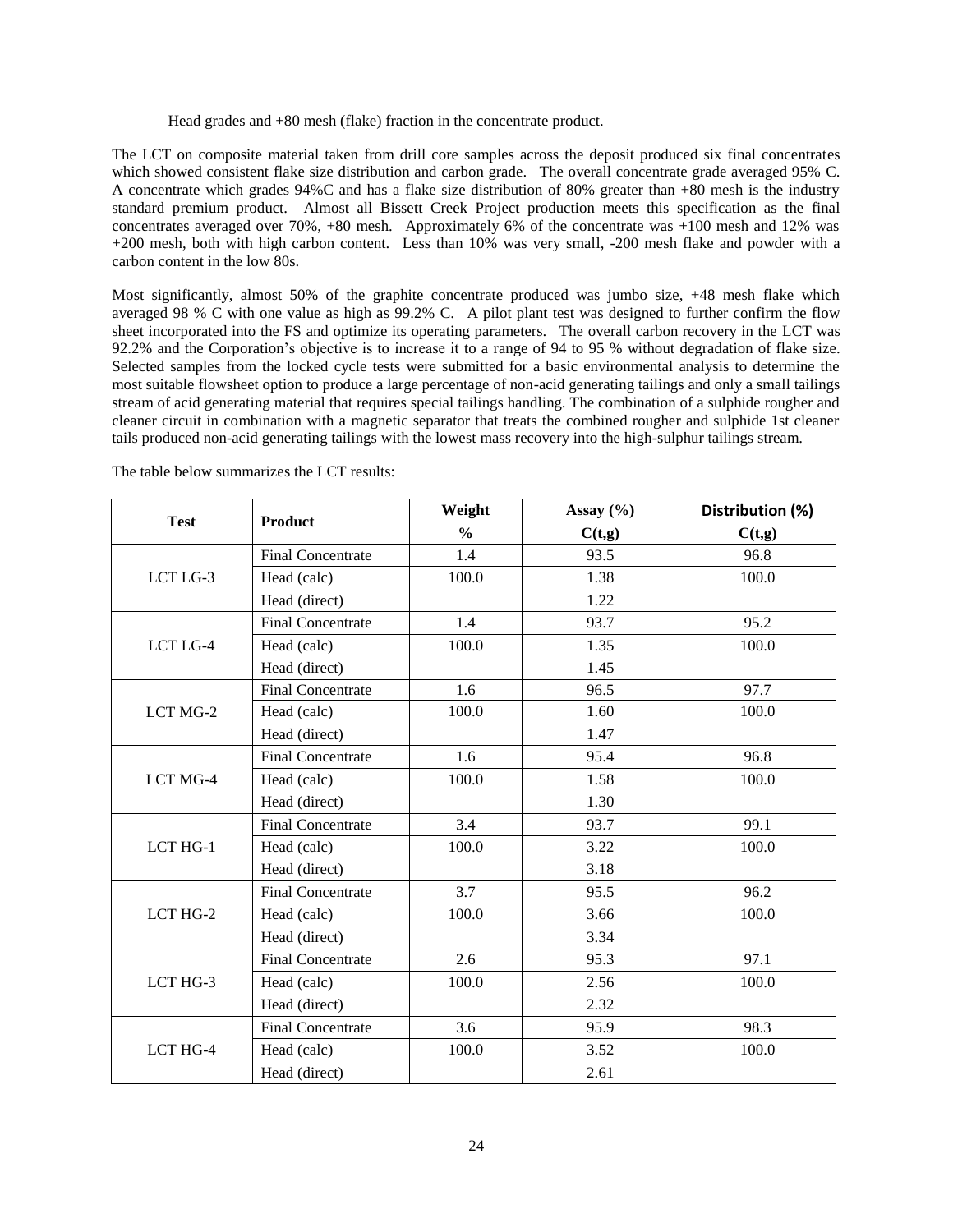\*The recoveries are calculated using a mix of total and graphite carbon assays. Since the C analysis is not accurate at the lower grade (<5% C) we use the graphitic carbon results, while the C is used for all other products (mainly concentrates).

| Composite   | <b>Flake Size Distribution - % retained (mesh)</b> |       |       |        |        |        |      |
|-------------|----------------------------------------------------|-------|-------|--------|--------|--------|------|
|             |                                                    |       |       |        |        |        |      |
|             | $+32$                                              | $+48$ | $+80$ | $+100$ | $+200$ | $-200$ | >80  |
| LG Pit $#3$ | 19.0                                               | 32.8  | 23.2  | 5.0    | 10.4   | 9.5    | 75.1 |
| LG Pit $#4$ | 22.6                                               | 32.6  | 20.1  | 4.6    | 9.5    | 10.5   | 75.3 |
| $MG$ Pit #2 | 23.7                                               | 34.1  | 22.1  | 3.9    | 8.7    | 7.5    | 79.9 |
| MG Pit #4   | 25.7                                               | 32.8  | 19.9  | 3.8    | 9.3    | 8.4    | 78.4 |
| $HG$ Pit #1 | 11.2                                               | 31.9  | 28.1  | 7.0    | 12.8   | 9.0    | 71.2 |
| $HG$ Pit #2 | 14.8                                               | 32.8  | 25.9  | 5.9    | 12.0   | 8.6    | 73.5 |
| $HG$ Pit #3 | 20.2                                               | 35.1  | 22.7  | 5.3    | 9.3    | 7.4    | 78.0 |
| $HG$ Pit #4 | 15.7                                               | 32.0  | 24.4  | 6.0    | 11.7   | 10.2   | 72.1 |
| Minimum     | 11.2                                               | 31.9  | 19.9  | 3.8    | 8.7    | 7.4    | 71.2 |
| Maximum     | 25.7                                               | 35.1  | 28.1  | 7.0    | 12.8   | 10.5   | 79.9 |
| Average     | 19.1                                               | 33.0  | 23.3  | 5.2    | 10.5   | 8.9    | 75.4 |
| StdDev      | 4.9                                                | 1.1   | 2.8   | 1.1    | 1.5    | 1.2    | 3.1  |
| Rel StdDev  | 25.8                                               | 3.3   | 12.0  | 21.4   | 14.3   | 13.0   | 4.1  |

#### **Size Fraction Analysis of Graphite Concentrates from LCTs**

In order to demonstrate the suitability of the proposed flowsheet on a larger scale and continuous operation, pilot scale testing trials were performed on approximately 110 t of a bulk sample originating from Northern's Bissett Creek Project deposit. The purpose of the pilot plant program was the following:

- Demonstration of the proposed flowsheet on a pilot plant scale;
- Production of concentrate and tailings for downstream testing; and
- Development of engineering data to support the generation of process design criteria and results.

The bulk material sample was received in three 40t dump trucks, stage-crushed to -5/8", and homogenized with a front-end loader. A 100 kg sample was extracted for laboratory scale testing and as reference material. A representative sub-sample was submitted for chemical analysis. The circuit was configured based on the flowsheet that was developed on a Bissett Creek Project Master composite. The setup of the pilot plant was completed in late October 2011 and the circuit was commissioned during the second week in November. Over the course of the following four weeks, the circuit was operated for 17 shifts until December 8, 2011.

The results were communicated to Northern, G Mining, and SGS as they became available. Representatives of the three companies (Ahmed Bouajila, Nicolas Menard and Gilbert Rousseau) were present on site throughout the four weeks of operation.

Due to a series of mechanical and metallurgical challenges, the circuit was only optimized at the end of run PP-14. An extended run commenced on PP-15 and five successful surveys were completed during PP- 16 and PP-17, which consisted of multiple cuts of each external and internal stream of the flotation circuit. The direct head assays of each product were then used with data reconciliation software BILMATTM to generate a circuit mass balance. The graphite recoveries into the final concentrate ranged between 90.5 % in survey PP-17B and 94.9 % in survey PP-16C. The adjusted concentrate grades varied from 93.4% in PP-16C to 95.3 % in PP-16A.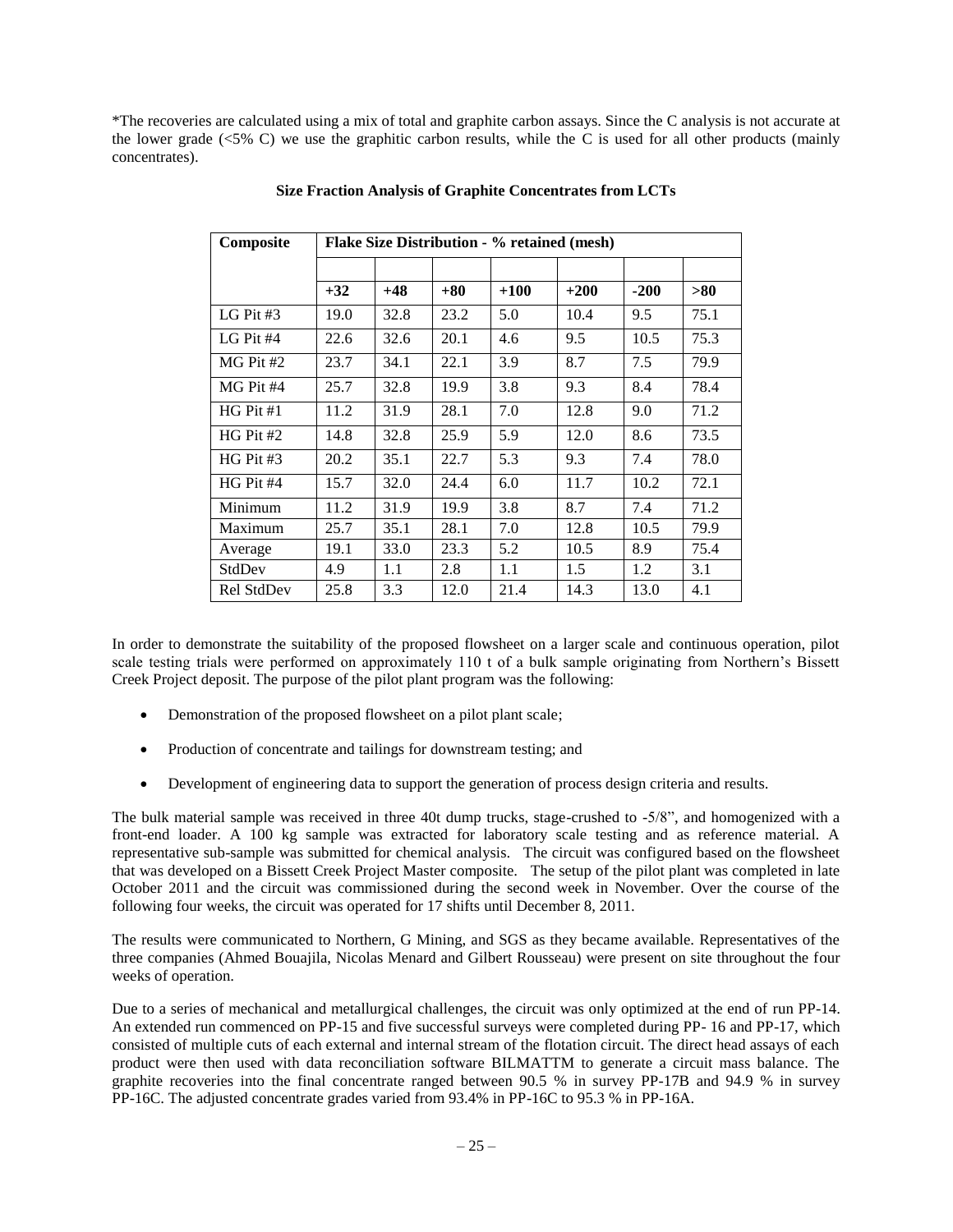Since the revenue for the graphite concentrate is highly dependent on the flake size distribution and the grade of each size fraction, the final concentrate from each survey was subjected to a size fraction analysis. The results of this analysis reveal that almost 50 % of the concentrate mass consisted of +48 mesh flakes, which are considered a premium product. The +48 mesh fraction ranged between 43.1% and 58.5% by mass in the locked cycle variability tests compared to 45.7 % to 49.8 % in the pilot plant

The Bissett Creek Project pilot plant campaign demonstrated the suitability of the proposed flowsheet despite concerns that the bulk sample was partly weathered. As a result of this and the lack of operating time to optimize the circuit, the metallurgical performance of the pilot plant was slightly inferior compared to the laboratory program that was completed on a Master composite and eight variability composites. Based on the pilot plant results, the FS used a recovery 92.7 % in the first year, increasing to 94.7 % in year 3, for mass balance and project economics.

SGS Lakefield completed the full suite of metallurgical tests on the Bissett Creek Project deposit including lab and bench scale work, a bulk sample/pilot plant test, and variability testing to determine if recoveries and flake size distribution are consistent across the deposit. A similar program was also carried out in the 1980's as part of a previous feasibility study (non NI 43-101 compliant) with consistent results.

The FS was largely based on pilot plant results from the processing of slightly weathered material that does not respond as well to flotation as unweathered rock. The LCTs, which were performed on fresh drill core, were better in terms of recoveries, concentrate grades and flake size distribution which represents potential upside in the project. The FS assumed recoveries of 92.7% in the first year of operation, 93.7% in year two and 94.7% over the balance of the project. Recoveries in the eight LCTs averaged 97.2% and ranged from 95.2% to 99.1%. The Expansion PEA assumes recoveries of 94.7% for the entire project.

The Corporation is confident of achieving recoveries of 94 to 95% in the full scale plant for the following reasons:

- operation of a pilot plant does not allow enough time to optimize the process with respect to balancing grinding, retention time and reagents;
- due to its small scale, the pilot plant used mechanical cells for rougher flotation. The full plant will use column flotation which is more efficient for the recovery of coarse graphite flotation products;
- the bulk sample showed some signs of surface oxidation that affected recovery. This will not be a factor in the full scale mining operation; and
- a coarser final flake concentrate is also expected as a rod mill was used for primary grinding in laboratory and pilot plant testing whereas the full scale plant will utilize a SAG Mill which is the best method of grinding to preserve flake size.

Flake graphite is sold based on 80% meeting the required specification. Therefore, smaller flake sizes can be blended into larger as long as the carbon content is maintained. The -100 flake concentrate produced by the Bissett Creek Project is at least 94%Cg and, therefore, is suitable for this purpose. After blending, the Expansion PEA assumes 60% of the Bissett Creek Project production will be  $+50$  mesh and a third of this material is actually  $+32$ mesh, 97-98%Cg. Because of the latter, the price for the +50 mesh concentrates was estimated at US\$2,100/t. Graphite prices used in the Expansion PEA are US\$1,400/t for the 35% of production that will be +80 mesh, 95%+Cg and US\$1,200/t for the 5% that will be +100 mesh, 95-97%Cg. Therefore, the weighted average price that would be realized by the Bissett Creek Project concentrates in the current market was estimated at US\$1,800/t in the Expansion PEA.

The Expansion PEA assumed waste rock and the low grade stockpile will be acid generating and included the cost of a lined pad and additional financial assurance. Subsequent testing has determined that the lined pad is not required.

Pilot plant results have confirmed that the Bissett Creek Project will produce entirely large flake, high carbon concentrates from flotation alone, without chemical or thermal treatment. As a result, the Bissett Creek Project concentrates will potentially yield high average values per tonne which should result in high margins. As a result, the Corporation believes it will have the option of selling them into current high value markets, or using them to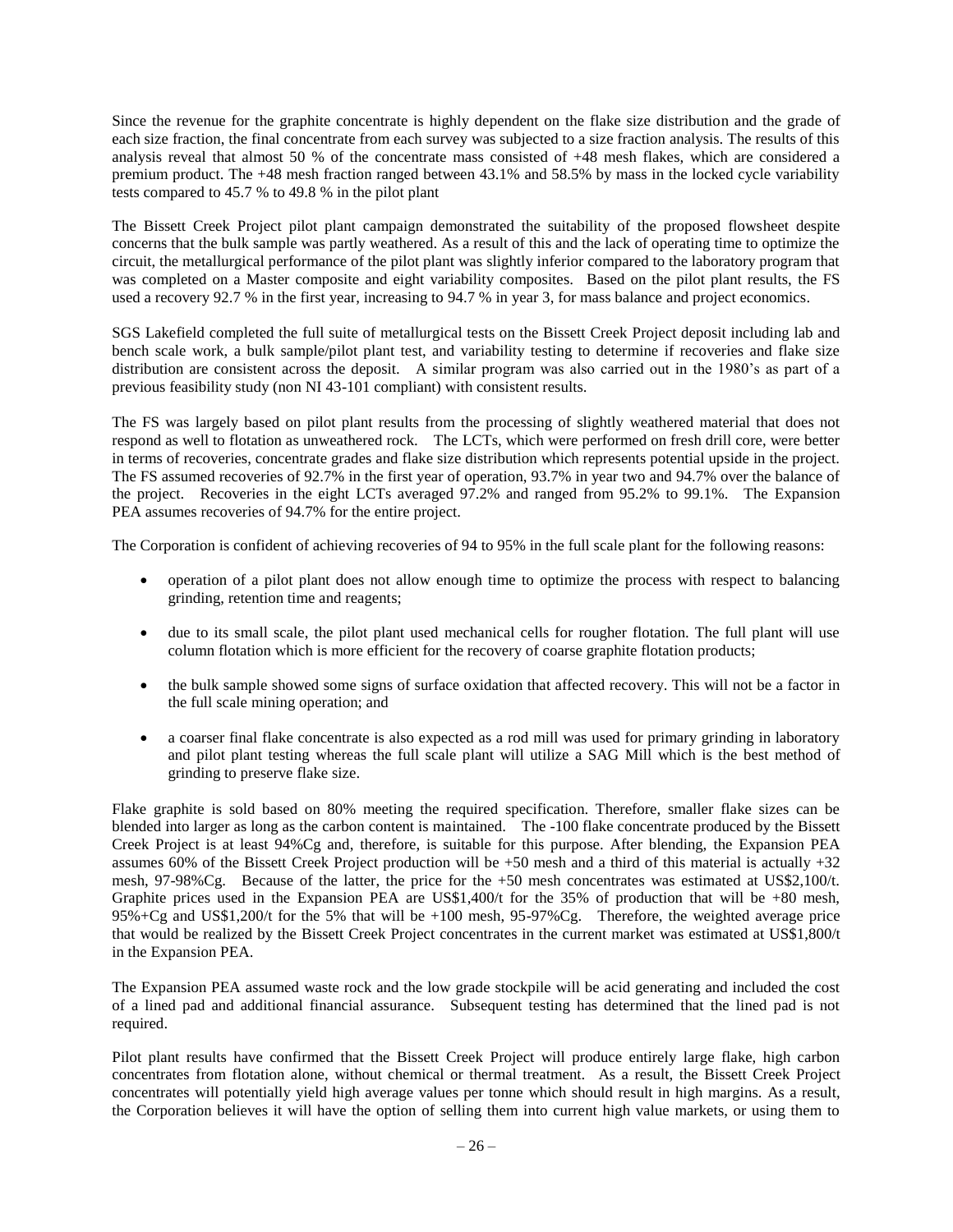produce SPG for lithium-ion batteries if it is financially advantageous to do so. The pilot plant also confirmed results from the extensive historical testing, bulk sampling and pilot plant work that was carried out in the past and has validated the performance of the new flow sheet that forms the basis for the FS, FS Update and Expansion PEA.

The design criteria for the Bissett Creek processing plant was based on Northern Graphite's direction and the results obtained from the metallurgical testing performed by SGS Lakefield during 2011 and then subsequently modified to incorporate some improvements to the operating plan. The design criteria for the graphitic carbon processing plant were based on a continuous and homogenous feed of mill feed coming from the pit and the following parameters:

| <b>Plant throughput:</b>                 | 1,000,000 Mt/yr $(2,975 \text{ t/day})$ then increasing to 2,000,000 |
|------------------------------------------|----------------------------------------------------------------------|
|                                          | Mt/yr $(5,950 \text{ t/day})$ in the third year of operation         |
| <b>Plant circuit throughput:</b>         | 104 t/h                                                              |
| <b>Plant availability:</b>               | 92%                                                                  |
| <b>Plant operating schedule:</b>         | $365$ d/y, 24 h/d                                                    |
| Crushing circuit utilization:            | 33%                                                                  |
| Crushing circuit throughput:             | 315 t/h                                                              |
| <b>Plant availability:</b>               | 92%                                                                  |
| <b>Crushing ROM feed Size:</b>           | 90% minus 600 mm                                                     |
| <b>SAG Mill feed size: 8</b>             | $0\%$ minus 150 mm                                                   |
| <b>Flotation feed size (Flash cell):</b> | 80% minus 170 mm                                                     |

The processing plant in the FS was designed for a yearly throughput of approximately 840,000 tpy. The plant had excess crushing and grinding capacity and with minor modifications to pumps and other equipment, capacity was increased to 1,000,000 tpy in the FS Update. The process flowsheet uses proven methods widely used in the mineral industry and is shown in the figure below. Mill feed from the mine will be crushed by a mobile jaw crusher, and conveyed to a stockpile. Crushed mill feed will then be reclaimed to the concentrator building. The mill feed will then go through successive steps of grinding, flotation and screening on progressively finer particles. The objective is to produce a high grade graphite concentrate, but also to preserve as much as possible the large size of the graphite flakes to maximize the value of the concentrates. The graphite concentrate will be thickened to remove excess water, before being filtered and dried. The moisture content of the final product will be below 1%. After the screening into several fractions, the concentrate can be bagged and sold on either a given fraction-basis or on a blended basis.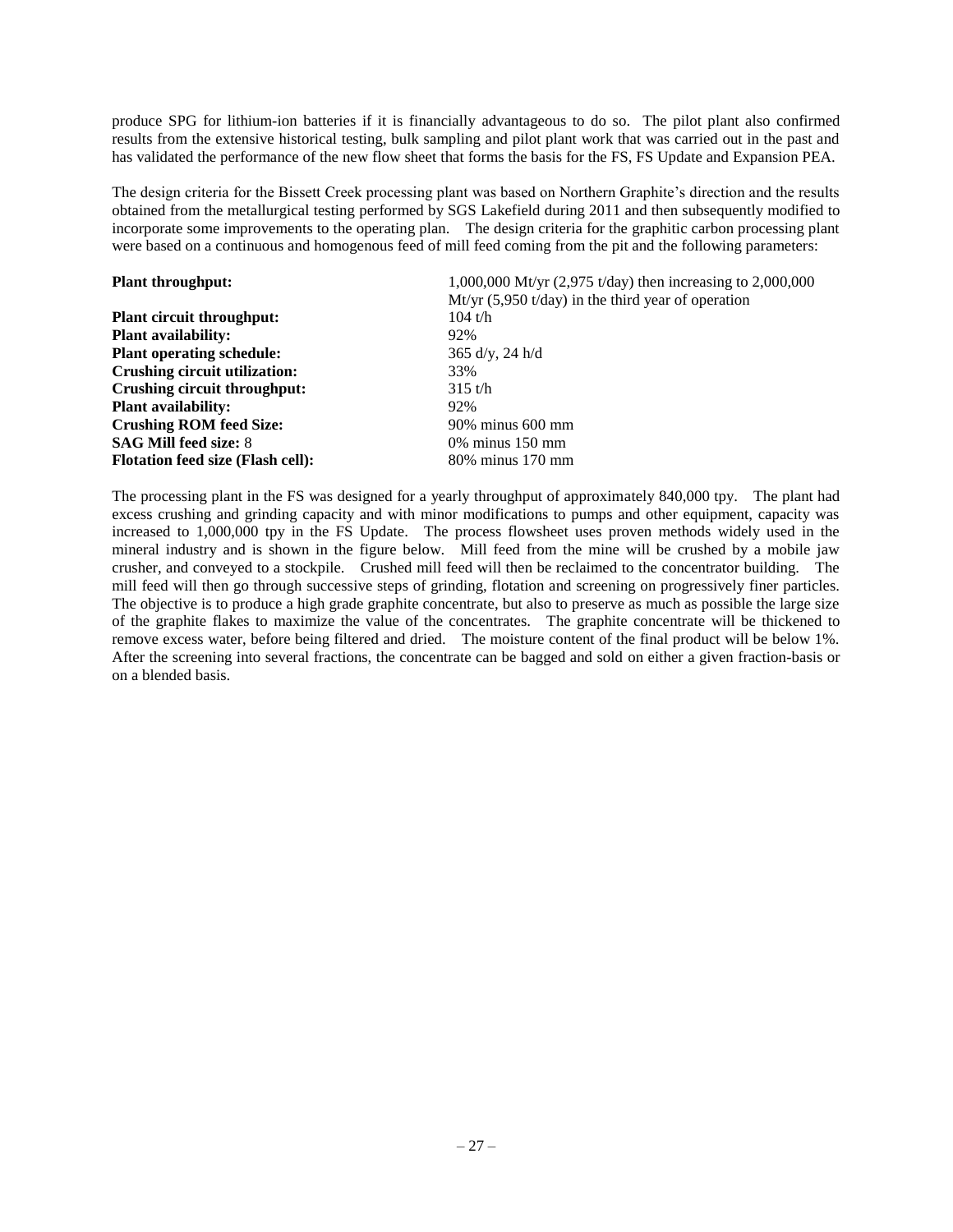## **Simplified Flowsheet**



The Expansion PEA was prepared to evaluate the economics of a plant expansion where there is a doubling of the initial throughput to 2,000,000 tpy after three years of operation. This will be accomplished by twinning all the process flowsheet except the crusher which is capable of handling the increased throughput.

## **Anticipated Mining Operations and Production**

The Expansion PEA builds upon the work that was completed for the FS Update with the primary difference being that the Expansion PEA expands the plant production from 1 Mtpa to 2 Mtpa starting in Year 3 of the project with 1.5 Mtpa and target production of 2 Mtpa from Year 4 onwards. Both the Expansion PEA and the FS Update use the same resource/reserve model.

Considering the relatively small tonnage mined yearly and the desire by Northern to limit up front capital requirements, it was decided early in the FS to use contract mining as the basis for mine operations. In order to reduce operating costs, the Expansion PEA (and the FS Update) are based on owner mining. A contractor will handle drilling and blasting operations.

A reduced graphite price (compared to the FS) was used to develop nested shells for pit phasing. The phasing was determined on both contained value and sequencing that would allow backfilling of the pit in the shortest time. The backfill of the pit was important for various reasons:

- Prepare an area for sulphide tailings storage under water;
- Reduce land disturbance for waste stockpile footprints;
- Shorten haulage times;
- Reduce resloping required for reclamation purposes; and
- Provide future storage of potentially acid generating material (pit could be flooded upon completion).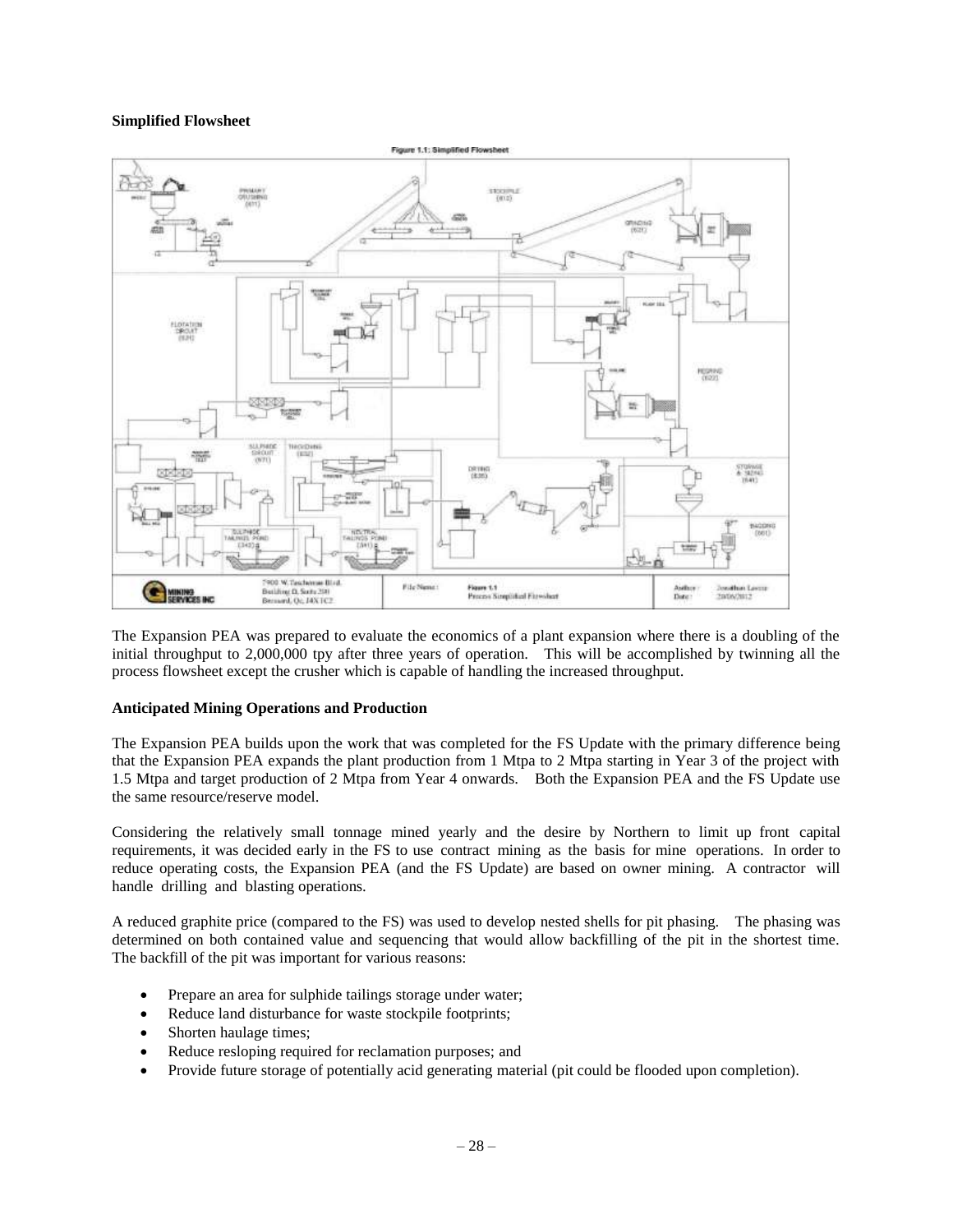With these considerations, nine different phases were identified. Some were standalone pits and some were pushbacks of other phases. In all cases the pit shells adhered to the geotechnical criteria provided. The phase tonnages were sequenced in a manner to maximize the grade of the mill feed material in the initial years to a level of 2.22% Cg or higher, as well as maintaining the feed grade in excess of 2% Cg for the remainder of the mine life. To accomplish this, the tonnages and grades for mill feed were based on two cut-off values:

- 1) Milling cut-off  $= 0.96\%$  Cg
- 2) High grade cut-off  $= 1.5\%$  Cg

Material between 0.96 and 1.5% Cg was stockpiled for processing at the end of the mine life. Additional mineralization remains towards the creek and to the northeast of the pit that has not been scheduled, although that remains a resource. This additional resource is approximately 109,000 tonnes grading 3.08% Cg in the Measured category and 27.2 Mt grading 1.61 % Cg in the Indicated category for a total of 27.3 Mt grading 1.62% Cg. These resources could be mined after year 14 rather than processing the low grade stockpile. An additional 22.1 million tonnes of Inferred material also remain within the resource pit shell with an average grade of 1.64% Cg. Inferred resources have not been accounted for in the Expansion PEA study and represent a possible future upside to the project.

Mining equipment was selected based on a desire to minimize dilution and minimize flake breakage in the mining of the plant feed. This is to maximize the value of the resulting concentrate. Northern Graphite worked together with Toromont to examine the proper fleet for the given production rates. This fleet was determined to be a combination of two frontend loaders with standard  $6.4 \text{ m}^3$  rock buckets and four haul trucks with 71 tonne capacity. A Cat 336E backhoe will support the pit operations with water control and also final cleaning along the footwall and barren gneiss contacts to minimize dilution. It would pile the material for loading by the front end loaders rather than trying to direct load the trucks.

Supporting the mining fleet will be two Cat D7E class dozers and a Cat 14M grader. Northern Graphite currently has a grader of equivalent size on site. This would be replaced in Year 5 with a new machine. A sanding truck for winter conditions is also included. Equipment replacement has been scheduled at every 5 years for the frontend loaders and graders, and seven years for the haul trucks and dozers. The support backhoe is replaced every 10 years.

Mining will be done on 3 metre benches in the mill feed to minimize the dilution. Where possible the benches will be mined at 6 metres in waste and continuous mill feed sections. Final cleaning of the footwall will be completed under grade control supervision with the frontend loader when the slope will allow it or with the backhoe pulling the material into a windrow for the front end loader to load.

For the operating cost determination, mine haul profiles were developed for each bench and phase to the various stockpile locations. They also included haul profiles for placement of material backfilling the pit. The benefit of backfilling the pit is reduced disturbance to the environment, reduced operating costs and reduced final reclamation as it will be completed concurrent with mining.

## **Proposed Infrastructure**

The Bissett Creek Project will require specific infrastructure to be built in order to support the mining and processing operations. A natural gas-fired power plant of 5 MW will be installed on site and compressed natural gas will be transported to the site by truck from a compressor station to be built approximately 15 km east of Bissett Creek Project on the large gas pipeline that parallels the Trans-Canada highway. The power plant will be doubled in size to accommodate the expansion in capacity in the Expansion PEA.

Support buildings and infrastructures will include water pumping stations, water treatment for waste water disposal and for potable use. A dry storage warehouse will be built near the processing plant. Offices and an assay and metallurgical laboratory will be included inside the concentrator building. Services such as change rooms and lunch room will be integrated into the office complex. A diesel storage area will be built in order to store fuel for the owner's mining and support fleet.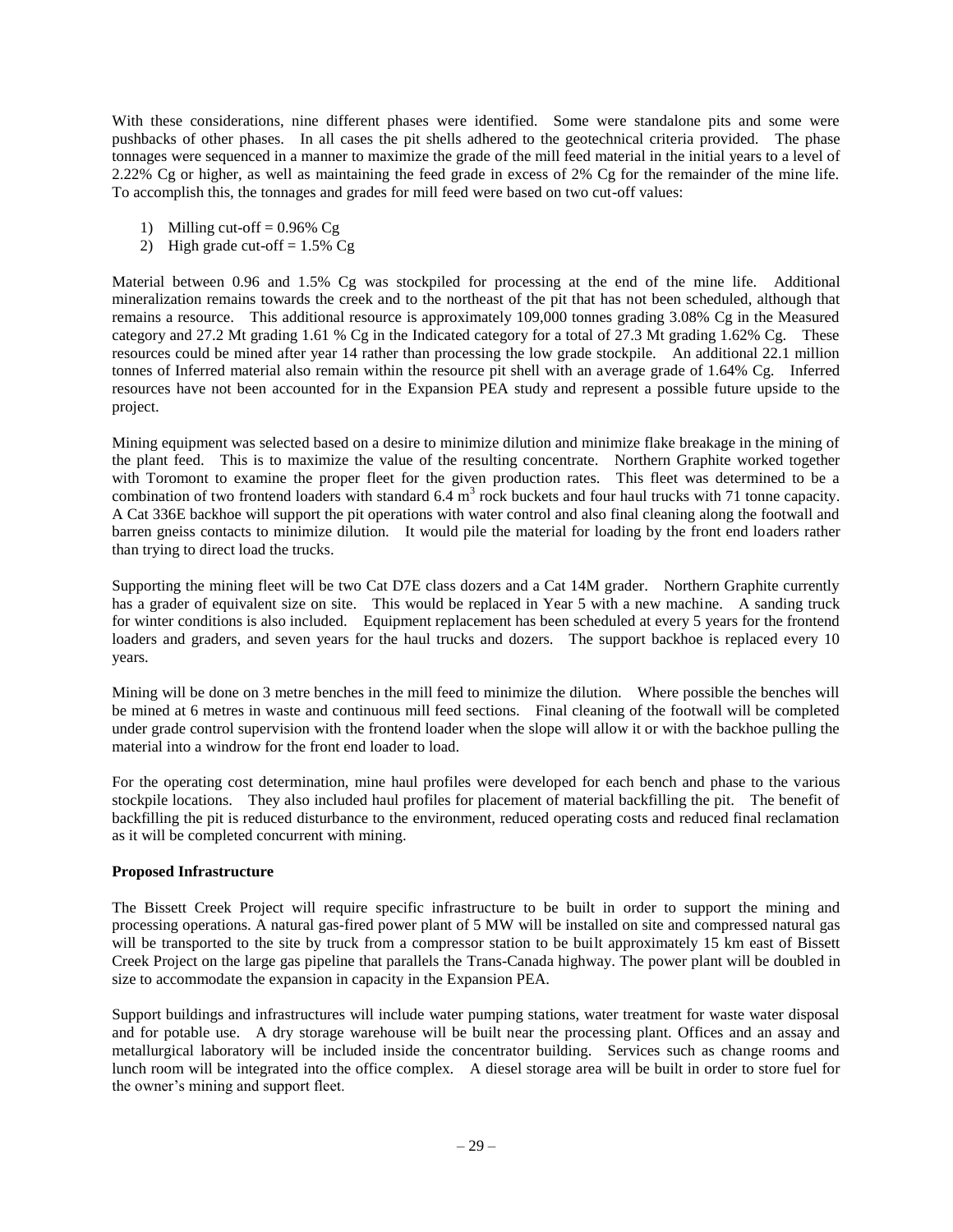The access road will be upgraded to facilitate site access. A haul road will be built to allow haulage of mill feed to the processing facility. Service roads will be built to allow access to the tailings management facilities and to the pumping stations.

The tailings will be stored in two separate storage facilities. The non-deleterious tailings management facility will store the neutral, non-acid generating tailings. The sulphides tailings management facility will store the tailings with acid generating potential. These tailings will be kept under water to avoid chemical reaction with the ambient air.

## **Environmental and Permitting**

Knight Piesold led the environmental studies and permitting process for the FS. Subsequently, Stantec has taken over all permitting and environmental work. Baseline characterization programs were completed between 2010 and 2014 on hydrogeology, hydrology aquatic environment, terrestrial environment, meteorology and geochemistry. The baseline studies were conducted to identify the potential environmental impacts during construction, operation and closure phases of the Bissett Creek Project.

A draft Project Description was sent out to the Canadian Environmental Assessment Agency ("**CEAA**") and the MNDM on March 2, 2012. The Project Description was circulated to the various provincial and federal government agencies for review. Following the review, the Corporation received confirmation that the Bissett Creek Project, as defined in the Project Description, is not subject to the *Environmental Assessment Act* (Ontario) or the Canadian Environmental Assessment Act.

Geochemistry of the mill feed and waste rock were studied and the results showed that the graphitic gneiss had the potential to generate acid drainage. Most of the waste rock samples were classified as non-acid generating. Low grade mill feed and marginal mill feed that are currently considered as waste may have acid generating potential that will need to be managed during the life of the project. Studies are ongoing in this regard.

Sulphides are associated with the graphite mineralization and testing at SGS Lakefield demonstrated that the sulphides could be concentrated in a sulphide tailings, representing 3% of the total tailings tonnage and characterized as acid generating. This results in 97% of the tailings being neutral and non-acid generating. Each tailings stream would have its own tailings management facility. The sulphides tailings management facility will keep a water cover above the tailings bed to prevent physical contact between the tailings material and air to prevent any oxidation and generation of acid water.

The project will need to meet air quality and noise level standards stipulated by Ontario's Ministry of the Environment. Due to the Bissett Creek Project's remote location, it is expected that the processing power plant and operations will meet the standards by using normal control practices.

The Bissett Creek Project is located in several sub-basins of the Grant and Mag Creek watersheds. Hydrometric monitoring was conducted to monitor stream flows. The linkage between surface and groundwater was investigated. Mine dewatering could have an impact on water flows at Mag Creek; with the current data available, it is possible that seepage to the mine pit could minimally reduce Mag Creek flow from 1 to 4%. Samples of surface water were analyzed. Results indicate that the majority of the surface water sites have elevated aluminum and iron concentrations.

The property includes wetlands. An assessment was conducted in July 2011. Consultation with the Ministry of Natural Resources confirmed that the wetlands on site are part of a much larger wetland complex. A wetland Environmental Impact Statement ("**EIS**") will be prepared in conjunction with the Ministry of Natural Resources and include mitigation and avoidance strategies as well as outline Best Management Practices.

Investigations performed on the local wildlife concluded that ten species at risk are present within the Bissett Creek Project. Northern will be required to obtain a permit under the *Endangered Species Act* ("**ESA**") should any activities results in damage to threatened species habitat.

The employment generated by the Bissett Creek Project is estimated at 88 positions initially and would expand to an estimated108 after the doubling in production as envisioned in the PEA. Those positions will benefit the nearby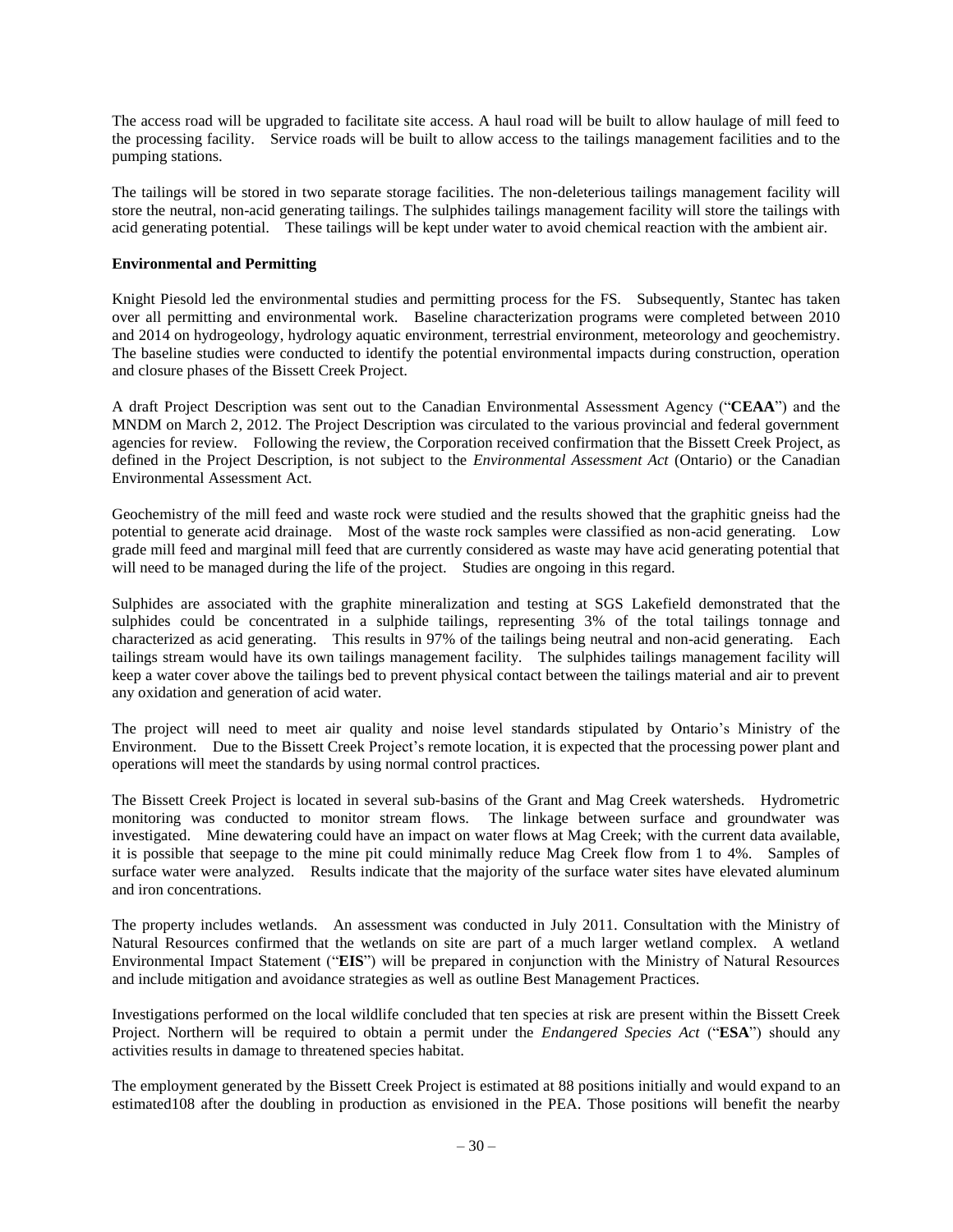communities.

An Environmental Management Plan ("**EMP**") will be implemented for the Bissett Creek Project prior to development. It will provide a framework for dealing with environmental risks associated with the development, operation and closure of the Bissett Creek Project.

Even though there are no federal environmental assessments required for the Bissett Creek Project; there are a number of provincial and federal permits, licenses and approvals that need to be obtained prior to mine development. They are listed as follows:

| <b>Provincial Permit (Agency)</b>                 | Act                                    | <b>Regulations</b>                    |
|---------------------------------------------------|----------------------------------------|---------------------------------------|
| Work Permit (MNR)                                 | <b>Public Lands Act</b>                | O.Reg 453/96                          |
| Work Permit (MNR)                                 | <b>Public Lands Act</b>                | O.Reg 973/90                          |
| Approval (MNR)                                    | Lakes and Rivers Improvement Act       | N/A                                   |
| Burning Permit (MNR)                              | <b>Forest Fire Prevention Act</b>      | O.Reg 207/96                          |
| <b>Environmental Compliance</b><br>Approval (MOE) | <b>EPA Ontario Water Resources Act</b> | O.Reg. 561/94                         |
| Permit (CBO)                                      | <b>Ontario Bldg Code</b>               | N/A                                   |
| Certificate of Approval (MOE)                     | Safe Drinking Water Act                | O.Reg 169/03 O.Reg<br>170/03          |
| Approval (MOE)                                    | Clean Water Act                        | O.Reg 287/07                          |
| <b>Generator Registration Report</b><br>(MOE)     | EPA                                    | O.Reg 347/90                          |
| Permit to Take Water $>50,000$ L<br>(MOE)         | <b>Ontario Water Resources Act</b>     | O.Reg 387/04                          |
| Verification of amended Closure<br>Plan (MNDM)    | Mining Act                             | O.Reg 240/00                          |
| Permit (MNR)                                      | <b>Endangered Species Act</b>          | N/A                                   |
| <b>Federal Permit (Agency)</b>                    | Act                                    | <b>Regulations</b>                    |
| Approval (TC)                                     | Navigable Water Protection Act         | Navigable Waters Works<br>Regulations |

## **List of Licenses, Permits and Approvals:**

*Revised Mine Closure Plan*

In October 2012, the Corporation submitted an amended Mine Closure Plan (the "**2012 MCP**") for the Bissett Creek Project to the MNDM and in August 2013, it was accepted for filing. The 2012 MCP is an all-encompassing document that describes, in detail, the nature of the operations that will be carried out, the current baseline environmental conditions, and the Corporation's plan for rehabilitating the site and returning it to its natural state at the end of mining operations. The 2012 MCP is a requirement of the *Mining Act* (Ontario) and must be filed prior to commencement of construction and operations. A financial assurance that guarantees the Corporation's rehabilitation obligations under the 2012 MCP must be provided to the MNDM as part of the filing process. The overall required financial assurance was set at \$2.3 million which reflects the relatively benign nature of the operation, neutral tailings and the ability to practice progressive rehabilitation due to the shallow, flat lying nature of the deposit. In addition to the amount currently deposited of \$803,135, \$800,000 will be deposited prior to placing any footings in the ground for construction of structures such as buildings and dams and \$729,088 will be deposited prior to the commencement of commercial production.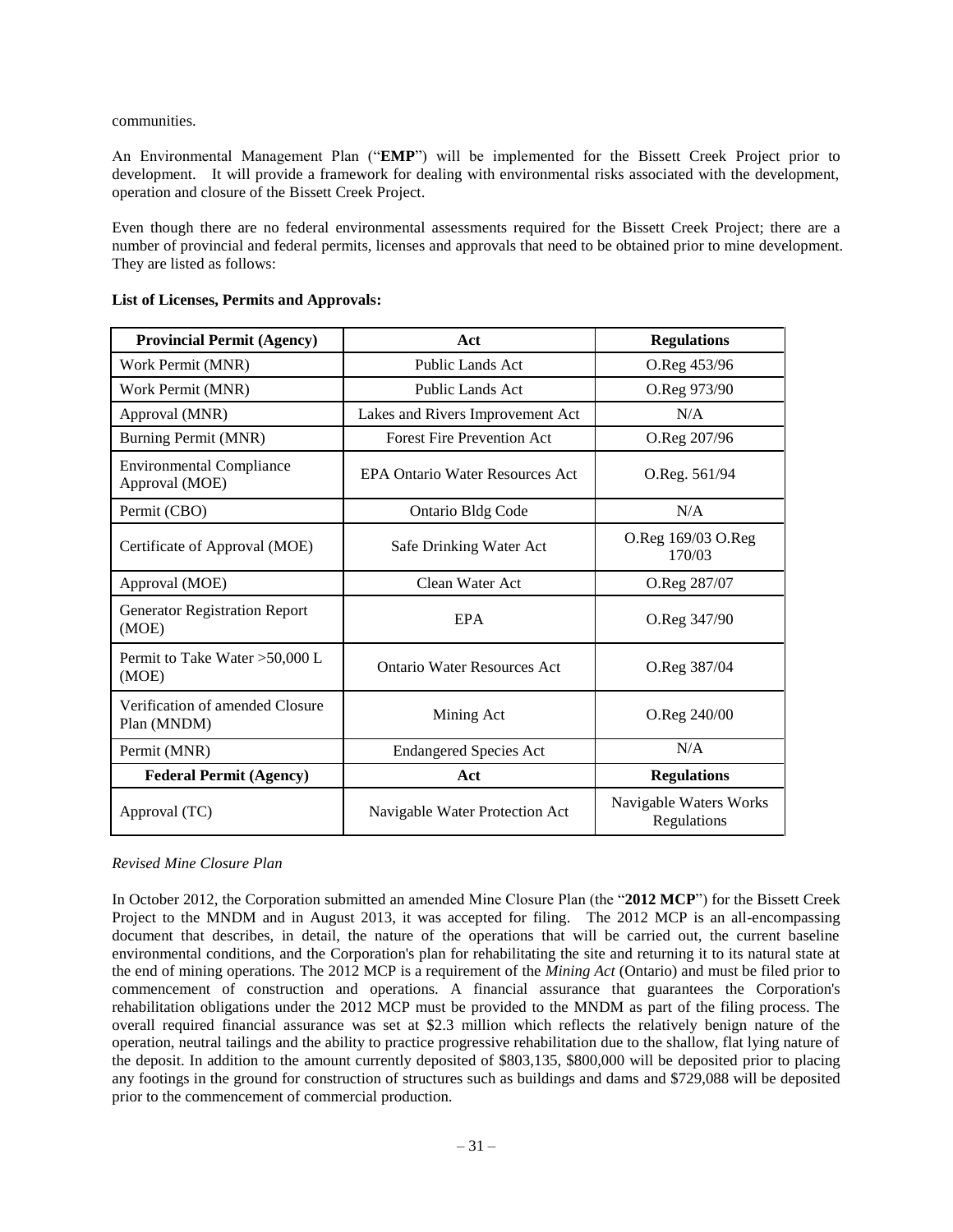The 2012 MCP and underlying baseline information were prepared by Knight Piesold Ltd. The 2012 MCP addresses the questions and concerns of the public, First Nation Communities and other interest groups that were identified during pre-submission consultations. A provincial Class Environmental Assessment is underway and a number of other permits relating to air, noise, water, species at risk, etc. are required prior to the commencement of operations and follow in the normal course after acceptance of the 2012 MCP. Most of these issues are dealt with in the 2012 MCP. With the acceptance or "filing" of the 2012 MCP, the Corporation could initiate site work relating to the FS including the clearing of internal roads, plant site and tailings basin subject to financing and completion of the species at risk permitting. However, it is possible that the changes contemplated by the FS Update will trigger the requirement for another MCP amendment. The Corporation and Stantec are currently evaluating this issue prior to making a submission to the various government ministries.

## **Capital and Operating Costs**

## *Initial Capital Cost*

The initial capital cost estimate of  $$101,941,500$  for the Expansion PEA was developed at  $\pm 30\%$  accuracy. Costs are reported in Canadian Dollars ("**CAD**"). The estimate is based on the FS prepared by GMining in 2012 and the FS Update completed by AGP. The doubling of the plant capacity from 1,000,000 tonnes per year to 2,000,000 tonnes per year has been estimated by assuming that the process facility will basically be twinned, other than the crusher that has excess capacity, and by doubling the capital component of the process plant in the third year of operation.

Locally available material was used for estimation purposes and prices were sourced from regional suppliers. No escalation was built into the capital cost estimates. The original estimates were received during 1st Quarter 2012 and some components updated in the third quarter of 2013. Labour rates were developed using hourly rates provided by contractors from the area. Due to the geographical location of the project, travel time and room and board were included in the hourly rates.

Unit costs have been derived from quotations received from contractors and vendors. Cost estimations include materials and labour. Transportation costs are not included in the cost breakdown per area. The costs have been compiled in a separate estimate, provided in the indirects.

| <b>Description</b>                     | <b>Initial Capital</b> |
|----------------------------------------|------------------------|
| $100 - Infrastructures$                | 4,740,697              |
| 200 – Electrical Infrastructures       | 15,654,411             |
| 300 – Water Management                 | 6,670,975              |
| 400 – Mobile Equipment                 | 1,711,060              |
| 500 – Mine Initial Capital             | 7,164,499              |
| $600$ – Processing Plant               | 36,779,806             |
| 700 – Construction Indirects           | 9,663,035              |
| 800 – General Services                 | 5,757,568              |
| $900$ – Pre-production & Commissioning | 4,532,040              |
| $990 -$ Contingency (10%)              | 9,267,409              |
| Total                                  | 101,941,500            |

#### *Expansion Capital*

The major purpose of the Expansion PEA was to establish the economics of expanding the process through put from 1,000,000 tonnes per year to 2,000,000 tonnes per year. The primary item in this evaluation was the additional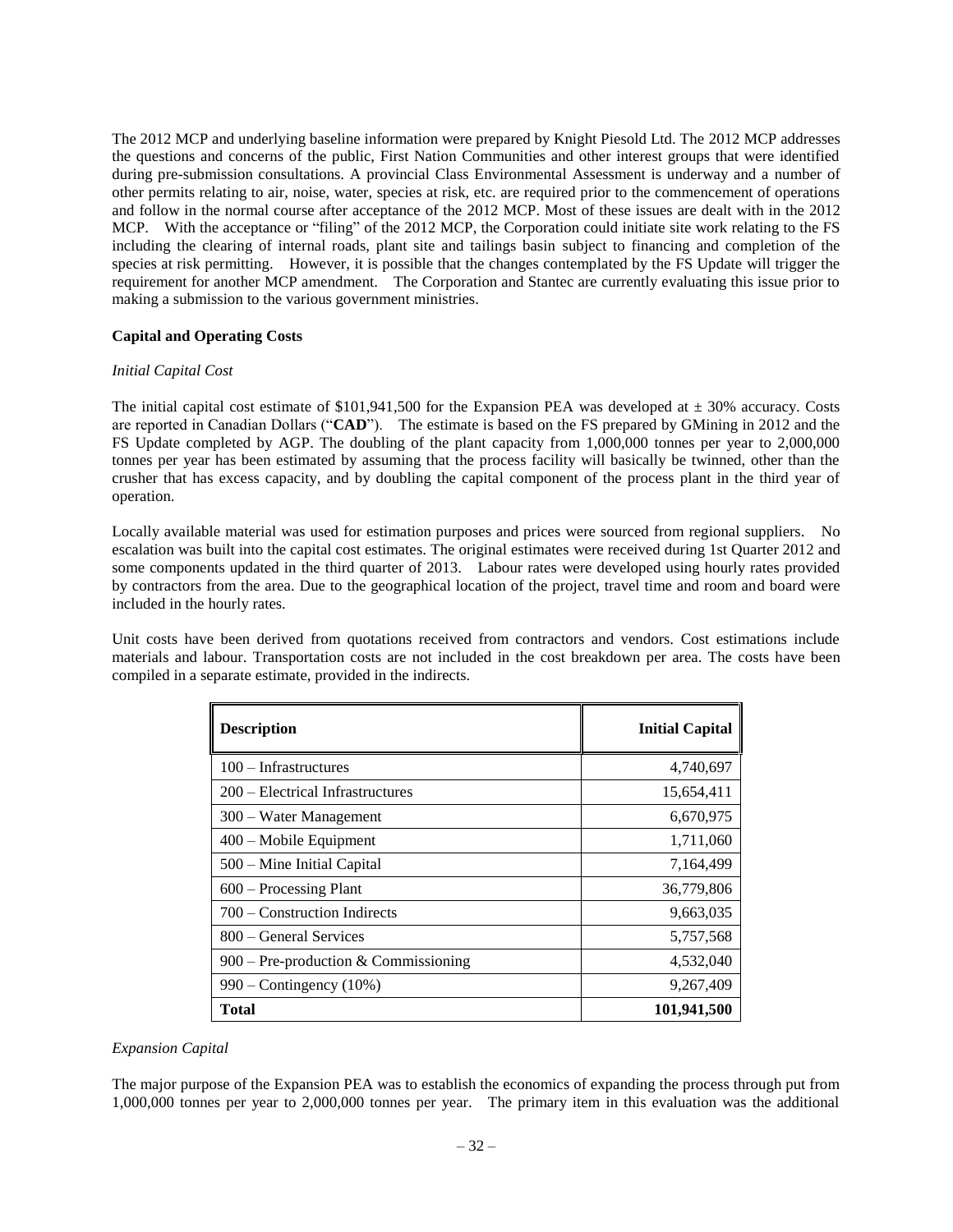capital that will be needed to expand the process operations. For this estimate it has been assumed that a parallel circuit will be built in the process plant resulting in the process capital being roughly doubled and the plant expanded in the third year of operations. The only component of the process that will not be duplicated in the expansion is the primary crusher as it has sufficient capacity to meet the expanded throughput.

| <b>Description</b>                     | <b>Expansion Capital</b>        |
|----------------------------------------|---------------------------------|
| 100 - Infrastructures                  | 150,000                         |
| 200 – Electrical Infrastructures       | 8,064,785                       |
| 300 – Water Management                 | 751,895                         |
| 400 – Mobile Equipment                 | 887,333                         |
| 500 – Mine Initial Capital             | Listed in sustaining<br>capital |
| $600 -$ Processing Plant               | 26,738,087                      |
| 700 – Construction Indirects           | 6,495,911                       |
| 800 – General Services                 | 2,105,017                       |
| $900$ – Pre-production & Commissioning | N/A                             |
| Total                                  | 35,339,015                      |

*Sustaining Capital*

Sustaining capital is mainly required for the following:

- Progressive dam construction at Tailings Management Facilities;
- On-going dewatering;
- Waste rock stockpile expansion;
- Mine equipment;
- Future disposal of tailings to pit; and
- Processing Facilities and Mobile Fleet allowances.

| <b>Description</b>                | <b>Sustaining</b><br>Capital |
|-----------------------------------|------------------------------|
| <b>Waste Piles Preparation</b>    | 2,250,000                    |
| <b>Processing Facilities</b>      | 3,800,000                    |
| Tailings and Water Management     | 30,665,505                   |
| <b>Electrical Infrastructures</b> | 244,000                      |
| Mobile Equipment                  | 2,000,000                    |
| Mining Equipment                  | 19,681,000                   |
| Others                            | 32,000                       |

The Corporation is required to deposit a financial assurance of \$2.3 million with the Province of Ontario (\$799,200 of which has already been deposited) to guarantee its obligations with respect to the 2012 MCP. \$800,000 will be paid prior to placing any footings in the ground for construction of structures such as buildings and dams and \$729,088 will be paid prior to the commencement of commercial production. An additional potential provision of \$2.5 million over four years has been included in the Expansion PEA.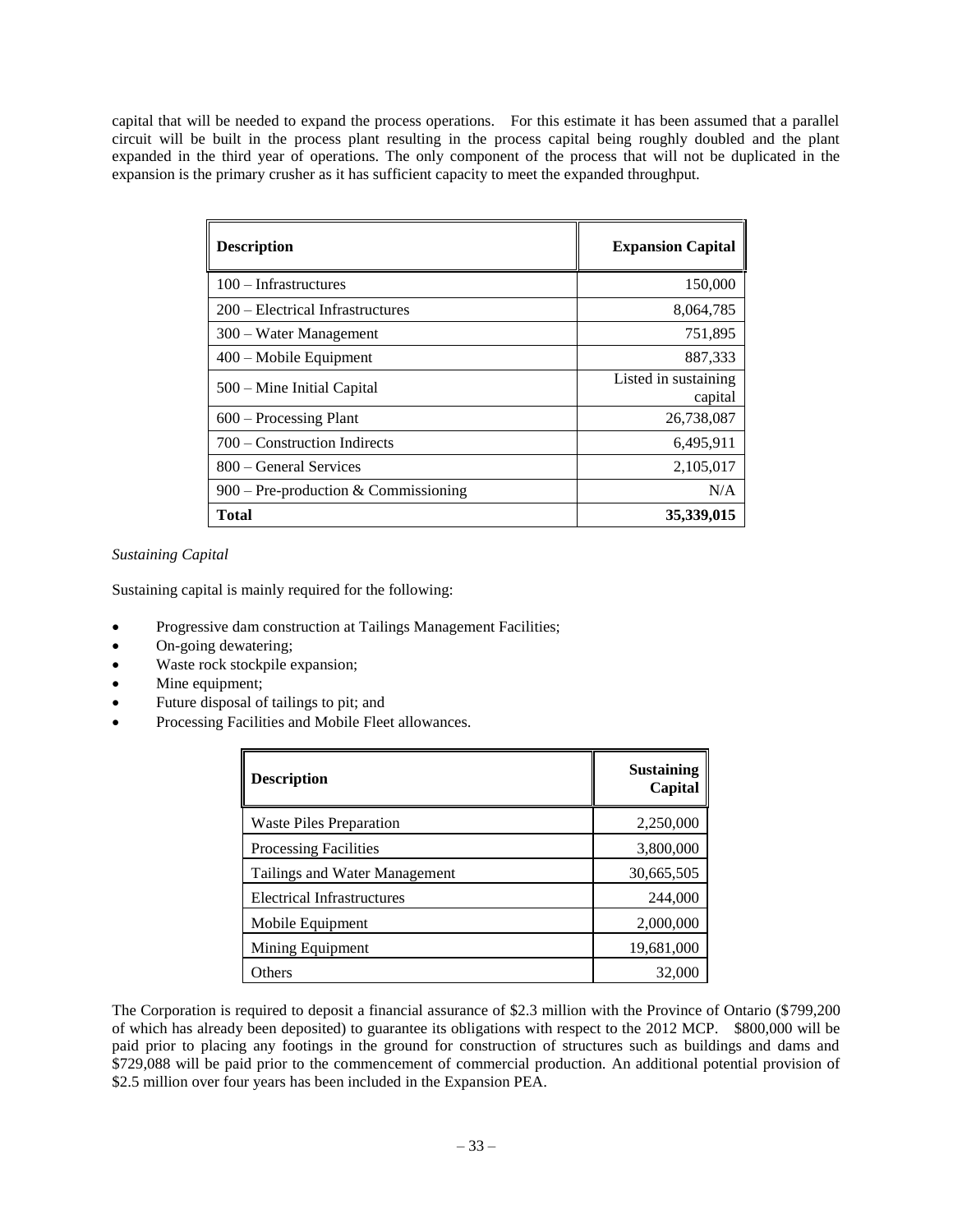## *Working Capital*

| <b>Account Receivable</b> | Equivalent to one month of net revenues.                                                                                            |
|---------------------------|-------------------------------------------------------------------------------------------------------------------------------------|
| Production Inventory      | Concentrate inventory (at cost) $-1250$ t                                                                                           |
| Supplies Inventory        | Equivalent to one month of processing supplies (reagents, bags,<br>consumables). Mining supplies inventory is carried by contractor |
| <b>Fuel Inventory</b>     | Equivalent to 80% of 30,000 l reservoir at CAD 1/1                                                                                  |
| <b>Mechanical Spares</b>  | Estimated at CAD 990,351                                                                                                            |
| <b>Account Payable</b>    | Equivalent to one month of supplies, fourteen days of labour costs and<br>one month of mining contractor costs                      |

The following assumptions were used to estimate project working capital:

#### *Operating Costs*

The local delivered price for diesel is linked to the crude oil price. Brent crude oil price for the Base Case is USD 119/bbl. From that basis, the diesel price delivered to site is derived. Mining costs are based on owner mining. The Corporation will own and operate all the mining equipment associated with loading, hauling and auxiliary services (road and dump maintenance) mining. The mine operating costs have been estimated to be in the order of \$4.08/tonne of mill feed.

A drill and blast contractor will be responsible for managing the explosives and the drilling of rock. The Corporation will provide the mine management and technical services, including grade control. All maintenance of the mine equipment will be handled with a maintenance contract. Sampling costs have been included in the mining cost estimate. A contract laboratory will be responsible for the assays required.

Processing costs include the manpower to operate the processing plant, as well as the crusher. They also include electrical power production and the consumption of natural gas. Consumables, reagents, and spare parts are also included in this estimate. Costs are calculated on a throughput of 1,000,000 tpy of mill feed for the first part of production and then after the expansion they are calculated on a process throughput of 2,000,000.

General services include general management, accounting, communications, environmental and social management, human resources, purchasing and procurement, marketing, health and safety and security protection. In most cases, these services represent fixed costs for the site as a whole. General services costs exclude certain costs such as transport of final products and environmental rehabilitation costs which are treated as separate line items in the financial model.

| <b>Description</b>            | CAD\$/t |
|-------------------------------|---------|
| Processing Costs              | 5.10    |
| Power Costs                   | 2.25    |
| G & A Costs                   | 1.45    |
| Mining and Technical Services | 4.08    |
| Stockpile Adjustment          | $-0.03$ |
| Total                         | 12.85   |

#### **Total Operating Cost Summary (cost per processed tonne)**

#### **Economic Analysis**

The financial analysis is based on the net present value ("**NPV**") and internal rate of return ("**IRR**") of all project cash flows starting with the project approval and development release. The valuation date on which these financial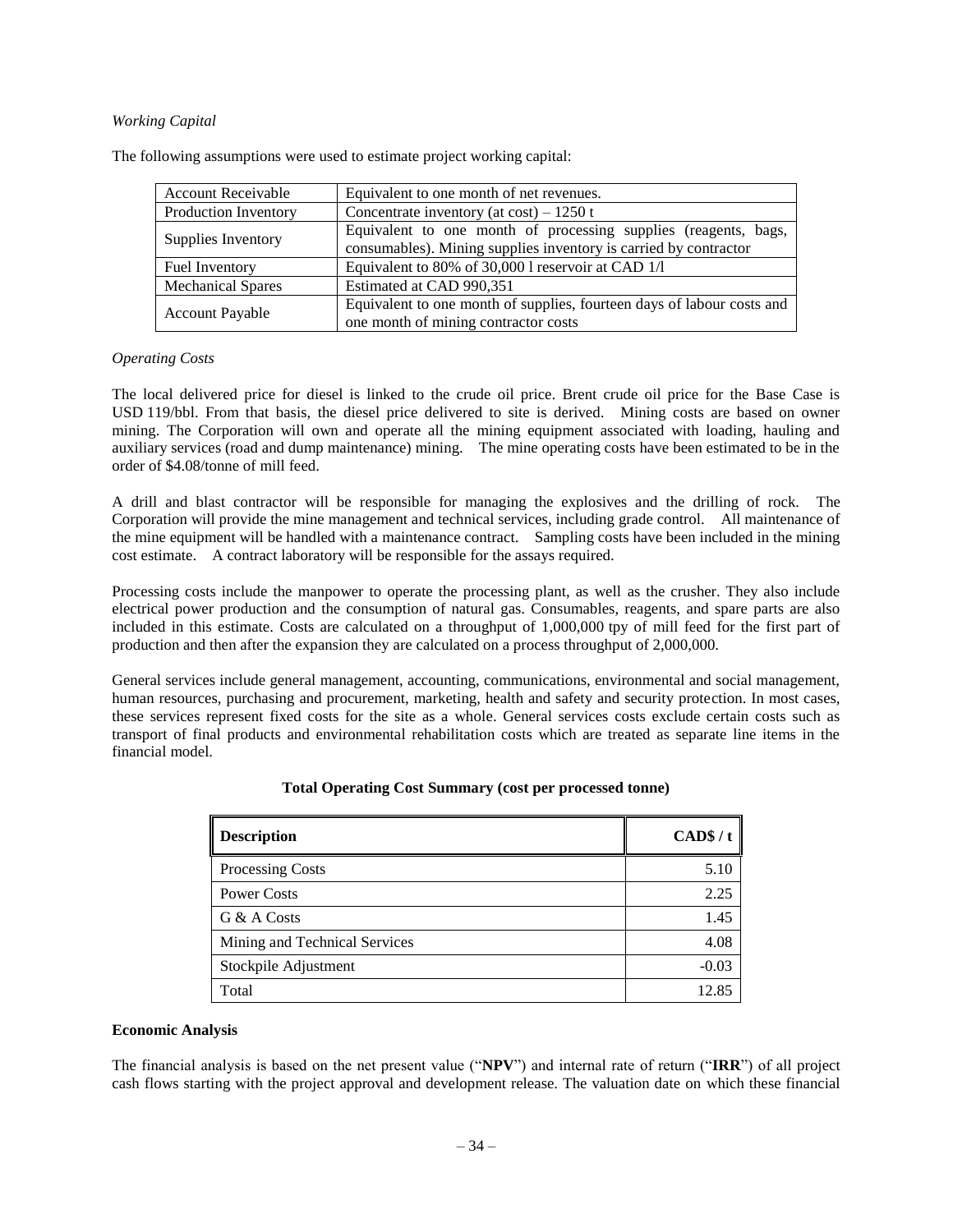metrics are based is at the commencement of construction. All financial analyses presented are based on unlevered cash flow projections, with no provision made for debt financing.

The financial analysis was performed both on a before-tax and on an after-tax basis with the cash flows estimated on a project basis only. Revenue and expenditure projections associated with the initial development and ongoing operation of the Bissett Creek Project have been prepared using constant, 1Q 2012 Canadian dollars without provision for inflation.

The graphite prices selected are based on recent price history. The graphite market has experienced major changes in recent years which resulted in an important increase in prices over the 2005 to 2012 period followed by a drop in 2012 and 2013. In addition to normal market pricing, the Bissett Creek graphite products include a major proportion of extra large flakes that could command an important premium from clients outside of the quoted products by Industrial Minerals magazine. At this time, Northern Graphite has no specific agreement with clients for the sale of its concentrates. A composite price of \$1,800US has been used for the production and forms the Base Case for the evaluation. The CAD/US exchange rate is used to convert revenue from graphite sales into Canadian dollars in the base case is 1.05 CAD/USD.

|                                                                | <b>US\$ per tonne CIF North America</b> |                |                       |         |                |              |  |
|----------------------------------------------------------------|-----------------------------------------|----------------|-----------------------|---------|----------------|--------------|--|
|                                                                | BFS*                                    |                |                       |         | <b>Current</b> | Weighted     |  |
| <b>Flake</b>                                                   | <b>Concentrate</b>                      | <b>Blended</b> | <b>Carbon Content</b> |         | Price          | <b>Price</b> |  |
| <b>Size</b>                                                    | Weighting                               | Weighting      | $BFS*$                | $LCT**$ | (US\$/tonne)   | (US\$/tonne) |  |
| $+48$                                                          | 48.4%                                   | 59.5%          | 95.1%                 | 97.0%   | \$2,100        | \$1,249      |  |
| $+80$                                                          | 28.2%                                   | 34.6%          | 94.5%                 | 95.1%   | \$1,400        | \$485        |  |
| $+100$                                                         | 4.8%                                    | 5.9%           | 97.3%                 | 94.0%   | \$1,200        | \$71         |  |
| $-100$                                                         | 18.6%                                   |                | 94.8%                 |         |                |              |  |
|                                                                | 100.0%                                  | 100.0%         | 95.0%                 | 96.2%   |                | \$1,804      |  |
| *bankable feasibility study (the FS)<br>**Locked cycle testing |                                         |                |                       |         |                |              |  |

## **Average Graphite Prices Used for Base Case**

The Corporation is subject to several taxation jurisdictions provincially and federally. The Ontario mining tax is levied at a rate of 10% on mining profits in excess of CAD\$500,000 derived from operations located in Ontario. The first CAD\$10 M of profit generated by a new mine is exempted from mining tax for a three year period. In Ontario, corporations file a single combined income tax return and pay combined income tax instalments based on a corporate income tax base harmonized with federal definition of corporate taxable income. The provincial tax rate is 10% and the federal tax rate applicable to resources profits is 15%.

Annual mill-feed will start at 1,000,000 tpy and will expand to 2,000,000 in the fourth year of operations. The total graphite concentrate production from the Bissett Creek Project is estimated at 730,027t over a commercial production period of 22 years with an average annual production of 33,183t. Metallurgical recovery is estimated to average 94.7% during the life of production. At a graphite price of US1,800/t of concentrate under the Base Case, average annual sales are forecast to be CAD 62.7 M and LOM (23 years) gross sales total CAD 1,379.8 M. After royalty payments of CAD 14.6 M, the LOM net revenues are estimated at CAD 1,365.2 M.

Operating costs will total CAD 507.2 M over the mine life and average CAD 12.94/t of feed or CAD 695/t of graphite concentrate. Based on a graphite price of US 1,800/t of concentrate, the operating cash flow is estimated at CAD 857.9 M.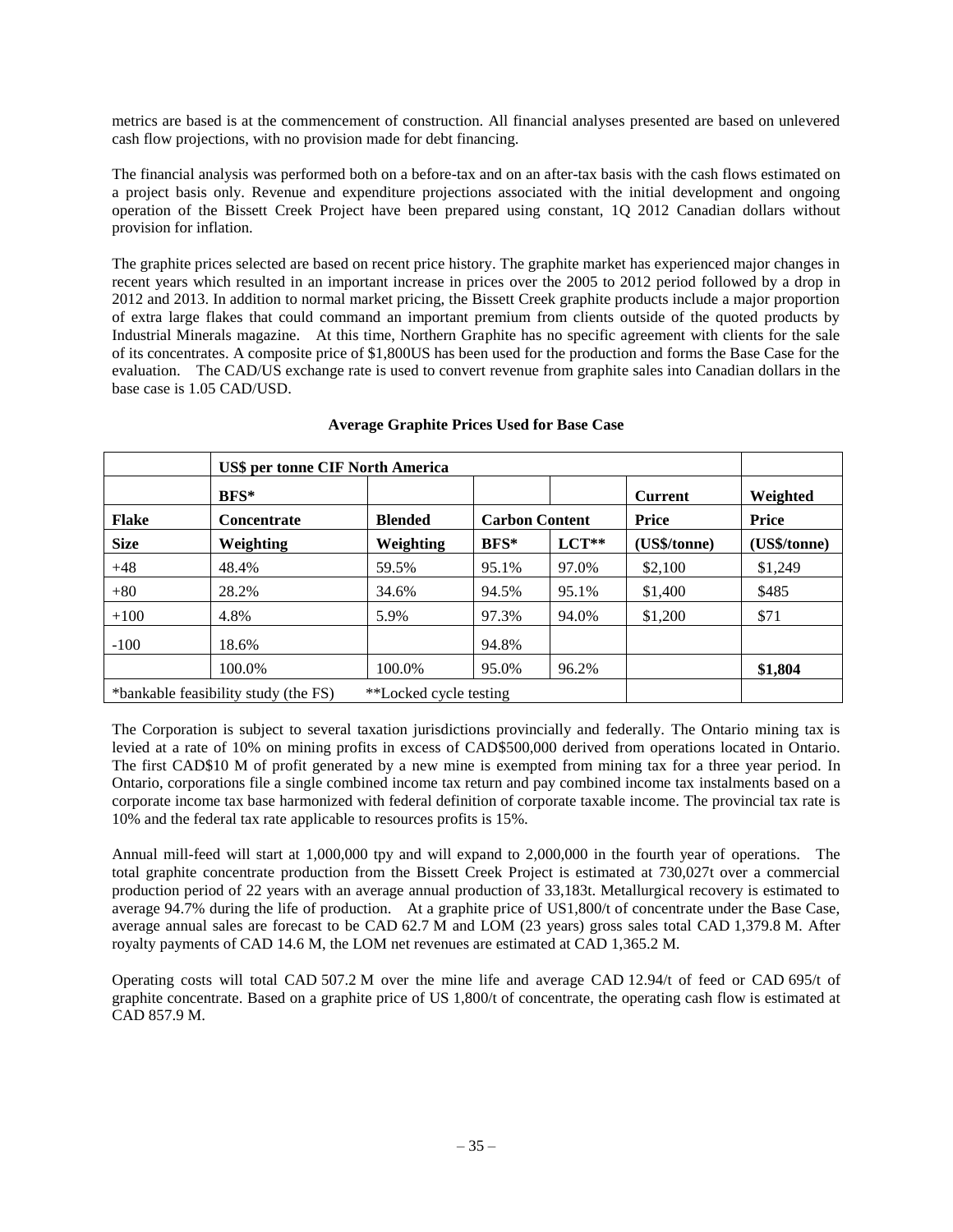# **Average Production of Graphite Concentrate and Mine Cash Costs of Production**

| <b>Description</b>                  | <b>First 5 Years</b> | <b>Mine</b><br>Life |
|-------------------------------------|----------------------|---------------------|
| <b>Yearly Graphite Concentrate:</b> |                      |                     |
| Production (t concentrate)          | 23,690               | 33,183              |
| <b>Mine Cash Cost:</b>              |                      |                     |
| (CAD/t Milled)                      | 15.42                | 12.86               |
| (CAD/t of Concentrate)              | 687                  | 695                 |

Under the Base Case, the undiscounted cash flow is CAD 650.6 M before tax and CAD 449.8 M after tax. The IRRs are 26.3% before tax and 22.0% after tax respectively. The payback period from the end of the pre-production period is approximately 4.8 years.

| CND\$                 | $-20%$  | $-15%$  | $-10%$  | $-5%$   | Base    | 5%      | 10%     | 15%     | 20%     |
|-----------------------|---------|---------|---------|---------|---------|---------|---------|---------|---------|
| <b>Graphite Price</b> | \$1,440 | \$1,530 | \$1,620 | \$1,710 | \$1,800 | \$1,890 | \$1,980 | \$2,070 | \$2,160 |
| NPV 0% After Tax      | 261.4   | 308.6   | 355.7   | 402.7   | 449.8   | 496.7   | 543.8   | 591.0   | 638.2   |
| NPV 8% After Tax      | 62.7    | 84.7    | 106.6   | 128.3   | 150.0   | 171.6   | 193.2   | 214.7   | 236.3   |
| <b>IRR</b>            | 14.3%   | 6.4%    | 18.3%   | 20.2%   | 22.0%   | 23.8%   | 25.4%   | 27.1%   | 28.7%   |

On the basis of all the engineering studies, cost estimates, price scenarios and economic analyses performed as part of the Expansion PEA, the authors of the Expansion PEA believe that the financial returns are sufficiently robust to justify developing the Bissett Creek Project to commercial production. Its production level, when compared to the total market, should enable its successful introduction in the supply of large and extra-large graphite flake products, without impacting the supply-demand relationship and resulting prices. In addition, when well established as a reliable supplier of quality products, Northern Graphite should be in excellent position to pursue a production expansion on the basis of its large resources at Bissett Creek.

# **Preliminary Economic Assessment Update**

On June 24, 2014, the Corporation completed the Expansion PEA Update to update the Expansion PEA to assess the economics of building a two Mtpa processing plant at the outset rather than increasing from one Mtpa to two Mtpa after three years of operation as contemplated in the Expansion PEA. The larger process plant was evaluated due to recent developments in the lithium-ion battery industry but the Corporation does not intend to pursue this scenario under the Expansion PEA Update at the present time.

For the Expansion PEA Update, Ken Kuchling, P.Eng., Senior Mining Associate of P&E Mining Consultants Inc. ("**P&E**") reviewed the Expansion PEA mine plan and modified it to commence production at the expanded 2.0 Mtpa production rate in Year two rather than ramping up in Year three and to more aggressively backfill the open pit with waste. Dan Peldiak, P.Eng. Principal Process Engineer WorleyParsons Canada prepared the revised capital and operating costs for the process plant which represents a portion of the total capital and operating costs for the project. Consistent with industry practice, the estimates have been prepared with an engineering accuracy of +15/- 20%. Andrew Bradfield, P.Eng. of P&E, who is independent of the Corporation, approved and authorized the disclosure of the technical information relating to the Expansion PEA Update. There is no requirement for a new NI 43-101 relating to the Expansion PEA Update and none was filed. A press release was issued and filed on SEDAR and includes detailed cash flows relating to the Expansion PEA Update. Readers should refer to the 2013 Technical Report for the Expansion PEA for further details with respect to the Bissett Creek Project.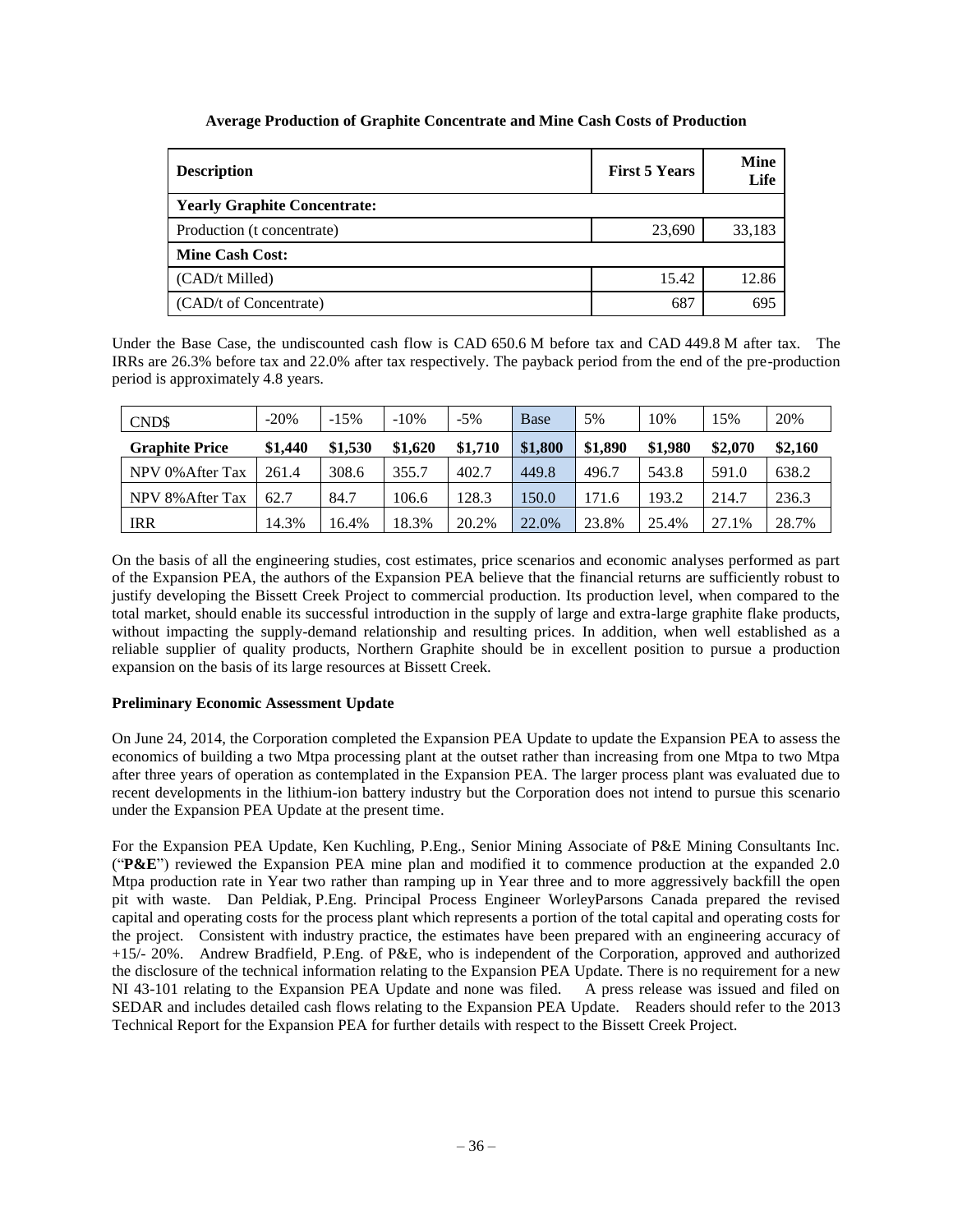Development capital costs in the Expansion PEA Update has been estimated at \$134.1 million (including a 10% contingency) for an operation that will produce an average of approximately 44,200 tonnes of graphite concentrate annually over the first 10 full years of operation.

Both the Expansion PEA and the Expansion PEA Update show even more robust economics than the FS Update because production is essentially being doubled while capital costs have increased by less than 50%. The Expansion PEA Update is a more optimal plan because it is more efficient to build one large mill rather than building a second parallel circuit after three years. However, the current annual graphite market is less than 400,000 tonnes and a project this size has the potential to adversely affect prices, especially considering the volume of XL and XXL flake sizes that will be produced. The Corporation would only contemplate an expansion scenario if it had a strategic partner and secured offtake agreements.

## **Summary of Expansion PEA Results vs Expansion PEA Update and FS Update**

|                                                                |                  |                  | <b>Expansion</b>      |
|----------------------------------------------------------------|------------------|------------------|-----------------------|
|                                                                | 2013             | <b>Expansion</b> | <b>PEA</b>            |
|                                                                | <b>FS Update</b> | <b>PEA</b>       | <b>Update</b>         |
| Reserves/resources (million tonnes)*                           | $28.3*$          | $39.4*$          | $40.5^1$              |
| Feed Grade (% graphitic carbon)                                | $2.06\%*$        | 1.85%*           | $1.83\%$ <sup>1</sup> |
| Waste to ore ratio                                             | 0.79             | 0.24             | 0.25                  |
| Processing rate (tonnes per day - 92% availability)            | 2,670            | 2,670-5,340      | 5,480                 |
| Mine life (years)                                              | 28               | 22               | 21                    |
| Mill recovery                                                  | 94.7%            | 94.7%            | 94.7%                 |
| Average annual production                                      | 20,800t          | 33,183t          | $44,200^2$            |
| Initial capital cost (\$ millions - including 10% contingency) | \$101.6M         | \$101.6M         | \$134.1               |
| Expansion capital                                              | NA               | \$45.2M\$        | <b>NA</b>             |
| Sustaining capital                                             | \$43.0           | \$58.7M          | \$55.1                |
| Cash operating costs (\$/tonne of concentrate)                 | \$795/t          | \$695/t          | \$736                 |
| Mining costs $(\frac{5}{\tanh \theta}$ of ore)                 | \$5.63           | \$4.05           | \$3.74                |
| Processing costs (\$/tonne of ore)                             | \$8.44           | \$7.35           | \$7.78                |
| General and administrative costs (\$/tonne of ore)             | \$2.50           | \$1.45           | \$1.45                |
| CDN/US dollar exchange rate                                    | 0.95             | 0.95             | 0.95                  |

**\*The probable reserve in the FS Update consists of 24 Mt grading 2.20% Cg and 4.0 Mt of low grade stockpile ("LGS") grading 1.26% Cg. The Expansion PEA accelerates the processing of the probable reserve and processes an additional 11.1 Mt of measured and indicated resources from the LGS at the end of the mine life. All grades are diluted.**

**<sup>1</sup> Potentially economically extractable resources based on the 24 Mt probable reserve grading 2.20% Cg (as estimated in the FS) being processed first followed by the processing of 16.1 Mt of Measured and Indicated resources grading 1.26 % Cg from a low grade stockpile. All grades are diluted.** *Mineral resources that are not mineral reserves do not have demonstrated economic viability.* 

#### **2 first 10 years**

The expansion cases indicate that the Bissett Creek Project has very attractive economics even at or below current depressed graphite price levels. The pre-tax IRR is 26.3% (22.0% after tax) and the pre-tax NPV is \$231.1 million (\$150.0 million after tax) in the Expansion PEA base case which uses an 8% discount rate and a weighted average price of US\$1,800/tonne of concentrate. The Expansion PEA Update has a pre-tax IRR is 31.7% (26.7% after tax) and the pre-tax NPV is \$264.7 million (\$178.9 million after tax) using the same parameters due to the efficiencies inherent in building one large plant at the start rather than building a parallel circuit after three years of operation.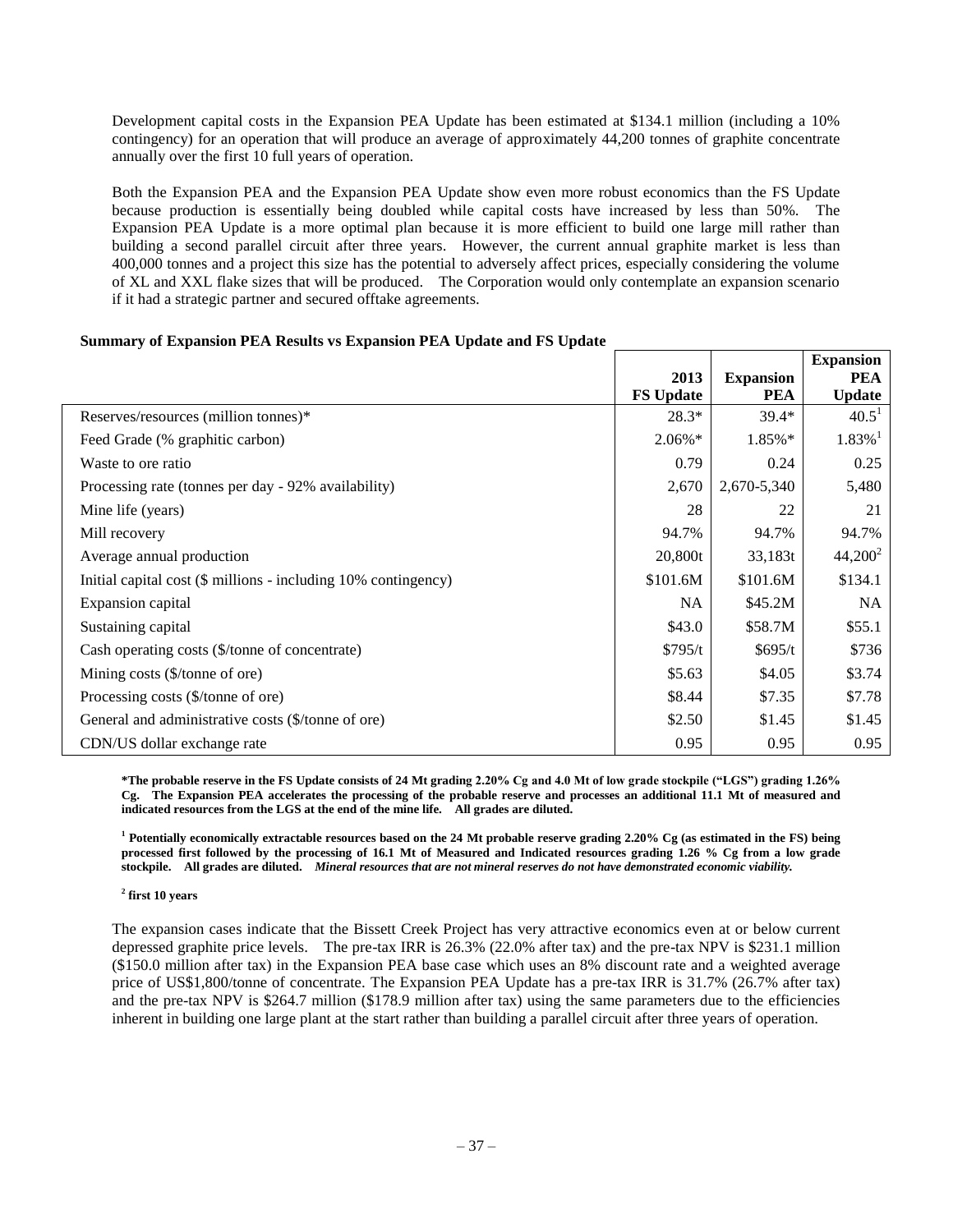|                                                                 | 2013<br><b>FS Update</b> | <b>Expansion PEA</b><br>(base case) |                  |                  |                  | <b>Expansion PEA Update</b><br>(base case) |                  |
|-----------------------------------------------------------------|--------------------------|-------------------------------------|------------------|------------------|------------------|--------------------------------------------|------------------|
| Graphite prices (US\$ per<br>tonne)                             | \$1,800                  | \$2,100                             | \$1,800          | \$1,500          | \$2,100          | \$1,800                                    | \$1,500          |
| Pre tax NPV $@8\%$<br>(CDN\$ millions)<br>Pre tax IRR $(\%)$    | \$129.9<br>19.8%         | \$335.6<br>33.0%                    | \$231.0<br>26.3% | \$126.6<br>18.8% | \$380.9<br>40.7% | \$264.7<br>$31.7\%$                        | \$148.4<br>22.2% |
| After tax<br>$NPV@8\%$ (CDN\$ millions)<br>After tax IRR $(\%)$ | \$89.3<br>17.3%          | \$221.9<br>27.7%                    | \$150.0<br>22.0% | \$77.3<br>15.7%  | \$257.9<br>33.9% | \$178.9<br>$26.7\%$                        | \$99.0<br>18.9%  |

# **Spherical Graphite**

In order to be used as the anode material in li ion batteries, flake concentrate produced by a graphite mine must be micronized, rounded, purified, coated and graphitized. The resultant product is SPG. Only flake graphite that can be economically rounded and purified and has very low levels of specific impurities can be used. Generally this means flake graphite must be at least +150 mesh in size and greater than 94%Cg. Uncoated SPG, which has been micronized, rounded and purified, sells for US\$2,750 to US\$3,500 per tonne. Coated SPG, which has also been graphitized, sells for US\$8,000 to US\$15,000 per tonne.

The Bissett Creek Project provides the Corporation with a number of natural competitive advantages in the battery technology field as it has the highest percentage of battery grade material, the highest reported yield on converting concentrate to SPG and a pristine, highly ordered crystal structure that has the potential to improve battery performance and reduce costs. The Corporation is leveraging these advantages with proprietary coating and purification technologies to make better and lower cost anode materials and to replace the damaging environmental practices currently used in their manufacture.

The Corporation has successfully manufactured test quantities of SPG from graphite concentrate produced from the Bissett Creek Project. It has been evaluated in lithium/graphite battery test cells and the initial performance of these cells indicates that due to the pristine nature of the Bissett Creek Project flake graphite, and a high degree of order in its crystal structure, it has a higher capacity than many commercial SPG products. Because of the highly ordered crystal structure the costly graphitization step may not be required. Testing also demonstrated that graphite from the Bissett Creek Project does not contain high levels of iron or any other impurities that negatively affect cell performance. Further tests are on-going. The cells were made and the testing carried out in a highly qualified, independent laboratory.

Currently, almost all SPG is produced from small flake concentrates (-100 to +150 mesh) and 70% of the graphite is destroyed in the process. As a result, it takes three tonnes of small flake graphite to make one tonne of SPG and these losses are a major cost in the manufacturing of SPG. Initial testing, using production scale equipment, has confirmed that large flake graphite from the Bissett Creek Project deposit has a spherical graphite yield of 50%. The Corporation expects that the yield will increase with further optimization.

Almost all SPG is currently produced in China and purified using strong acids which results in large volumes of acidic and toxic waste, and this method is not environmentally sustainable as the demand for, and production of, lithium-ion batteries increases. It is also inconsistent with the green energy objectives of the hybrid and all electric car industry. The high quality and purity of graphite from Bissett Creek Project has enabled the Corporation to develop a proprietary purification technology that is environmentally friendly and sustainable where the technology works at much lower temperatures than traditional thermal purification techniques and will result in lower capital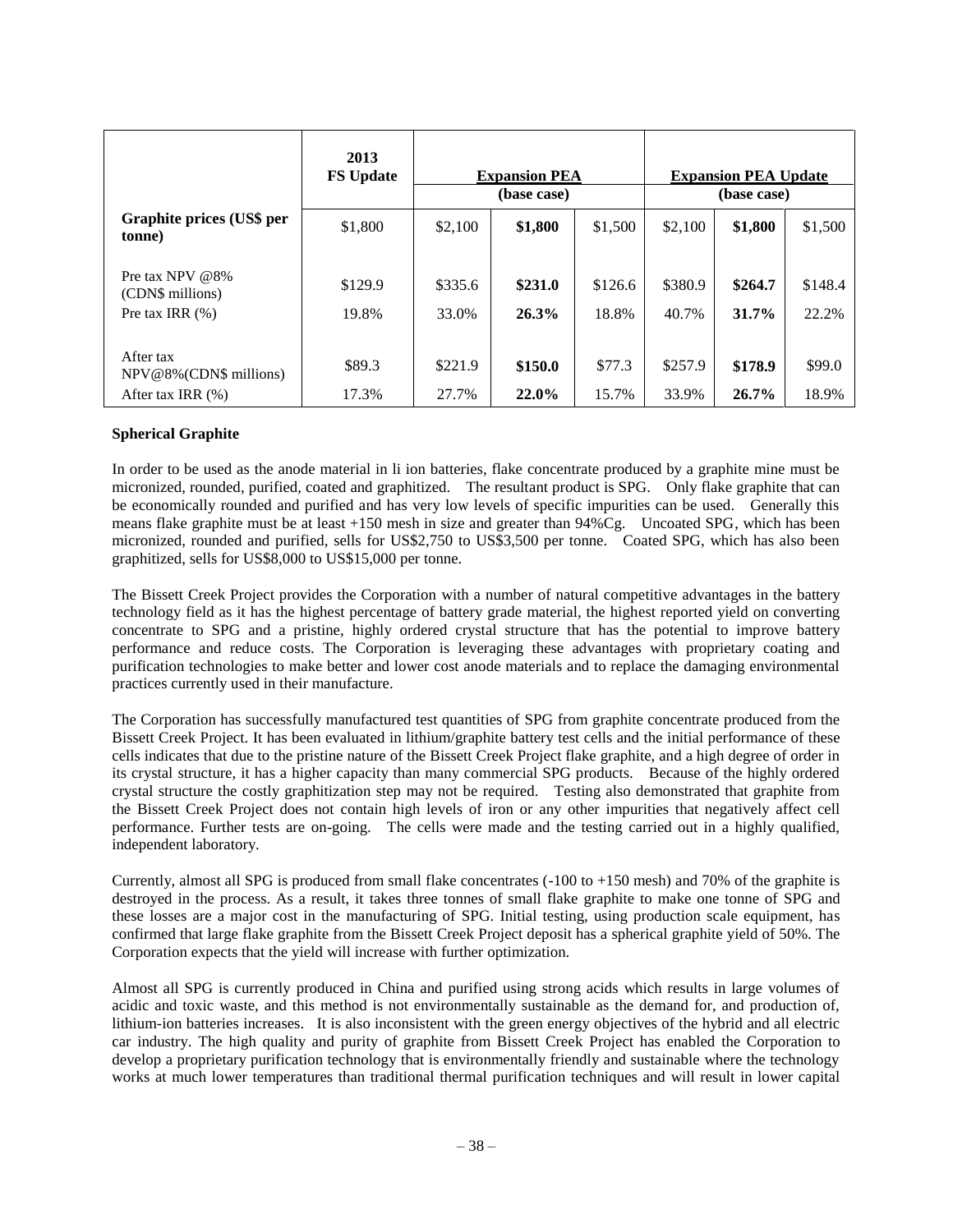and operating costs. High purity graphite is required for many value added applications including lithium-ion batteries.

The Corporation has also developed and successfully tested a process for coating SPG and is now able to provide potential strategic and offtake partners with representative test samples of coated SPG based on Bissett Creek Project concentrate that has been purified and coated using its proprietary processes. SPG sells for much higher prices than run of mine graphite concentrates and could potentially enhance the economics of the Bissett Creek Project. The large flake nature of the Bissett Creek Project deposit provides the Corporation with the flexibility to sell its concentrates into high value, large flake markets or produce SPG for the lithium-ion battery market.

On November 10, 2014, the Corporation announced that in partnership with Coulometrics LLC, it had opened a lithium-ion battery research and testing facility. The Corporation indicated that the facility will focus on developing and testing improved natural graphite based anode materials for lithium-ion batteries with the goal of improving battery performance, reducing costs and reducing the environmental impact of anode manufacturing.

## **Current Status**

As a result of Northern's work on the Bissett Creek Project to date, the Corporation is now in a position to begin construction of a mine, subject to the availability of financing and species at risk permitting. Certain operational permits and environmental authorization certificates are also required before mining and processing could commence.

The Corporation intends to continue advancing the Bissett Creek Project over the course of 2015. The Corporation could be in a position to begin plant construction late in 2015, subject to arranging full project financing and the completion of additional permitting. Construction of the plant and infrastructure are estimated to take approximately 12 to 18 months.

## **DIVIDENDS**

<span id="page-40-0"></span>The Corporation has not, since the date of its incorporation, declared or paid any dividends on its shares and does not currently have a policy with respect to the payment of dividends. For the foreseeable future, the Corporation anticipates that it will retain future earnings and other cash resources for the operation and development of its business. The payment of dividends in the future will depend on the Corporation's earnings, if any, its financial condition and such other factors as the directors of the Corporation consider appropriate.

## **DESCRIPTION OF CAPITAL STRUCTURE**

#### <span id="page-40-1"></span>**Capital Structure**

The authorized share capital of the Corporation consists of an unlimited number of common shares. As at June 15, 2015, 49,181,281 common shares were issued and outstanding as fully paid and non-assessable.

In addition, as at June 15, 2015, the Corporation had issued and outstanding:

- 2,225,000 stock options, each of which are exercisable to acquire one common share at an exercise price of \$0.50 until April 18, 2016;
- 25,000 stock options, each of which is exercisable to acquire one common share at an exercise price of \$0.94 until November 16, 2016;
- 75,000 stock options, each of which is exercisable to acquire one common share at an exercise price of \$0.80 until December 20, 2016;
- 525,000 stock options, each of which is exercisable to acquire one common share at an exercise price of \$2.50 until April 11, 2017;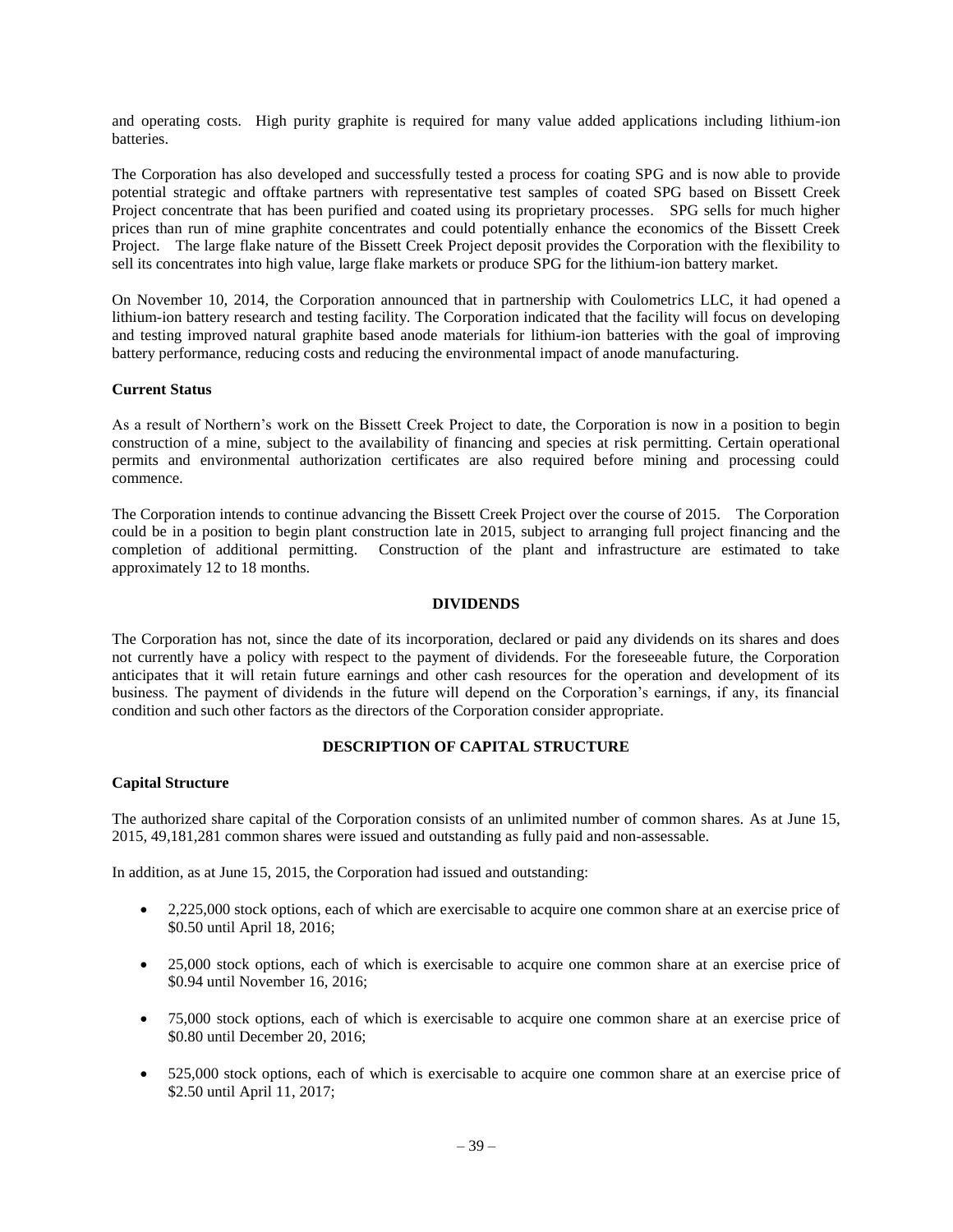- 500,000 stock options, each of which is exercisable to acquire one common share at an exercise price of \$0.85 until December 20, 2017;
- 200,000 stock options, each of which is exercisable to acquire one common share at an exercise price of \$0.75 until May 15, 2017;
- 650,000 stock options, each of which is exercisable to acquire one common share at an exercise price of \$0.70 until January 9, 2020; and
- 100,000 stock options, each of which vests on May 19, 2016 and is exercisable to acquire one common share at an exercise price of \$0.75 until May 19, 2018.

#### **Common Shares**

Holders of the common shares are entitled to receive notice of and to attend and vote at all meetings of the shareholders of the Corporation and each common share confers the right to one vote in person or by proxy at all meetings of the shareholders of the Corporation. Holders of the common shares, subject to the prior rights, if any, of any other class of shares of the Corporation, are entitled to receive such dividends in any financial year as the Board of Directors of the Corporation may by resolution determine. In the event of the liquidation, dissolution or winding-up of the Corporation, whether voluntary or involuntary, holders of the common shares are entitled to receive, subject to the prior rights, if any, of the holders of any other class of shares of the Corporation, the remaining property and assets of the Corporation. Holders of common shares have no pre-emptive rights, no conversion rights or rights of redemption provisions applicable to the common shares.

#### **PRICE RANGE AND TRADING VOLUME OF SHARES**

<span id="page-41-0"></span>The Corporation's common shares were listed and posted for trading on the TSX-V under the symbol "NGC" commencing on April 20, 2011 following the completion of the Corporation's initial public offering on April 18, 2011. The following table sets forth the reported high and low sale prices and the daily average trading volume for the shares on the TSX-V for each of the periods indicated.

| High (§) | Low(\$) | <b>Daily Average</b><br><b>Volume</b> |
|----------|---------|---------------------------------------|
| 0.84     | 0.63    | 72,518                                |
| 0.89     | 0.76    | 43,680                                |
| 0.93     | 0.75    | 66,591                                |
| 1.18     | 0.82    | 122,346                               |
| 1.34     | 1.06    | 239,657                               |
| 1.44     | 0.70    | 396,733                               |
| 0.76     | 0.60    | 72,520                                |
| 0.79     | 0.69    | 54,922                                |
| 0.83     | 0.72    | 89,059                                |
| 0.85     | 0.68    | 116,804                               |
| 0.75     | 0.60    | 91,184                                |
| 0.83     | 0.63    | 103,313                               |
|          |         |                                       |

#### **PRIOR SALES**

<span id="page-41-2"></span><span id="page-41-1"></span>The Corporation did not issue any securities that were not listed or quoted on a marketplace during the financial year ended December 31, 2014.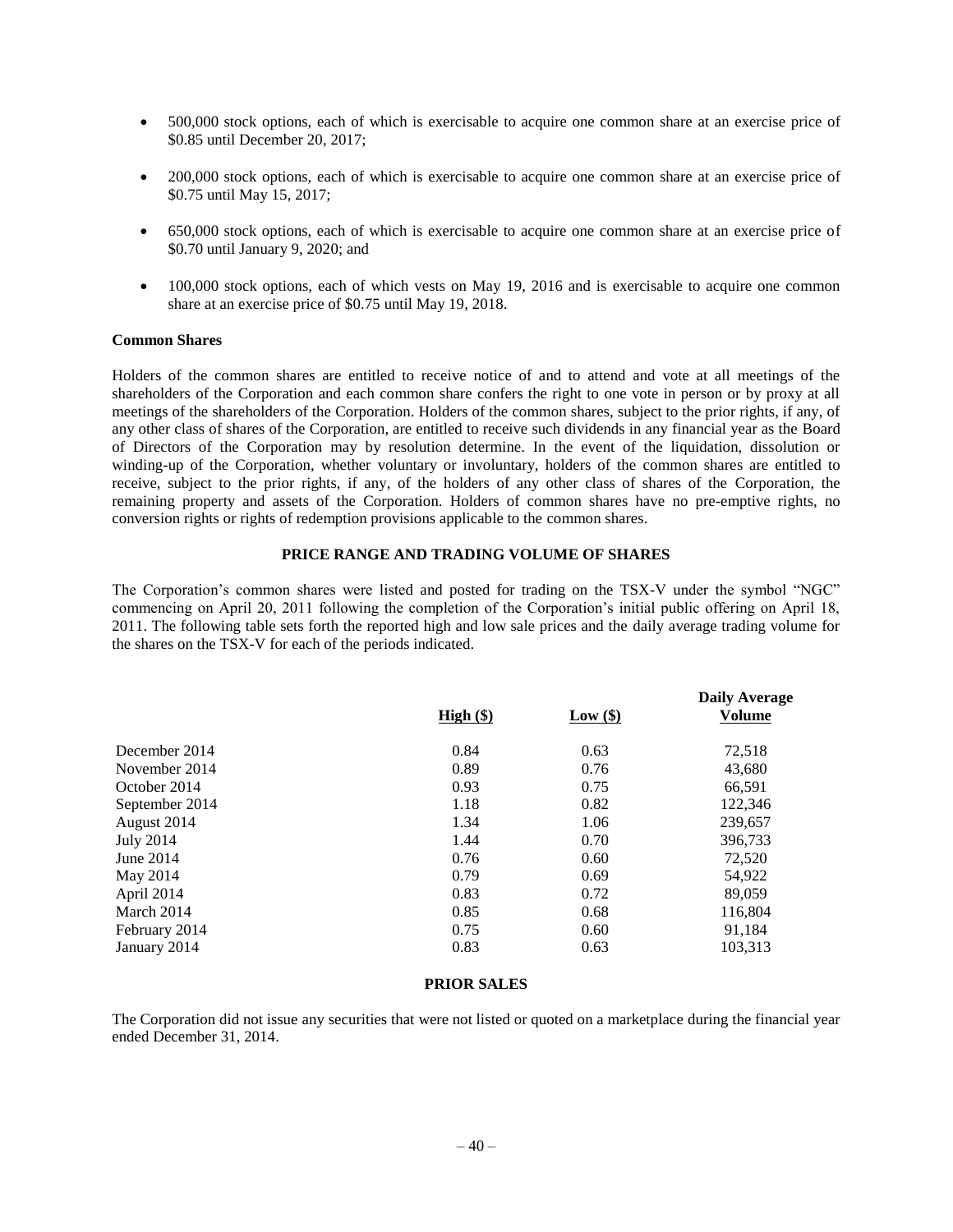## **ESCROWED SECURITIES**

The Corporation had no securities held in escrow at December 31, 2014.

On November 29, 2012, the Corporation was accepted for graduation to Tier 1 of the TSX-V and, all of the remaining securities of Northern that were held in escrow (1,734,541 common shares), were immediately released.

# **DIRECTORS AND OFFICERS**

#### <span id="page-42-0"></span>**Directors and Officers**

The names, municipalities of residence and positions held in the Corporation of each of the directors and officers of the Corporation, their current principal occupation other than with the Corporation, the dates of their appointment or election as directors and their holdings of common shares (including those over which they exercise control) are set forth below:

|                                                                                                                     |                                                               |                   | <b>Common Shares</b><br><b>Beneficially</b><br><b>Owned Directly</b> |
|---------------------------------------------------------------------------------------------------------------------|---------------------------------------------------------------|-------------------|----------------------------------------------------------------------|
| Name, Municipality of<br><b>Residence and Position with the</b>                                                     |                                                               | Director/Officer  | or Indirectly or                                                     |
| Corporation                                                                                                         | <b>Principal Occupation</b>                                   | <b>Since</b>      | <b>Controlled</b>                                                    |
| Gregory B. Bowes<br>Carleton Place, Ontario, Canada<br>Chief Executive Officer and<br>Director                      | Chief Executive Officer and a<br>Director of the Corporation. | July 9, 2008      | $1,716,428^{(4)}$                                                    |
| Ronald N. Little $(1)(2)$<br>Ottawa, Ontario, Canada<br>Director                                                    | President, CEO and a director of<br>Orezone Gold Corporation. | June 24, 2010     | $1,185,714^{(5)}$                                                    |
| Jay Chmelauskas <sup>(1)(3)</sup><br>Vancouver, British Columbia,<br>Canada<br>Director                             | CEO and President, Western<br>Lithium Corp.                   | September 7, 2010 | 21,800                                                               |
| K. Sethu Raman, Ph.D <sup>(2)(3)</sup><br>Toronto, Ontario, Canada<br>Director                                      | Independent mining consultant.                                | September 7, 2010 | 285,694                                                              |
| Iain Scarr <sup><math>(3)</math></sup><br>Highlands Ranch, Colorado,<br><b>United States of America</b><br>Director | Industrial minerals consultant                                | September 7, 2010 | 60,000                                                               |
| Donald H. Christie, CPA, CA <sup>(1)(2)</sup><br>Toronto, Ontario, Canada<br>Director                               | President and COO, Norvista<br><b>Capital Corporation</b>     | August 17, 2010   | 25,000                                                               |
| Stephen Thompson, CPA, CA<br>CPA (Illinois)<br>Ottawa, Ontario, Canada<br><b>Chief Financial Officer</b>            | Chief Financial Officer of the<br>Corporation                 | February 1, 2011  | Nil                                                                  |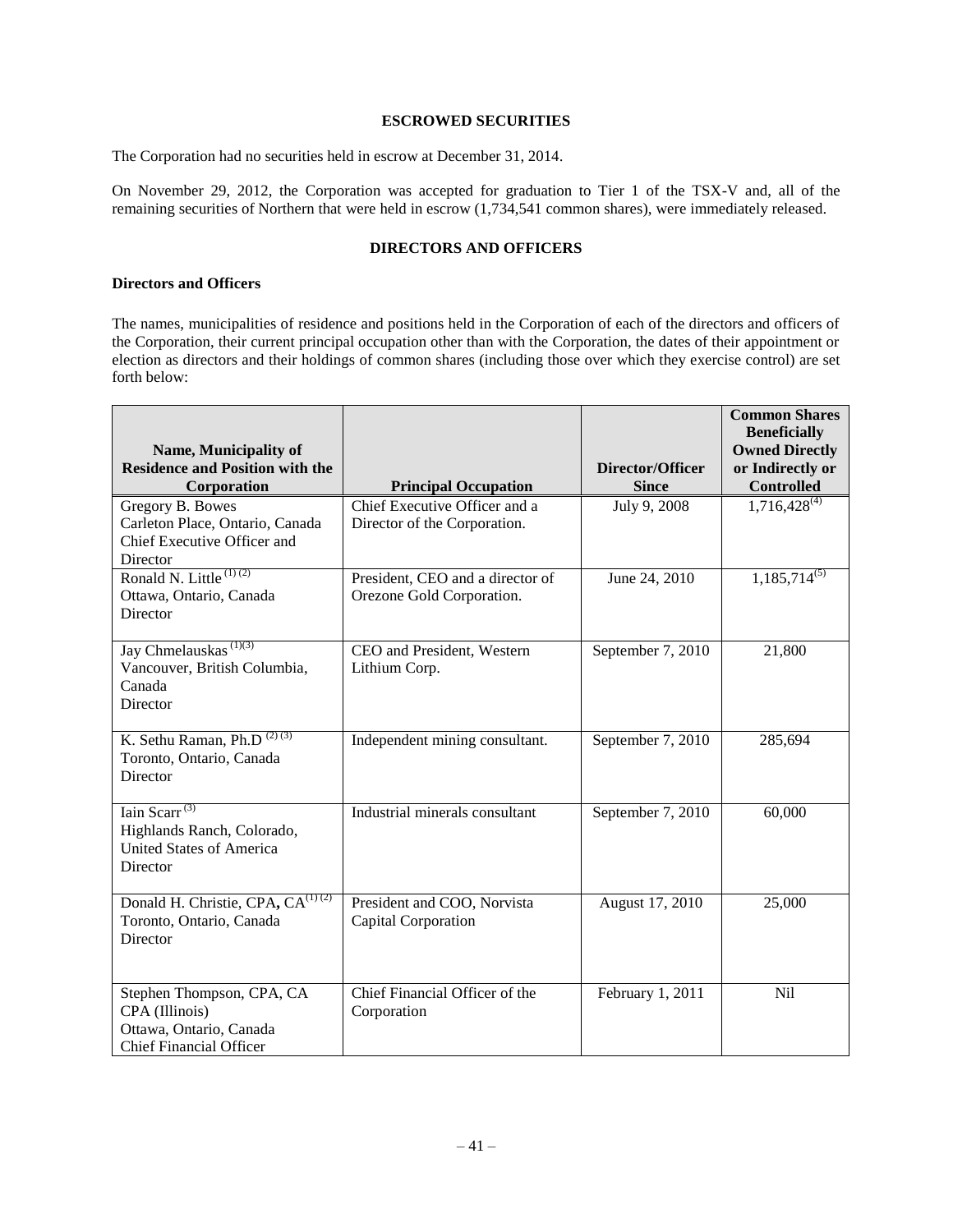Notes:

- (1) Member of Audit Committee.
- (2) Member of Compensation and Nomination Committee.
- (3) Member of Corporate Governance Committee.
- (4) 745,000 common shares are held by Gregory Bowes. 571,428 common shares are held by Bowes & Company, Management Ltd., which is owned and controlled by Gregory Bowes and his family, and 400,000 common shares are owned by his spouse.
- (5) 985,714 common shares are held by Ronald Little and 200,000 are owned by his spouse.

Each director will hold office until the Corporation's next annual meeting or until a successor is elected or appointed.

The following is biographical information relating to the directors and senior officers of the Corporation, including their principal occupations for the past five years:

**Gregory B. Bowes, B.Sc. (Geology), MBA -** *CEO and Director***.** Mr. Bowes (age 60) has over 30 years of experience in the resource and engineering industries. He holds an MBA from Queens University and an Honours B.Sc., Geology degree from the University of Waterloo. Mr. Bowes was Senior Vice President of Orezone Gold Corporation (ORE:TSX) from February 2009 to June 2010, and was Vice President, Corporate Development of its predecessor, Orezone Resources Inc., from January 2004 until September 2005 and was Chief Financial Officer from October 2005 to March 2007, and from April 2008 to February 2009. From December 2006 until April 2008, Mr. Bowes served as President, CEO and a director of San Anton Resource Corporation (SNN:TSX). Mr. Bowes' services to the Corporation were provided as an independent contractor until May 1, 2011. Effective May 1, 2011, Mr. Bowes entered into an employment contract with the Corporation, which includes a non-competition and non-disclosure agreement with the Corporation.

**Iain Scarr, B.Sc. (Geology), MBA -** *Director***.** Mr. Scarr is founder and principal of IMEx Consulting, which provides business development, mining and marketing services to the industrial minerals industry. Mr. Scarr is currently an industrial minerals consultant who specializes in lithium project development. He recently performed the role of Country Manager and General Manager – Development for Galaxy Resources Limited's (GXY:ASX) flagship Sal de Vida lithium and potash brine project in Argentina. Mr. Scarr spent 30 years with Rio Tinto Exploration and was most recently Commercial Director and VP Exploration, Industrial Minerals Division. He holds a B.Sc. in Earth Sciences from California State Polytechnic University and an MBA from Marshall School of Business at the University of Southern California.

**Ronald N. Little, P.Eng -** *Director***.** Mr. Little is the President, CEO and a director of Orezone Gold Corporation (ORE:TSX). Mr. Little has over 30 years of experience in mineral exploration, mine development, mine operations and capital markets. He has spent the last 20 years focused on African projects where he was the founder and responsible for over \$1 billion in transactions with Orezone Resources Inc., a company that was building the largest gold mine in Burkina Faso and taken over by IAMGOLD in 2009. Mr. Little has held directorships with other public and private companies and held senior operating positions in both major and junior gold producing companies.

**Jay Chmelauskas, B.A.Sc, MBA - Director.** Mr. Chmelauskas is CEO and President of Western Lithium Corp. and was previously President and CEO of China Gold International Resources Corp. Ltd. (formerly Jinshan Gold Mines) where he successfully managed and led the company during all phases of the commissioning of one of China's largest open pit gold mines. Mr. Chmelauskas has considerable experience in the exploration, development and mining industry, including a large Placer Dome gold mine, and a business analyst position with chemical manufacturer Methanex Corporation. Mr. Chmelauskas has a Bachelor of Applied Science in Geological Engineering from the University of British Columbia and a Master of Business Administration from Queen's University.

**Donald H. Christie, CPA, CA –** *Director***.** Mr. Christie is the President, COO and a Director of Norvista Capital Corporation (NVV: TSX-V); the Chief Financial Officer and a Director of Solvista Gold Corporation (SVV:TSX-V) and the CFO and a Director of Nevada Zinc Corporation (NZN: TSX-V). Mr. Christie is a Chartered Professional Accountant - Chartered Accountant. Prior to his role as Chief Financial Officer at Solvista Gold Corporation, Mr Christie was CFO of Continental Gold Limited (CNL:TSX). Prior to his involvement with Continental Gold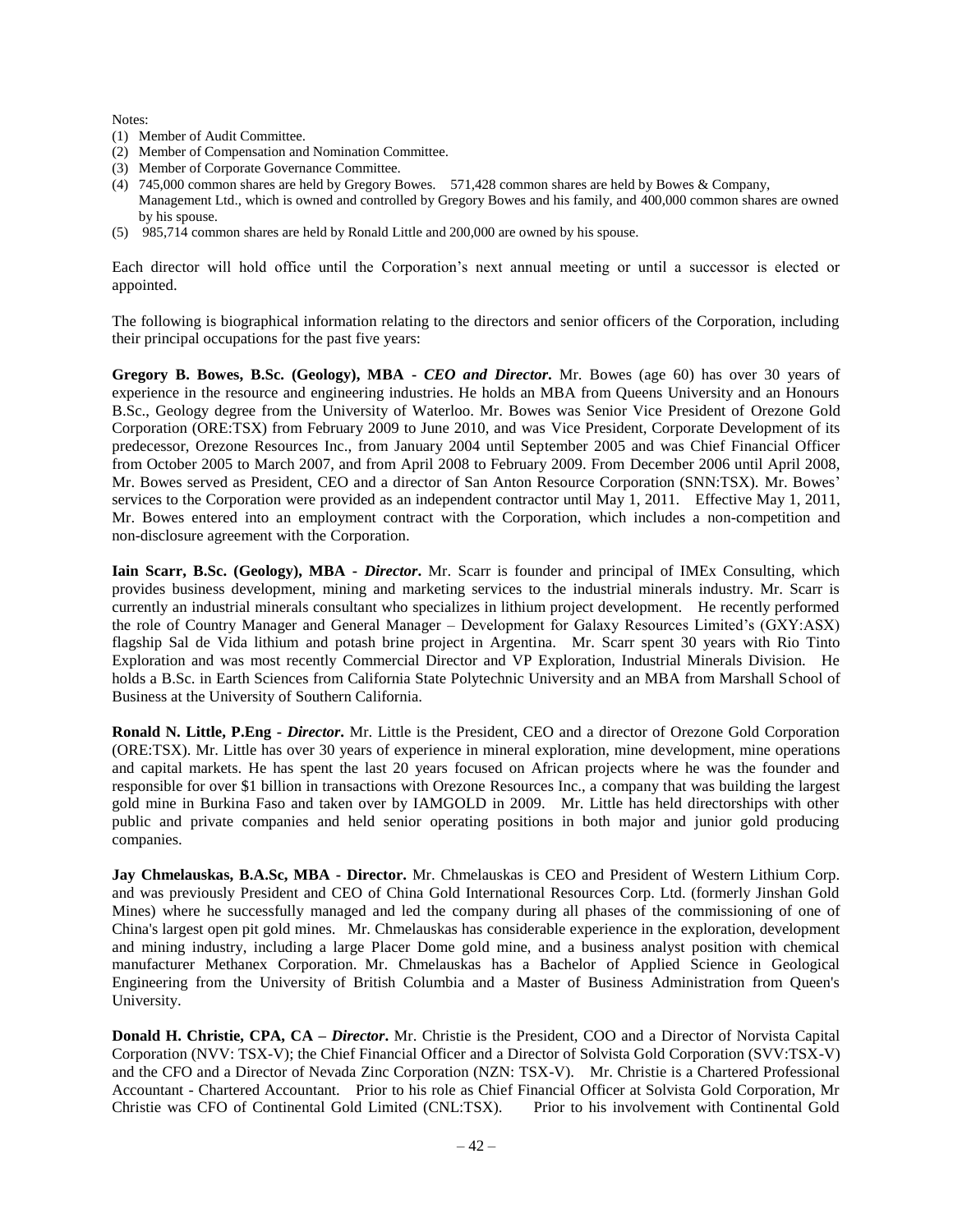Limited, Mr. Christie co-founded Ollerhead Christie & Company Ltd., a privately held Toronto investment banking firm which sourced, structured and syndicated debt private placements and provided financial advisory services to a client base comprised primarily of colleges, universities, schools boards and provincial government agencies. Prior to founding Ollerhead Christie & Company Ltd., Mr. Christie served as a Managing Director of Newcourt Credit Group (TSX, NYSE), which subsequently combined with the CIT Group, Inc. While at Newcourt, Mr. Christie was involved in the structuring and syndication of over \$1.5 billion of transactions. Mr. Christie holds an Honours B.Comm degree from Queen's University.

**K. Sethu Raman, Ph.D -** *Director***.** Dr. Raman is a professional geologist with over 40 years of international experience in all phases of exploration and development and has held senior executive positions in several public mining companies. He spent 13 years with Campbell Chibougamau Mines, Campbell Resources and Royex Gold Group of companies (now Barrick Gold) in various management positions including Vice President (1980-86), where he played a key role in gold discovery and development of six operating gold mines and major acquisitions including Hemlo Gold Mine and the Nickel Plate Gold Mine. From 1986 to 2004, Dr. Raman was President and CEO of Holmer Gold Mines Limited that has, over the years, discovered and developed the Timmins Gold deposit. On December 31, 2004, Lake Shore Gold Corp., a TSX listed company, acquired all of the issued and outstanding shares of Holmer. Dr. Raman is currently a director of CBD Med Research Corp (CMB.H:TSXV), SGX Resources Inc. (SXR:TSVX), and Zara Resources Inc. (ZRI:CSE). Dr. Raman holds a Ph.D (1970) in geology from Carleton University, Ottawa and a UNESCO Post-Graduate Diploma (1965) from University of Vienna, Austria.

**Stephen Thompson, CPA, CA, CPA (Illinois) -** *Chief Financial Officer.* Mr. Thompson (age 47) holds a Bachelor of Commerce (honours) degree from Queens' University (1991) and is a Chartered Professional Accountant - Chartered Accountant as well as a Certified Public Accountant (Illinois, USA) with 25 years of experience in accounting and finance. For the three years preceding his involvement at Northern, he provided financial management and leadership services to a number of small Ottawa-based companies. He was previously Vice President, Finance of Espial Group Inc., Vice President, Finance of Hydro Ottawa Limited and Vice President Controller of Accelio Corporation. Mr. Thompson's services to the Corporation were provided as an independent contractor from February to April of 2011. Effective May 1, 2011, Mr. Thompson entered into an employment contract with the Corporation, which includes a non-competition and non-disclosure agreement with the Corporation. Mr. Thompson has subsequently entered an employment contract with the corporation, effective April 1, 2015 to June 30, 2015, which maintains the non-competition and non-disclosure agreements with the Corporation.

## **Shareholdings of Directors and Officers**

As of the date of this Annual Information Form, the directors and executive officers of the Corporation, as a group, beneficially owned, directly or indirectly, or exercised control or direction over an aggregate of 3,294,636 shares, representing approximately 6.7% of the issued and outstanding shares of the Corporation.

## **Cease Trade Orders**

Except as disclosed below, no director or executive officer of Northern is, as at the date of this Annual Information Form, or has been, within 10 years before the date of this Annual Information Form, a director, chief executive officer or chief financial officer of any company (including Northern) that was subject to a cease trade or similar order or an order that denied the relevant company access to any exemption under securities legislation that was (i) in effect for a period of more than 30 consecutive days, (ii) issued while the director or executive officer was acting in that capacity, or (iii) issued after that person ceased to act in that capacity but which resulted from an event that occurred while that person was acting in that capacity.

Donald Christie was a Director of Alpha One Corporation ("**Alpha One**"), a Capital Pool Company which was listed on the TSX-V and the NEX. On April 3, 2006, trading in Alpha One shares was halted by the TSX-V at the request of Alpha One. On April 5, 2006 Alpha One issued a press release describing its intended Qualifying Transaction (as defined in the TSX-V Policies). The TSX-V subsequently issued a bulletin on September 13, 2006 indicating that Alpha One was required to complete a Qualifying Transaction by October 14, 2006, 24 months from its date of listing. Further to the TSX-V bulletin dated September 13, 2006, effective October 20, 2006, trading in Alpha One shares was suspended, as Alpha One failed to complete a Qualifying Transaction within 24 months of its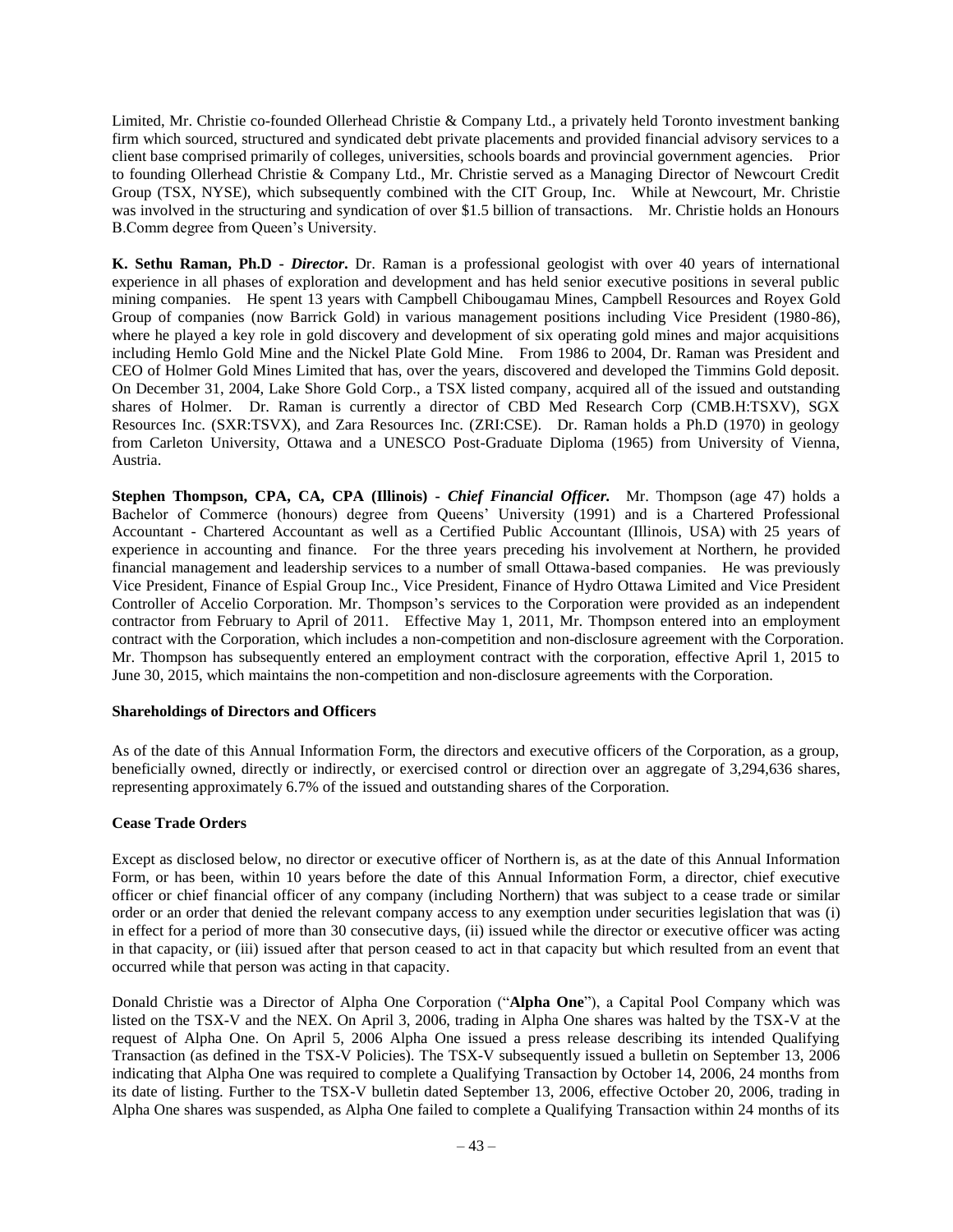listing. On March 9, 2007, as the result of Alpha One failing to complete the Qualifying Transaction within the time frame prescribed by TSX-V Policy 2.4, the Alpha One shares were transferred to NEX where they remained suspended pending the closing of a Qualifying Transaction. The trading symbol for Alpha One shares was changed from AOC.P to AOC.H as a result of the transfer to NEX. Alpha One completed its Qualifying Transaction on April 27, 2011 to become Solvista Gold Corporation.

Gregory Bowes has been a director of Mindesta since June 23, 2008 and became the Chief Executive Officer and Chief Financial Officer of Mindesta on May 10, 2010. On August 18, 2009, Mindesta, which is a Delaware corporation which is quoted on the over-the-counter bulletin board in the United States, was advised by the BCSC that the BCSC had issued a cease trade order against it for failure to file a NI 43-101 compliant technical report in connection with the November 2007 announcement by Mindesta of a mineral resource estimate and the results of a preliminary assessment for the Bissett Creek Project and subsequent similar disclosure. Mindesta had been designated a reporting issuer in British Columbia by the BCSC pursuant to BCI 51-509 on September 15, 2008. The technical report had been completed and Mindesta's disclosure was consistent with it, but the report was not filed with the BCSC due to the financial difficulties being experienced by Mindesta. The BCSC issued a full revocation of the cease trade order effective March 10, 2011.

## **Bankruptcies**

No director or executive officer of Northern or, to the knowledge of Northern, any shareholder holding a sufficient number of securities of Northern to affect materially the control of Northern:

- (a) is, as of the date of this Annual Information Form, or has been within 10 years before the date of this Annual Information Form, a director or executive officer of any company (including Northern) that, while that person was acting in that capacity, or within a year of ceasing to act in that capacity, became bankrupt, made a proposal under any legislation relating to bankruptcy or insolvency or was subject to or instituted any proceedings, arrangement or compromise with creditors or had a receiver, receiver manager or trustee appointed to hold its assets; or
- (b) has, within 10 years before the date of this Annual Information Form, become bankrupt or made a proposal under any legislation relating to bankruptcy or insolvency, or become subject to or instituted any proceedings, arrangement or compromise with creditors or had a receiver, receiver manager or trustee appointed to hold his assets.

#### **Penalties or Sanctions**

No director or executive officer of the Corporation or, to the knowledge of the Corporation, shareholder holding a sufficient number of securities of the Corporation to affect materially the control of the Corporation, has been subject to: (a) any penalties or sanctions imposed by a court relating to securities legislation or by a securities regulatory authority or has entered into a settlement agreement with a securities regulatory authority; or (b) any other penalties or sanctions imposed by a court or regulatory body that would likely be considered important to a reasonable investor in making an investment decision.

#### **Conflicts of Interest**

As at the date hereof, the Corporation is not aware of any existing or potential material conflicts of interest between the Corporation and any director or officer of the Corporation.

Certain of the directors of the Corporation serve as directors or officers of, or provide consulting services to, other resource companies or may have significant shareholdings in other public or private resource companies which may compete with the Corporation. Situations may arise in connection with potential acquisitions, investments or other transactions where the interests of these directors may actually or potentially conflict with the interests of the Corporation. The Corporation intends to establish procedures and practices to minimize the frequency and extent of conflicts of interest and to resolve or deal with them in a manner which protects the interests of the Corporation and its shareholders, including disclosure of actual or perceived conflicts and having independent directors review and deal with such conflicts. The *Business Corporations Act* (Ontario) requires written disclosure if a director or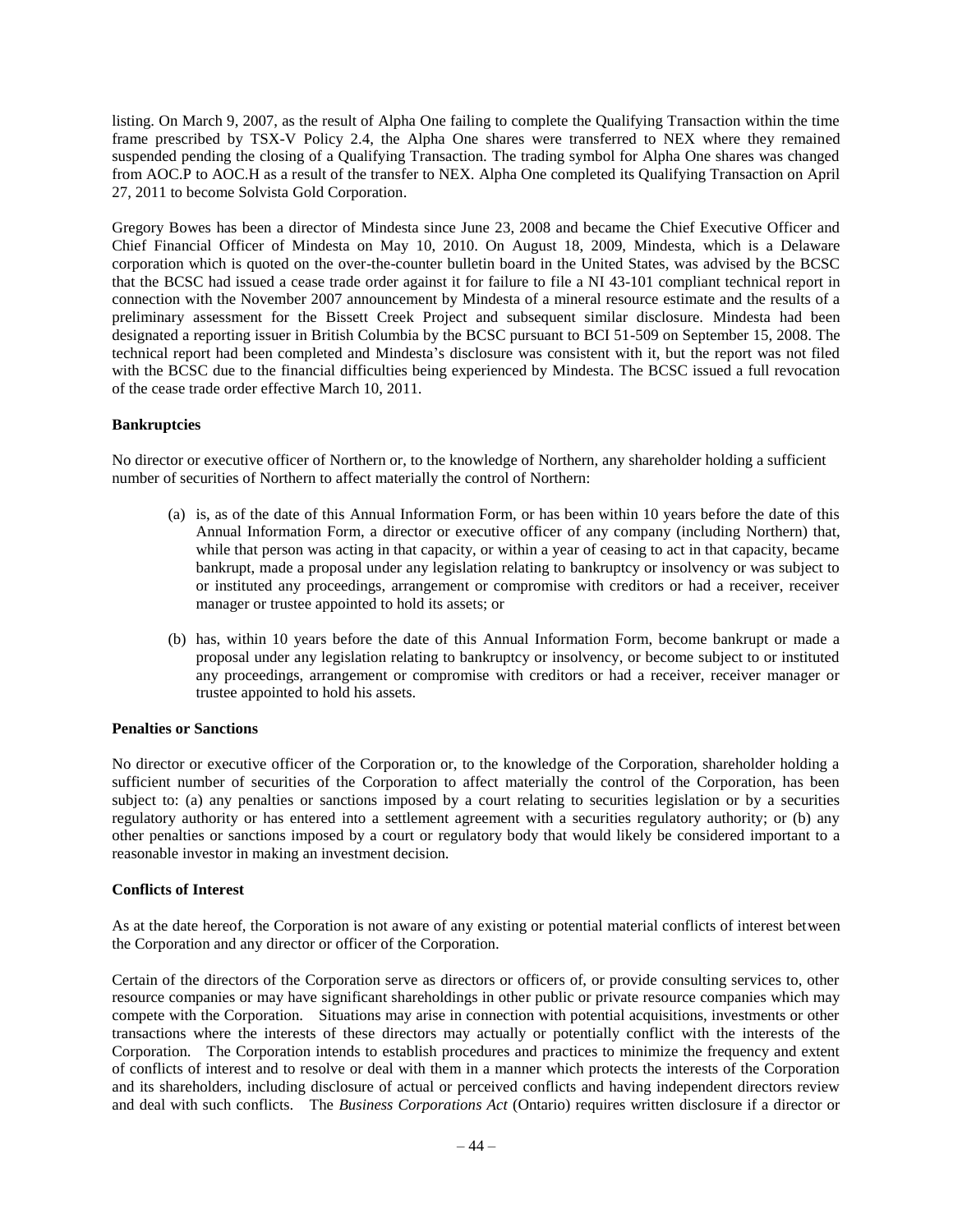officer of the Corporation is a party to a material contract or proposed material contract or is a director or officer of, or has a material interest in, any material contract or proposed material contract, with the Corporation and subject to certain exceptions, requires the director to abstain from voting on the matter.

## **Committees of the Board of Directors**

The Board of Directors has established three committees as described below, the Audit Committee, the Compensation and Nomination Committee and the Corporate Governance Committee.

#### *Audit Committee*

The Audit Committee is comprised of Messrs. Christie, Chmelauskas and Little. The Audit Committee has been structured to comply with National Instrument 52-110 - *Audit Committees* ("**NI 52-110**"). Each member of the Audit Committee is financially literate within the meaning of NI 52-110. In addition, each member of the Audit Committee is independent within the meaning of NI 52-110.

The Audit Committee oversees the accounting and financial reporting practices and procedures of the Corporation, and the audits of the Corporation's financial statements. The principal responsibilities of the Audit Committee include: (i) overseeing the quality and integrity of the internal controls and accounting procedures of the Corporation, including reviewing the Corporation's procedures for internal control with the Corporation's auditor and Chief Financial Officer; (ii) reviewing and assessing the quality and integrity of the Corporation's annual and quarterly financial statements and related management's discussion and analysis, as well as all other material continuous disclosure documents, such as the Corporation's annual information form; (iii) monitoring compliance with legal and regulatory requirements related to financial reporting; (iv) reviewing and approving the engagement of the auditor of the Corporation and independent audit fees; (v) reviewing the qualifications, performance and independence of the auditor of the Corporation, considering the auditor's recommendations and managing the relationship with the auditor, including meeting with the auditor as required in connection with the audit services provided by the Corporation; (vi) reviewing the Corporation's risk management procedures; (vii) reviewing any significant transactions outside the Corporation's ordinary course of business and any pending litigation involving the Corporation; and (viii) examining improprieties or suspected improprieties with respect to accounting and other matters that affect financial reporting.

#### *Compensation and Nomination Committee*

The Compensation and Nomination Committee is comprised of Messrs. Christie, Little, and Raman. Each member of the Compensation and Nomination Committee is independent within the meaning of National Policy 58-201 – *Corporate Governance Guidelines* ("**NP 58-201**").

The Compensation and Nomination Committee oversees the remuneration, nomination and appointment policies and practices of the Corporation. The principal responsibilities of the Compensation and Nomination Committee include: (i) considering the Corporation's overall remuneration strategy and, where information is available, verifying the appropriateness of existing remuneration levels using external sources for comparison; (ii) comparing the nature and amount of the Corporation's directors' and executive officers' compensation to performance against goals set for the year while considering relevant comparative information, independent expert advice and the financial position of the Corporation; (iii) making recommendations to the Board of Directors in respect of director and executive officer remuneration matters with the overall objective of ensuring maximum shareholder benefit from the retention of high quality board and executive team members; (iv) considering nominees for independent directors of the Corporation; and (v) planning for the succession of directors and executive officers of the Corporation, including appointing, training and monitoring senior management to ensure that the Board of Directors and management have appropriate skill and experience.

#### *Corporate Governance Committee*

The Corporate Governance Committee is comprised of Messrs. Chmelauskas, Raman, and Scarr. Each member of the Corporate Governance Committee is independent within the meaning of NP 58-201.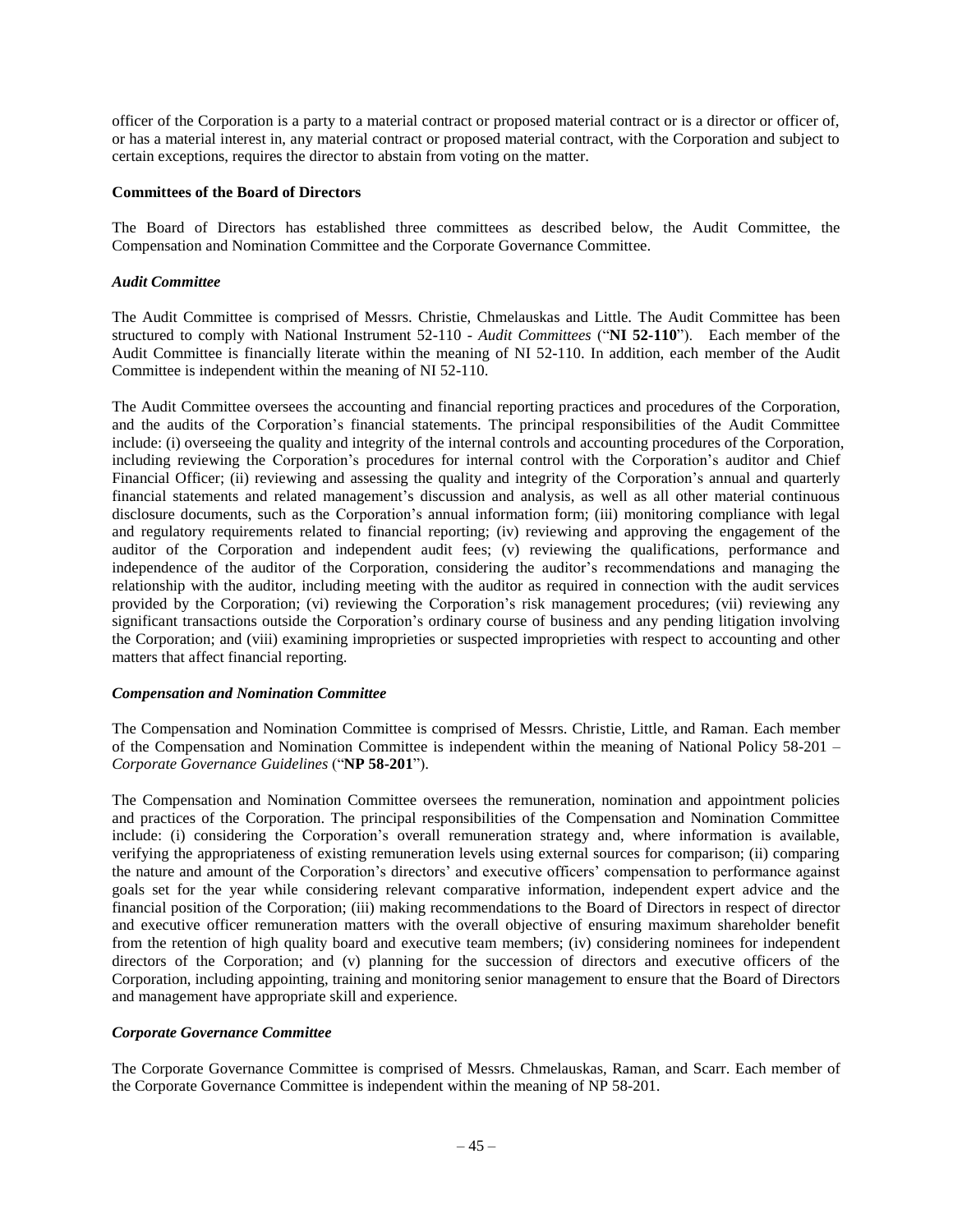The Corporate Governance Committee oversees the Corporation's approach to corporate governance matters. The principal responsibilities of the Corporate Governance Committee include: (i) monitoring and overseeing the quality and effectiveness of the corporate governance practices and policies of the Corporation; (ii) adopting and implementing corporate communications policies and ensuring the effectiveness and integrity of communication and reporting to the Corporation's shareholders and the public generally; and (iii) administering the Board of Directors' relationship with the management of the Corporation.

## **Directors' and Officers' Liability Insurance**

The Corporation carries directors' and officers' liability insurance. The Corporation does not maintain any key man insurance.

## **AUDIT COMMITTEE INFORMATION**

## **Audit Committee Charter**

The charter for the Corporation's Audit Committee is attached as Appendix "A" to this Annual Information Form.

## **Composition of the Audit Committee**

The Audit Committee of the Corporation is comprised of Donald Christie CPA, CA, Jay Chmelauskas and Ronald Little. Mr. Christie serves as Chairman of the Audit Committee. The Audit Committee has been structured to comply with NI 52-110. Each member of the Audit Committee is financially literate within the meaning of NI 52-110. In addition, each member of the Audit Committee is independent within the meaning of NI 52-110.

## **Relevant Education and Experience**

Each member of the Corporation's Audit Committee has adequate education and experience that is relevant to their performance as an Audit Committee member and, in particular, education and experience that have provided the member with: (a) an understanding of the accounting principles used by the Corporation to prepare its financial statements and the ability to assess the general application of those principles in connection with estimates, accruals and reserves; (b) experience preparing, auditing, analyzing or evaluating financial statements that present a breadth and level of complexity of accounting issues that are generally comparable to the breadth and complexity of issues that can reasonably be expected to be raised by the Corporation's financial statements or experience actively supervising individuals engaged in such activities; and (c) an understanding of internal controls and procedures for financial reporting. In particular: (i) Mr. Christie is a Chartered Professional Accountant – Chartered Accountant with many years of experience with financial reporting and public companies, and he is currently Chief Financial Officer of Solvista Gold Corporation; (ii) Mr. Chmelauskas holds a Masters Degree in Business Administration, and he is currently President of Western Lithium Corp. and was previously President and CEO of China Gold International Resources Corp. Ltd., both publicly listed companies; and (iii) Mr. Little has 20 years of experience in managing public companies. In these capacities, they have become familiar with and had experience preparing, analyzing or evaluating financial statements and reporting requirements for public companies or actively supervising individuals engaged in such activities, and have developed an understanding of the accounting principles used by the Corporation to prepare its financial statements and an understanding of internal controls and procedures for financial reporting.

## **Reliance on Certain Exemptions**

At no time since the commencement of the Corporation's most recently completed financial year has the Corporation relied upon any exemptions under NI 52-110.

## **Audit Committee Oversight**

At no time since the commencement of the Corporation's most recently completed financial year was a recommendation of the Audit Committee to nominate or compensate an external auditor not adopted by the Corporation's Board of Directors.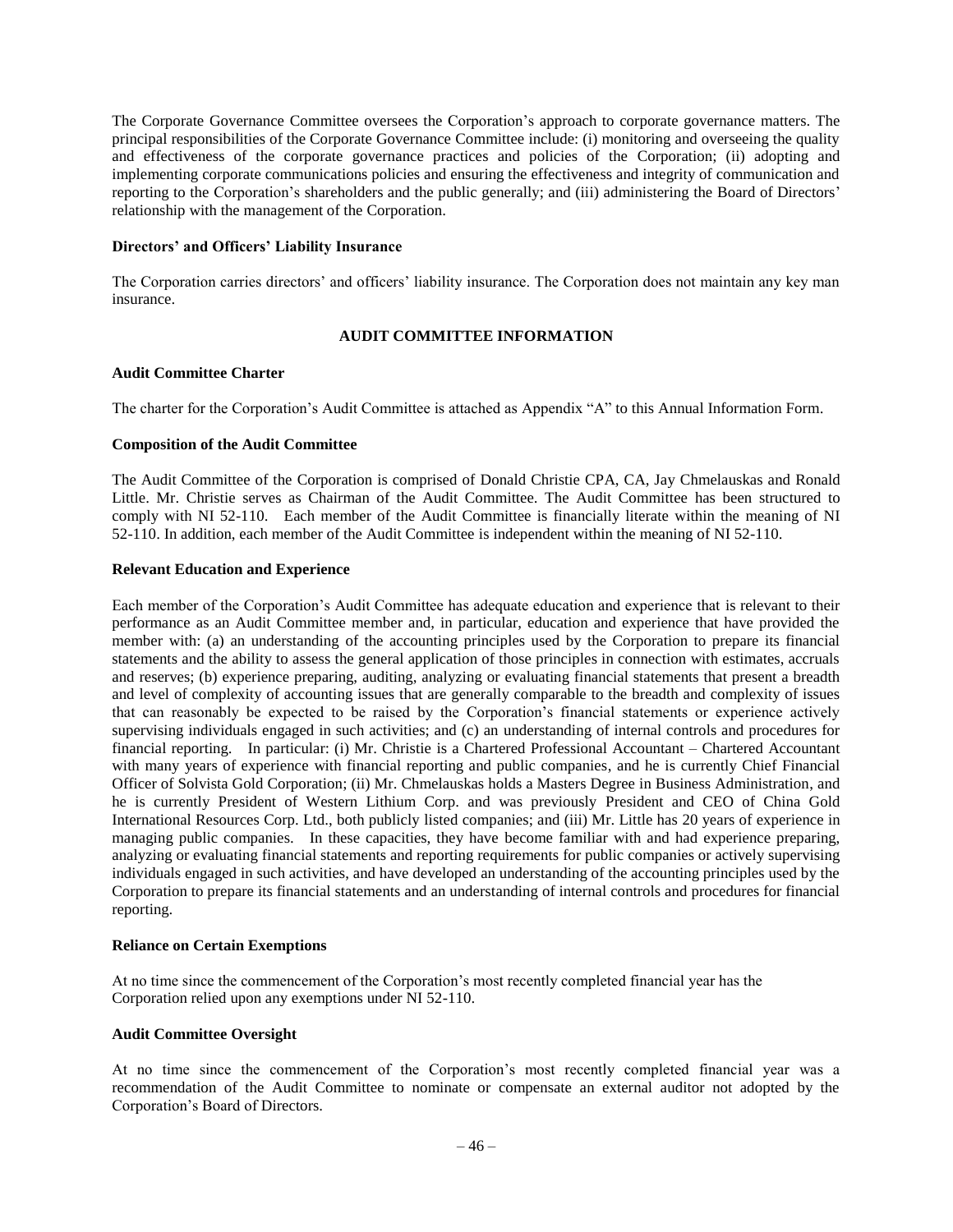#### **Pre-Approval Policy**

The Corporation has not yet adopted any specific policies or procedures for the engagement of non-audit services. Such matters are the subject of review and pre-approval by the Audit Committee.

#### **External Auditor Service Fees**

The aggregate fees billed by the Corporation's auditors, Meyers Norris Penny LLP, Chartered Accountants, in each of the last two financial years of the Corporation are as follows:

| <b>Financial Year Ending</b> | <b>Audit Fees</b> | <b>Audit Related Fees</b> | <b>Tax Fees</b> | <b>All Other Fees</b> |
|------------------------------|-------------------|---------------------------|-----------------|-----------------------|
| December 31, 2014            | \$32.146          | Nil                       | \$9,080         | Nil                   |
| December 31, 2013            | \$30.000          | Nil                       | \$37,000        | Nil                   |

Notes:

(1) The aggregate audit fees billed.

(2) The aggregate fees billed for assurance and related services that are reasonably related to the performance of the audit or review of the Corporation's financial statements which are not included under the heading "Audit Fees".

(3) The aggregate fees billed for professional services rendered for tax compliance, tax advice and tax planning.

(4) The aggregate fees billed for products and services other than as set out under the headings "Audit Fees", "Audit Related Fees" and "Tax Fees".

#### **PROMOTERS**

<span id="page-48-0"></span>Gregory Bowes, CEO of the Corporation, took the initiative to finance and reorganize the affairs of the Corporation and accordingly may be considered to be a promoter of the Corporation within the meaning of applicable securities legislation. Mr. Bowes beneficially owns or controls 1,716,428 (common shares of the Corporation representing 3.5% of the issued and outstanding common shares. Mr. Bowes is compensated for the services he provides to the Corporation in his capacity as CEO at a base salary of \$250,000 per year in 2014 in accordance with the provisions of his employment agreement with the Corporation. See "Directors and Officers".

## **LEGAL PROCEEDINGS AND REGULATORY ACTIONS**

<span id="page-48-1"></span>The Corporation is not and was not during the financial year ended December 31, 2014 a party or subject to any legal proceedings involving the Corporation or any of its property.

No penalties or sanctions are or were during the financial year ended December 31, 2014 imposed against the Corporation by a court relating to securities legislation or by a securities regulatory authority. No other penalties or sanctions are or were during the financial year ended December 31, 2014 imposed by a court or regulatory body against the Corporation that would likely be considered important to a reasonable investor in making an investment decision. The Corporation has not entered into at present or during the financial year ended December 31, 2014 any settlement agreements before a court relating to securities legislation or with a securities regulatory authority.

## **INTEREST OF MANAGEMENT AND OTHERS IN MATERIAL TRANSACTIONS**

<span id="page-48-2"></span>Other than as disclosed in this Annual Information Form, no director or executive officer of the Corporation or any person or company that is the direct or indirect beneficial owner of, or who exercise control or direction over, more than 10% of any class or series of the Corporation's outstanding voting securities, or any associate or affiliate of any of such persons or companies, had any material interest, direct or indirect, in any transactions which materially affected or would materially affect the Corporation, occurring during the year ended December 31, 2014.

#### **REGISTRAR AND TRANSFER AGENT**

<span id="page-48-3"></span>The transfer agent and registrar of the Corporation is TMX Equity Transfer Services at its principal office in Toronto, Ontario.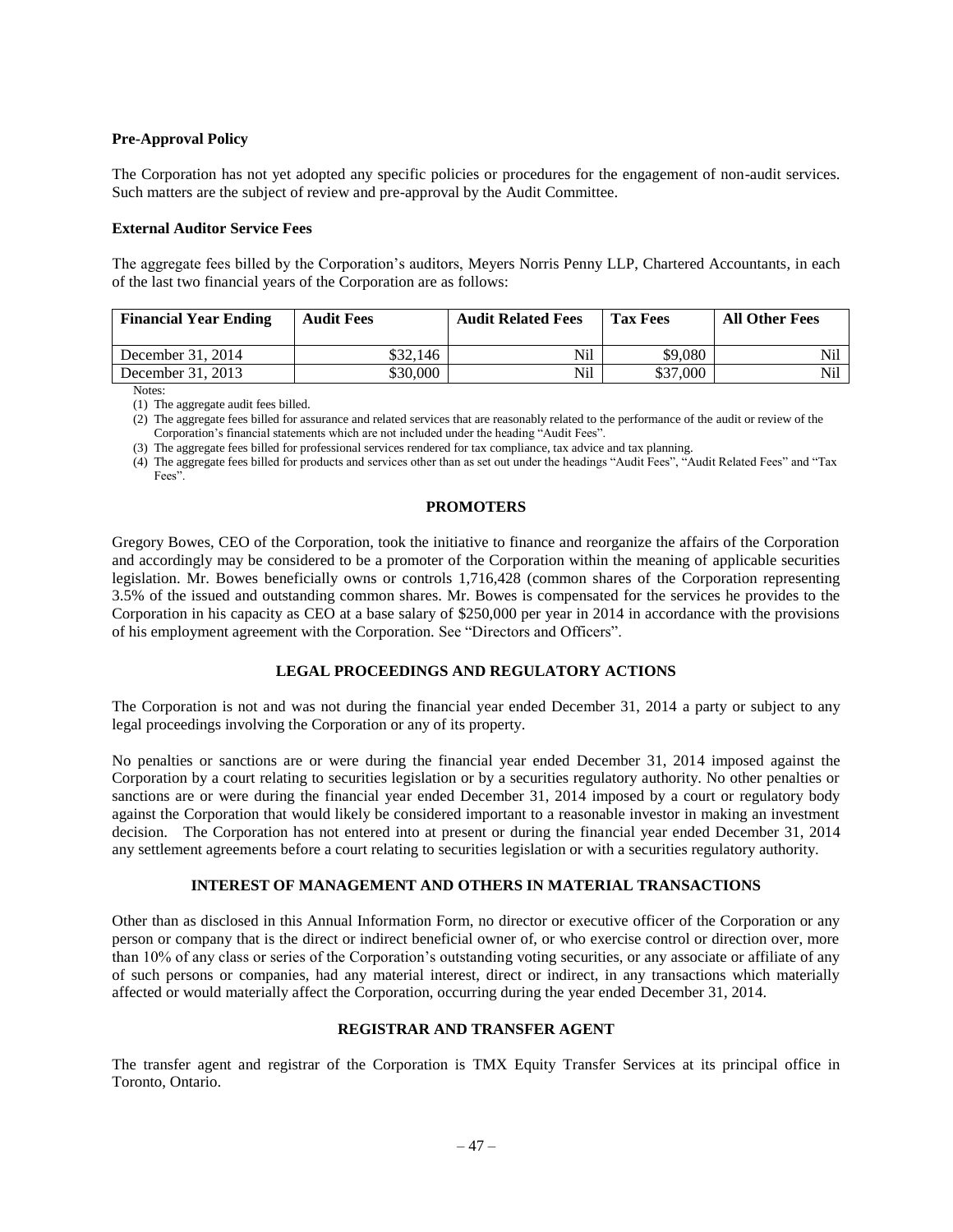### **MATERIAL CONTRACTS**

<span id="page-49-0"></span>The Corporation has no material contracts, other than contracts entered into in the ordinary course of business, that were entered into during the financial year ended December 31, 2014, or that were entered into before the financial year ended December 31, 2014 that are still in effect.

#### **INTERESTS OF EXPERTS**

<span id="page-49-1"></span>Certain information in this Annual Information Form on the Bissett Creek Project is summarized from the 2013 Technical Report. The 2013 Technical Report was prepared by Marc Leduc, P.Eng., together with Pierre Desautels, P.Geo., Principal Resource Geologist, and Gordon Zurowski, P.Eng., Principal Mining Engineer, both of AGP. Each of Messrs. Leduc, Desautels and Zurowski is a "qualified person" under NI 43-101 and is independent of the Corporation. As of the date hereof, to the Corporation's knowledge, none of Messrs. Leduc, Desautels or Zurowski, nor any of the directors, officers, principals and associates of AGP, own beneficially, directly or indirectly, or exercise control or direction over, any of the securities or other property of the Corporation.

Meyers Norris Penny LLP, Chartered Accountants, of Vancouver, British Columbia, are the Corporation's auditors and such firm has prepared an opinion with respect to the Corporation's financial statements as at and for the year ended December 31, 2013. Meyers Norris Penny LLP, Chartered Accountants are independent of the Corporation in accordance with the Rules of Professional Conduct as outlined by the British Columbia Institute of Chartered Accountants.

#### **RISK FACTORS**

<span id="page-49-2"></span>An investment in the Corporation is subject to risks and uncertainties. The occurrence of any one or more of these risks or uncertainties could have a material adverse effect on the value of any investment in the Corporation and the business, prospects, financial position, financial condition or operating results of the Corporation. Prospective investors should carefully consider the information presented in this Annual Information Form, including the following risk factors, which are not an exhaustive list of all risk factors associated with an investment in the Corporation or the Corporation's shares or in connection with the operations of the Corporation:

#### *Exploration Stage Company and Single Asset*

The Corporation has a limited history of operations and is in the early stage of development. The Corporation is engaged in the business of exploring and developing a single asset, the Bissett Creek Project, in the hope of ultimately, at some future point, placing the Bissett Creek Project into production. There can be no assurance that any of the Corporation's planned development activities on the Bissett Creek Project will ever lead to graphite production from the Bissett Creek Project. The Bissett Creek Project will be the Corporation's sole asset for the foreseeable future. Although management believes the Bissett Creek Project has sufficient merit to justify focusing all the Corporation's limited resources upon it, the Corporation will in consequence be exposed to some heightened degree of risk due to the lack of property diversification.

#### *Mineral Exploration and Development*

The exploration and development of mineral projects is highly speculative in nature and involves a high degree of financial and other risks over a significant period of time which even a combination of careful evaluation, experience and knowledge may not reduce or eliminate. The Bissett Creek Project, which constitutes the Corporation's sole asset, is known to host measured, indicated and inferred resources and a probable reserve. However, there are no guarantees that these measured, indicated and inferred resources will ever be demonstrated, in whole or in part, to be profitable to mine, and there are no guarantees that there will ever be a profitable mining operation on the Bissett Creek Project. Development of the Bissett Creek Project will only follow upon completion of species at risk permitting, receipt of operational and environmental authorization permits, completion of detailed engineering work, and receipt of additional financing to construct a mine. There can be no assurance that any of the Corporation's planned development activities on the Bissett Creek Project will ever lead to graphite production from the Bissett Creek Project. In addition, the proposed development program on the Bissett Creek Project is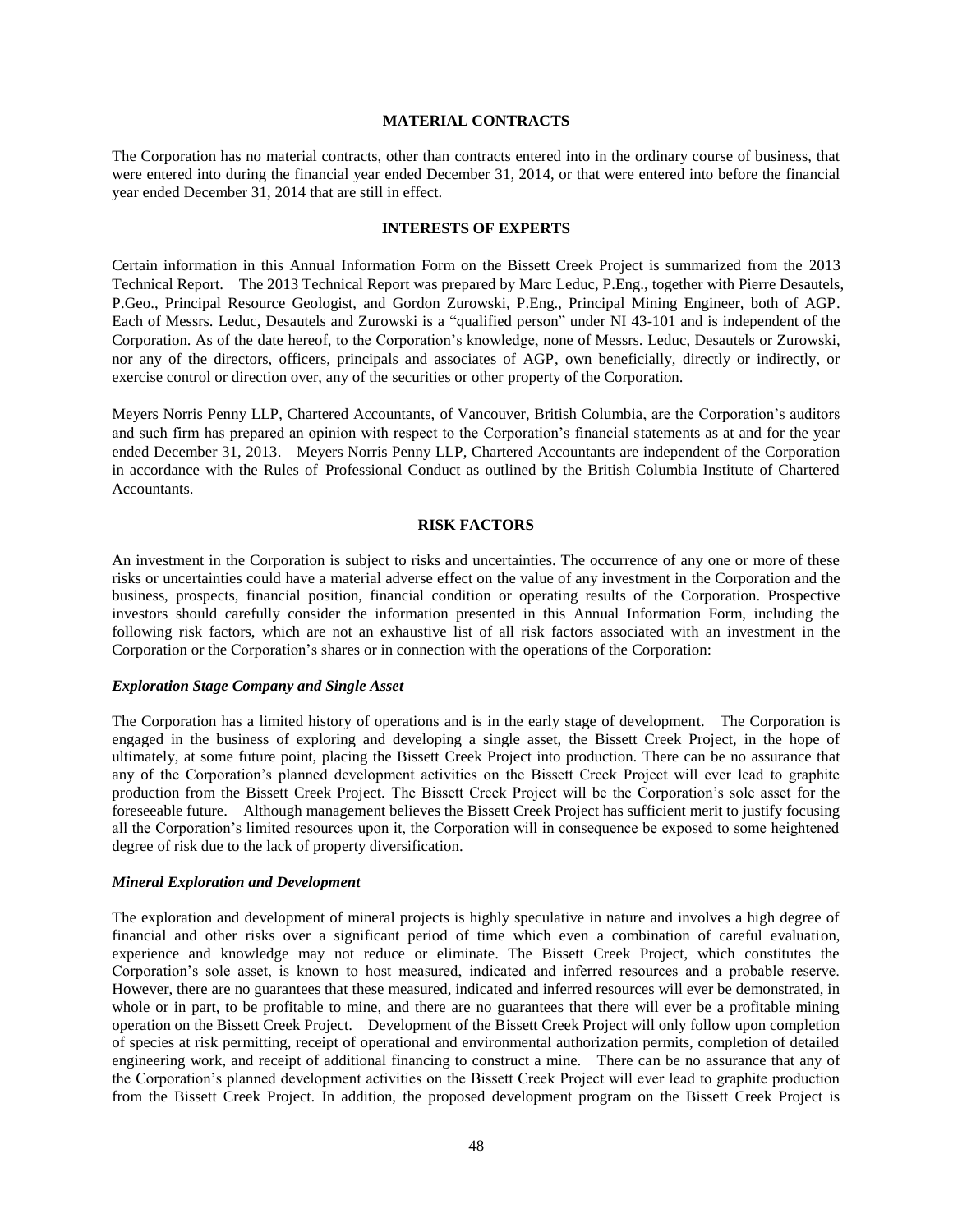subject to a significant degree of risk. Whether a mineral deposit will be commercially viable depends on a number of factors, including the particular attributes of the deposit (i.e. size, grade, access and proximity to infrastructure), financing costs, the cyclical nature of commodity prices and government regulations (including those relating to prices, taxes, currency controls, royalties, land tenure, land use, importing and exporting of mineral products, and environmental protection). The effect of these factors or a combination thereof cannot be accurately predicted but could have an adverse impact on the Corporation.

## *Commodity Prices*

The price of the Corporation's securities, its financial results and its exploration, development and mining activities have previously been, or may in the future be, significantly adversely affected by declines in the price of graphite. Industrial mineral prices fluctuate widely and are affected by numerous factors beyond the Corporation's control such as the sale or purchase of industrial minerals by various dealers, interest rates, exchange rates, inflation or deflation, currency exchange fluctuation, global and regional supply and demand, production and consumption patterns, speculative activities, increased production due to improved mining and production methods, government regulations relating to prices, taxes, royalties, land tenure, land use, importing and exporting of minerals, environmental protection, the degree to which a dominant producer uses its market strength to bring supply into equilibrium with demand, and international political and economic trends, conditions and events. The prices of industrial minerals have fluctuated widely in recent years, and future price declines could cause continued exploration and development of the Bissett Creek Project to be impracticable.

Further, reserve calculations and life-of-mine plans using significantly lower graphite prices could result in material write-downs of the Corporation's investment in the Bissett Creek Project and increased amortization, reclamation and closure charges.

In addition to adversely affecting reserve estimates and the Corporation's financial condition, declining graphite prices can impact operations by requiring a reassessment of the feasibility of a particular project. Such a reassessment may be the result of a management decision or may be required under financing arrangements related to a particular project. Even if the project is ultimately determined to be economically viable, the need to conduct such a reassessment may cause substantial delays or may interrupt operations until the reassessment can be completed.

## *No History of Mineral Production*

The Corporation has never had an interest in a mineral producing property. There is no assurance that commercial quantities of minerals will be discovered at any future properties, nor is there any assurance that any future exploration and development programs of the Corporation on the Bissett Creek Project or any future properties will yield any positive results. Even where commercial properties of minerals are discovered, there can be no assurance that any property of the Corporation will ever be brought to a stage where mineral reserves can be profitably produced thereon. Factors which may limit the ability of the Corporation to produce mineral resources from its properties include, but are not limited to, the price of mineral resources are explored, availability of additional capital and financing and the nature of any mineral deposits.

## *Mining Operations and Insurance*

Mining operations generally involve a high degree of risk. The Corporation's operations will be subject to all of the hazards and risks normally encountered in mineral exploration and development. Such risks include unusual and unexpected geological formations, seismic activity, rock bursts, cave-ins, water inflows, fires and other conditions involved in the drilling and removal of material, environmental hazards, industrial accidents, periodic interruptions due to adverse weather conditions, labor disputes, political unrest and theft. The occurrence of any of the foregoing could result in damage to, or destruction of, mineral properties or interests, production facilities, personal injury, damage to life or property, environmental damage, delays or interruption of operations, increases in costs, monetary losses, legal liability and adverse government action. The Corporation does not currently carry insurance against these risks and there is no assurance that such insurance will be available in the future, or if available, at economically feasible premiums or acceptable terms. The potential costs associated with losses or liabilities not covered by insurance coverage may have a material adverse effect upon the Corporation's financial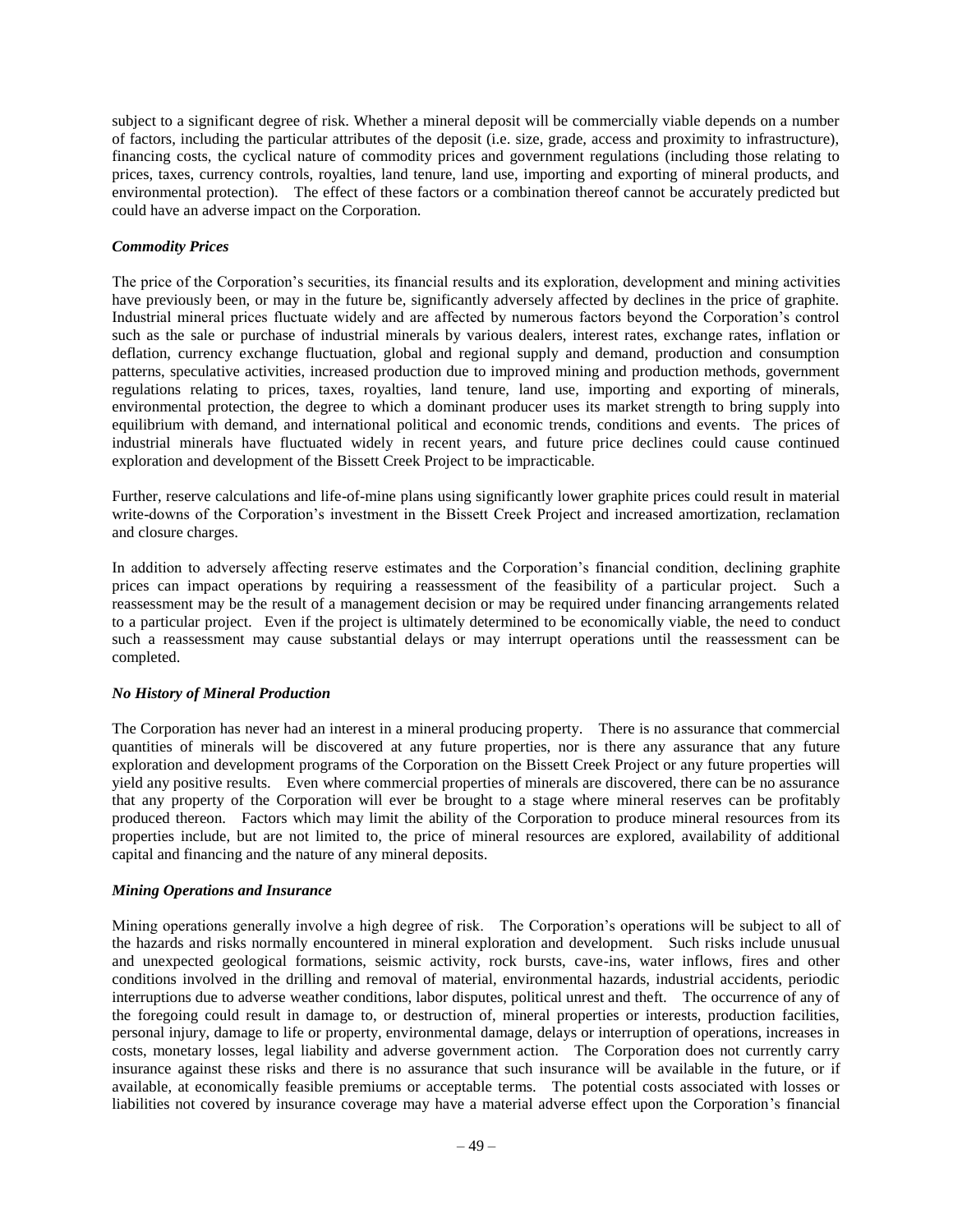condition.

## *Cost Overruns, Delays and Construction Risk*

The Corporation has not initiated development on the Bissett Creek Project site nor does it currently have the funds to initiate such development. However, subject to securing future mine development financing, the Corporation may encounter risks associated to potential cost overruns, delays and construction.

## *Limited Operating History and Financial Resources*

The Corporation has a limited operating history, has no operating revenues and is unlikely to generate any revenues from operations in the immediate future. If its phased exploration and development program is successful, additional funds will be required to bring the Bissett Creek Project to production. The Corporation has limited financial resources and there is no assurance that the Corporation will be able to raise sufficient additional funding to fulfill its obligations or for further exploration and development on acceptable terms or at all. Failure to obtain additional funding on a timely basis could result in delay or indefinite postponement of further exploration and development and could cause the Corporation to reduce or terminate its operations. Additional funds raised by the Corporation from treasury share issuances may result in further dilution to the shareholders of the Corporation or a change of control.

## *Governmental and Environmental Regulation, Permits and Compliance*

The future operations of the Corporation, including exploration and development activities and the commencement and continuation of commercial production, require licenses, permits or other approvals from various federal, provincial and local governmental authorities and such operations are or will be governed by laws and regulations relating to prospecting, development, mining, production, exports, taxes, labor standards, occupational health and safety, waste disposal, toxic substances, land use, water use, environmental protection, land claims of indigenous people and other matters. The Corporation believes that the Bissett Creek Project is in substantial compliance with all material laws and regulations which currently apply to its activities. There can be no assurance, however, that the Corporation will obtain on reasonable terms or at all the permits and approvals, and the renewals thereof, which it may require for the conduct of its future operations or that compliance with applicable laws, regulations, permits and approvals will not have an adverse effect on plans to develop the Bissett Creek Project. Possible future environmental and mineral tax legislation, regulations and actions could cause additional expense, capital expenditures, restrictions and delay on the Corporation's planned exploration and operations, the extent of which cannot be predicted.

Failure to comply with applicable laws, regulations and permitting requirements may result in enforcement actions thereunder, including orders issued by regulatory or judicial authorities causing operations to cease or be curtailed, and may include corrective measures requiring capital expenditures, installation of additional equipment, or remedial actions. Parties engaged in mining operations may be required to compensate those suffering loss or damage by reason of the mining activities and may have civil or criminal fines or penalties imposed for violations of applicable laws or regulations.

## *Proprietary Technologies*

The Corporation's proprietary technologies and processes (the "**Proprietary Processes**") for producing spherical graphite (purification and coating) will require further validation and testing. It is possible that defects may be detected or that the Proprietary Processes currently in place are not economically scaleable to commercial quantities, in which case the Corporation would be restricted to conventional markets.

#### *Intellectual Property Protection*

The Corporation does not have patents on the Proprietary Processes and, presently, relies upon trade secrets to maintain the confidentiality and proprietary nature of the Proprietary Processes.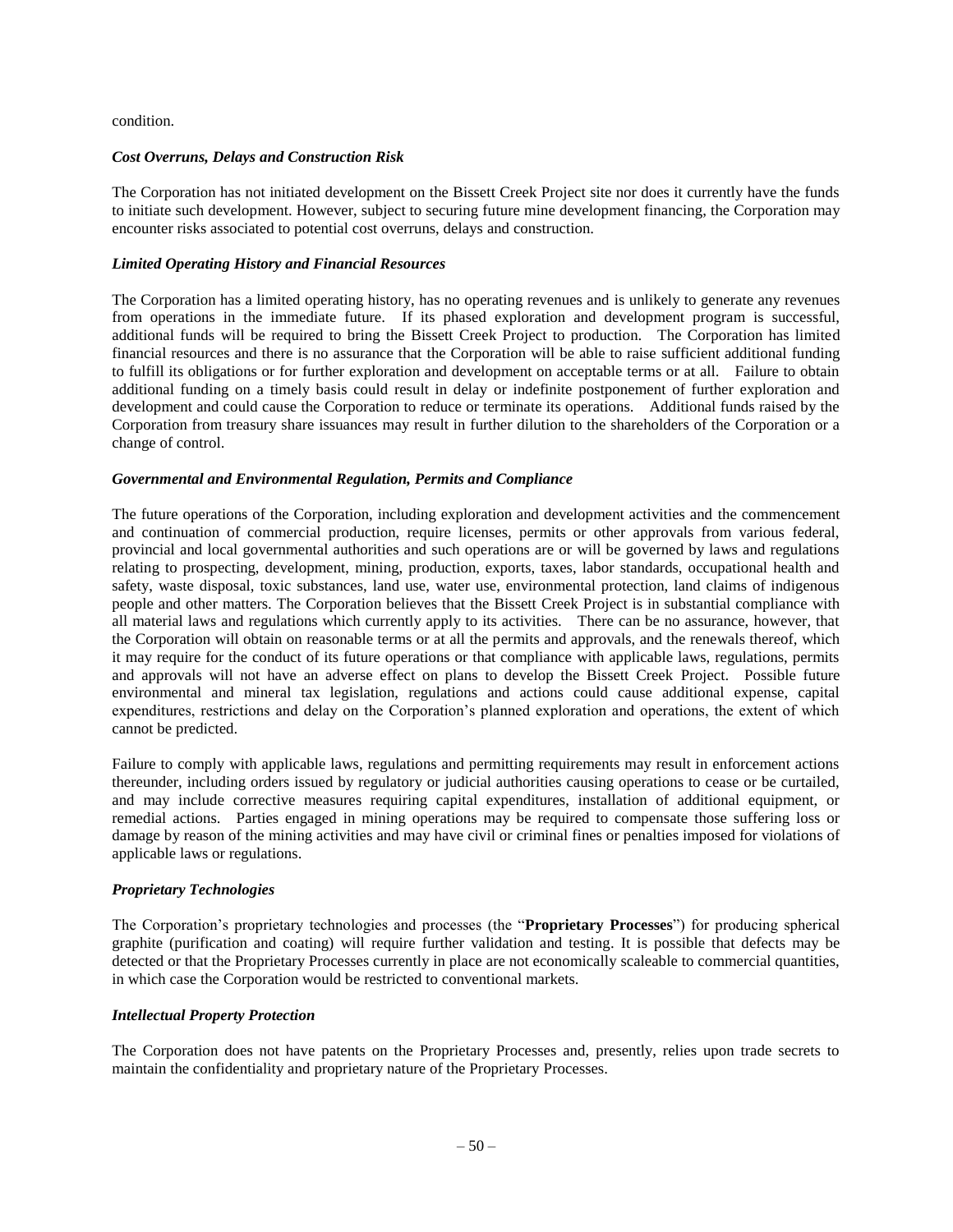### *Results of Prior Exploration Work*

In preparing the FS, the FS Update and the Expansion PEA, the authors of such studies and assessments relied upon data generated by exploration work carried out by geologists employed by others. There is no guarantee that data generated by prior exploration work is 100% reliable and discrepancies in such data not discovered by the Corporation or such authors may exist. Such errors and/or discrepancies, if they exist, could impact on the accuracy of the FS, the FS Update and the Expansion PEA.

## *Reliance on Management and Experts*

The success of the Corporation will be largely dependent upon the performance of its senior management and directors. Due to the relative small size of the Corporation, the loss of these persons or the inability of the Corporation to attract and retain additional highly-skilled employees may adversely affect its business and future operations. The Corporation has not purchased any "key-man" insurance nor has it entered into any non-competition or non-disclosure agreements with any of its directors, officers or key employees and has no current plans to do so.

The Corporation has hired and may continue to rely upon consultants and others for geological and technical expertise. The Corporation's current personnel may not include persons with sufficient technical expertise to carry out the future development of the Corporation's properties. There is no assurance that suitably qualified personnel can be retained or will be hired for such development.

## *Competition*

The mineral exploration and mining business is competitive in all of its phases. The Corporation competes with numerous other companies and individuals, including competitors with greater financial, technical and other resources, in the search for and the acquisition of attractive mineral properties. The mining industry is facing a shortage of equipment and skilled personnel and there is intense competition for experienced geologists, field personnel, contractors and management. There is no assurance that the Corporation will be able to compete successfully with others in acquiring such equipment or personnel.

## *Conflicts of Interest*

Certain of the directors and officers of the Corporation also serve as directors and/or officers of other companies involved in natural resource exploration and development and consequently, there exists the possibility for such directors and officers to be in a position of conflict. Any decision made by any of such directors and officers involving the Corporation should be made in accordance with their fiduciary duties and obligations to deal fairly and in good faith with a view to the best interests of the Corporation and its shareholders.

In addition, each of the directors is required to declare and refrain from voting on any matter in which such directors may have a conflict of interest in accordance with the procedures set forth in the *Business Corporations Act* (Ontario) and other applicable laws.

## *Competitive Conditions*

The mineral exploration and mining business is competitive in all phases of exploration, development and production. The Corporation competes with a number of other entities in the search for and acquisition of productive mineral properties. As a result of this competition, the majority of which is with companies with greater financial resources than the Corporation, the Corporation may be unable to acquire attractive properties in the future on terms it considers acceptable. The Corporation also competes for financing with other resources companies, many of whom have greater financial resources and/or more advanced properties. There can be no assurance that additional capital or other types of financing will be available if needed or that, if available, the terms of such financing will be favorable to the Corporation.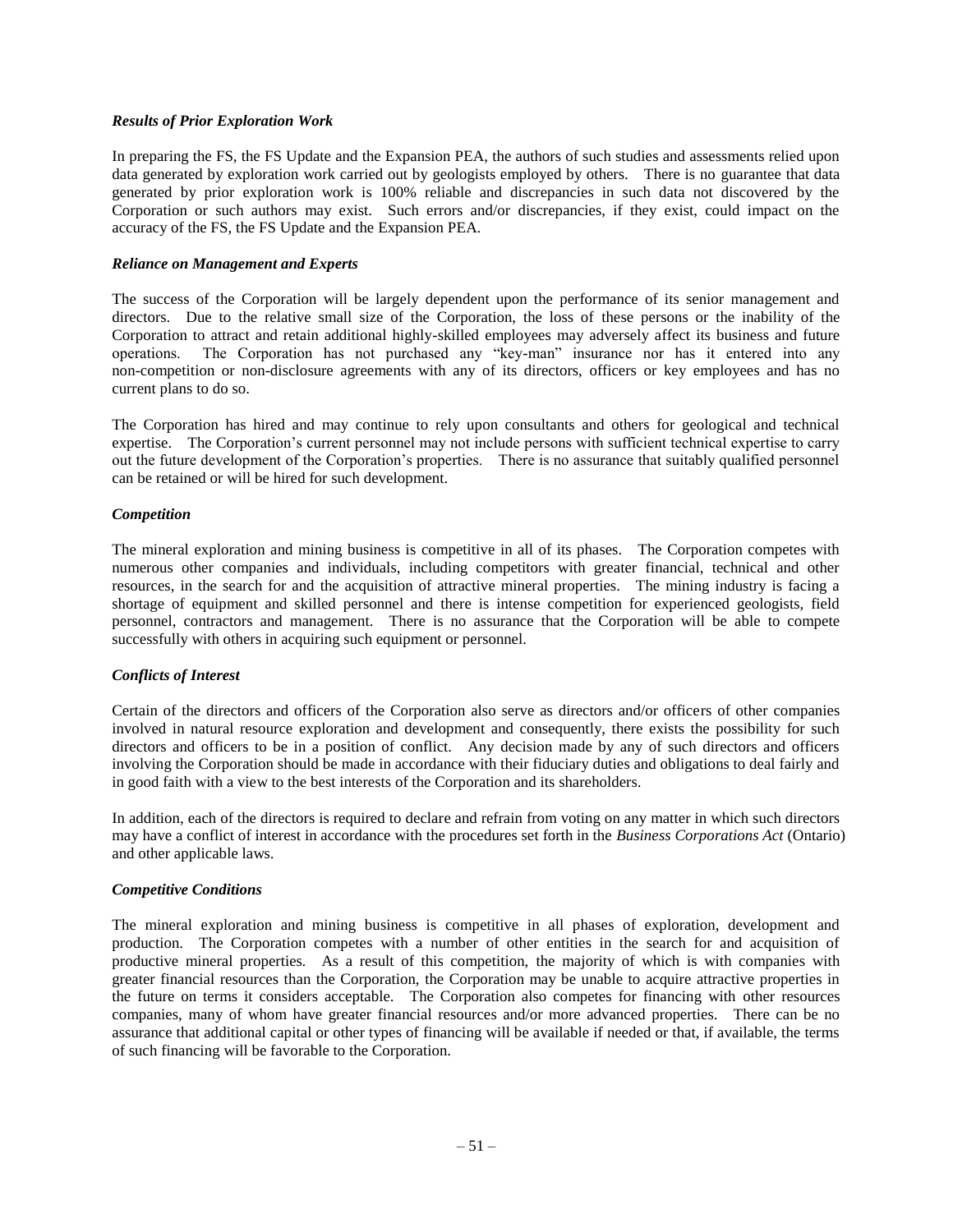### *Title to Property*

The Corporation has carefully examined the historical record of ownership of the registered surface and mineral rights for the claims comprising the Bissett Creek Project, and the leasehold interests comprising the Bissett Creek Project, and has established and confirmed that ownership thereof is valid and secure and that title is properly registered. However, there can be no assurance or guarantee that the Corporation's interests in the Bissett Creek Project may not be challenged. There can be no assurance that the Corporation will be able to secure the grant or the renewal of exploration permits or other tenures on terms satisfactory to it, or that governments having jurisdiction over the Bissett Creek Project will not revoke or significantly alter such permits or other tenures or that such permits and tenures will not be challenged or impugned. It is always possible, though unlikely, that third parties may have valid claims not appearing in the historical record underlying portions of the interests of the Corporation and the permits or tenures may be subject to prior unregistered agreements or transfers or native land claims and title may be affected by undetected defects. If a title defect exists, it is possible that the Corporation may lose all or part of its interest in the properties to which such defects relate.

The Corporation has applied for the renewal of the five unpatented mining claims included in the Bissett Creek Project which expired in March 2015 but there can be no guarantee that this renewal will be successful. It is possible that the Corporation may lose all or part of these claims if the renewal application is not successful. These claims are not currently integral to the Corporation's plans for the Bissett Creek Project.

## *Aboriginal Land Claims*

At the present time, the lands comprising the Bissett Creek Project are the subject of an aboriginal land claim by the Algonquins of Ontario ("**AOO**"). The Corporation has been in consultations with the AOO for the past three years. The Corporation has begun the process of negotiating an Impact Benefits Agreement ("**IBA**") with the AOO. A Memorandum of Understanding ("**MOU**") has been provided and is under negotiation which is the first step towards an IBA. To date the AOO have expressed support for the Bissett Creek Project and have shown interest in economic development. However, the negotiation of an MOU and an IBA are subject to many factors beyond the Corporation's control and there is no guarantee or assurance that the Corporation will be successful.

The Corporation is not aware of any other aboriginal land claims having been asserted or any legal actions relating to native issues having been instituted with respect to any of the lands comprising the Bissett Creek Project.

The legal basis of a land claim is a matter of considerable legal complexity and the impact of a land claim settlement and self-government agreements cannot be predicted with certainty. In addition, no assurance can be given that a broad recognition of aboriginal rights by way of a negotiated settlement or judicial pronouncement would not have an adverse effect on the Corporation's activities. Such impact could be material and, in certain circumstances, could delay or even prevent the Corporation's mineral exploration and mining activities.

## *Environmental Risks and Hazards*

All phases of the Corporation's operations will be subject to environmental regulation in the jurisdictions in which it operates. These regulations mandate, among other things, the maintenance of air and water quality standards and land reclamation and provide for restrictions and prohibitions on spills, releases or emissions of various substances produced in association with certain mining industry activities and operations. They also set forth limitations on the generation, transportation, storage and disposal of hazardous waste. A breach of such regulation may result in the imposition of fines and penalties. In addition, certain types of mining operations require the submission and approval of environmental impact assessments. Environmental legislation is evolving in a manner which will require stricter standards and enforcement, increased fines and penalties for non-compliance, more stringent environmental assessments of proposed projects and a heightened degree of responsibility for companies and their officers, directors and employees. The cost of compliance with changes in governmental regulations has the potential to reduce the viability or profitability of operations of the Corporation. The Bissett Creek Project has, over the course of the past two decades, been subject to several environmental studies. Additional environmental studies will, however, be required as the Corporation's anticipated exploration and development programs unfold. It is always possible that, as work proceeds, environmental hazards may be identified on the Bissett Creek Project which are at present unknown to the Corporation and which may have the potential to negatively impact on the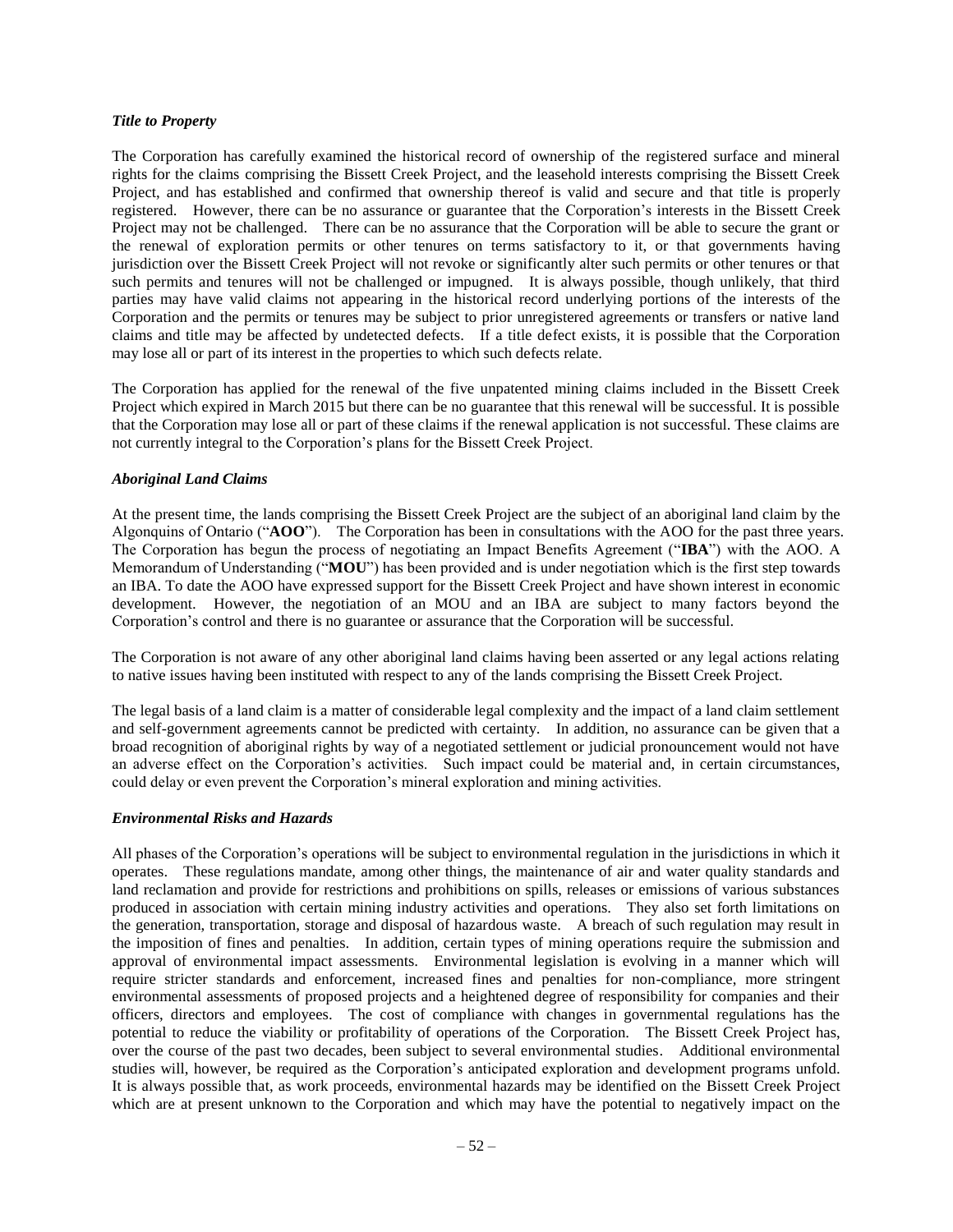Corporation's exploration and development plans for the Bissett Creek Project.

## *Cost of Land Reclamation*

It is difficult to determine the exact amounts which will be required to complete all land reclamation activities on the Bissett Creek Project. Reclamation bonds and other forms of financial assurance represent only a portion of the total amount of money that will be spent on reclamation activities over the life of a mine. Accordingly, it may be necessary to revise planned expenditures and operating plans in order to fund reclamation activities. Such costs may have a material adverse impact upon the financial condition and results of operations of the Corporation.

## *Competition*

The mineral exploration and mining business is competitive in all of its phases. The Corporation competes with numerous other companies and individuals, including competitors with greater financial, technical and other resources, in the search for and the acquisition of attractive mineral properties and their development. The Corporation also competes for financing with other resources companies, many of whom have greater financial resources and/or more advanced properties. There can be no assurance that additional capital or other types of financing will be available if needed or that, if available, the terms of such financing will be favorable to the Corporation.

## *Infrastructure*

Mining, processing, development and exploration activities depend on adequate infrastructure. Reliable roads, bridges, power sources and water supply are important requirements, which affect capital and operating costs. Although the Bissett Creek Project can be accessed by a good quality all-weather road and labor, power, rail lines and water are all readily available, unusual or infrequent weather phenomena, sabotage, government or other interference in the maintenance or provision of such infrastructure could adversely affect the Corporation's future operations, financial condition and results of operations.

## *Commodity Prices*

The price of the Corporation's securities, its financial results and its exploration, development and mining activities have previously been, or may in the future be, significantly adversely affected by declines in the price of graphite. Industrial mineral prices fluctuate widely and are affected by numerous factors beyond the Corporation's control such as the sale or purchase of industrial minerals by various dealers, interest rates, exchange rates, inflation or deflation, currency exchange fluctuation, global and regional supply and demand, production and consumption patterns, speculative activities, increased production due to improved mining and production methods, government regulations relating to prices, taxes, royalties, land tenure, land use, importing and exporting of minerals, environmental protection, the degree to which a dominant producer uses its market strength to bring supply into equilibrium with demand, and international political and economic trends, conditions and events. The prices of industrial minerals have fluctuated widely in recent years, and future price declines could cause continued exploration and development of the Bissett Creek Project to be impracticable.

Further, reserve calculations and life-of-mine plans using significantly lower graphite prices could result in material write-downs of the Corporation's investment in the Bissett Creek Project and increased amortization, reclamation and closure charges.

In addition to adversely affecting reserve estimates and the Corporation's financial condition, declining graphite prices can impact operations by requiring a reassessment of the feasibility of the Bissett Creek Project. Such a reassessment may be the result of a management decision or may be required under financing arrangements related to the project. Even if the project is ultimately determined to be economically viable, the need to conduct such a reassessment may cause substantial delays or may interrupt operations until the reassessment can be completed.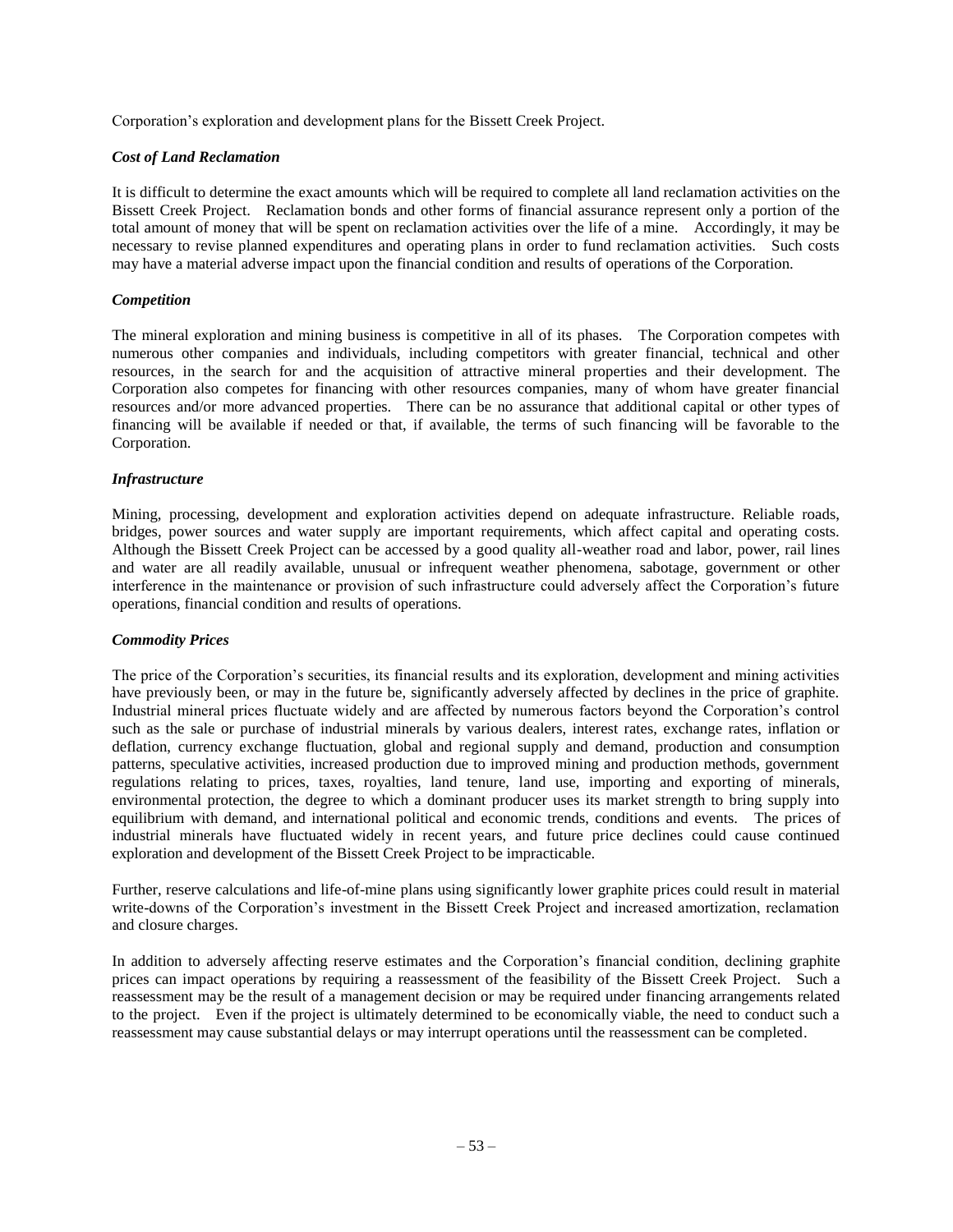### *Conflicts of Interest*

Certain of the directors and officers of the Corporation also serve as directors and/or officers of other companies involved in natural resource exploration and development and consequently, there exists the possibility for such directors and officers to be in a position of conflict. Any decision made by any of such directors and officers involving the Corporation should be made in accordance with their fiduciary duties and obligations to deal fairly and in good faith with a view to the best interests of the Corporation and its shareholders.

In addition, each of the directors is required to declare and refrain from voting on any matter in which such directors may have a conflict of interest in accordance with the procedures set forth in the *Business Corporations Act* (Ontario) and other applicable laws.

## *Price Volatility and Lack of Active Market*

In recent years, securities markets in Canada and elsewhere have from time to time experienced high levels of price and volume volatility. Consequently, the market prices of the securities of many public companies have experienced significant fluctuations in price which have not necessarily been related to the operating performance, underlying asset values or prospects of such companies. It may be anticipated that any quoted market for the Corporation's securities will be subject to such market trends and that the value of such securities may be affected accordingly. If an active market does not develop, the liquidity of the investment may be limited and the market price of such securities may decline.

## *Litigation*

From time to time, the Corporation may be involved in lawsuits. The outcomes of any such legal actions may have a material adverse effect on the financial results of the Corporation on an individual or aggregate basis.

## *Dividends*

The Corporation has no earnings or dividend record and does not anticipate paying any dividends on its common shares in the foreseeable future.

## **ADDITIONAL INFORMATION**

<span id="page-55-1"></span><span id="page-55-0"></span>Additional information, including directors' and officers' remuneration and indebtedness, principal holders of the Corporation's securities, and securities authorized for issuance under equity compensation plans, is contained in the Corporation's information circular dated April 24, 2015 for the most recent annual meeting of the Corporation's shareholders held on June 9, 2015. Additional information is provided in the Corporation's audited financial statements and the Corporation's management discussion and analysis for the year ended December 31, 2014. Copies of the foregoing documents may be obtained by shareholders upon request from the Corporate Secretary of the Corporation. These documents, as well as additional information relating to the Corporation, are available on SEDAR under the Corporation's SEDAR profile at *[www.sedar.com](http://www.sedar.com/)*.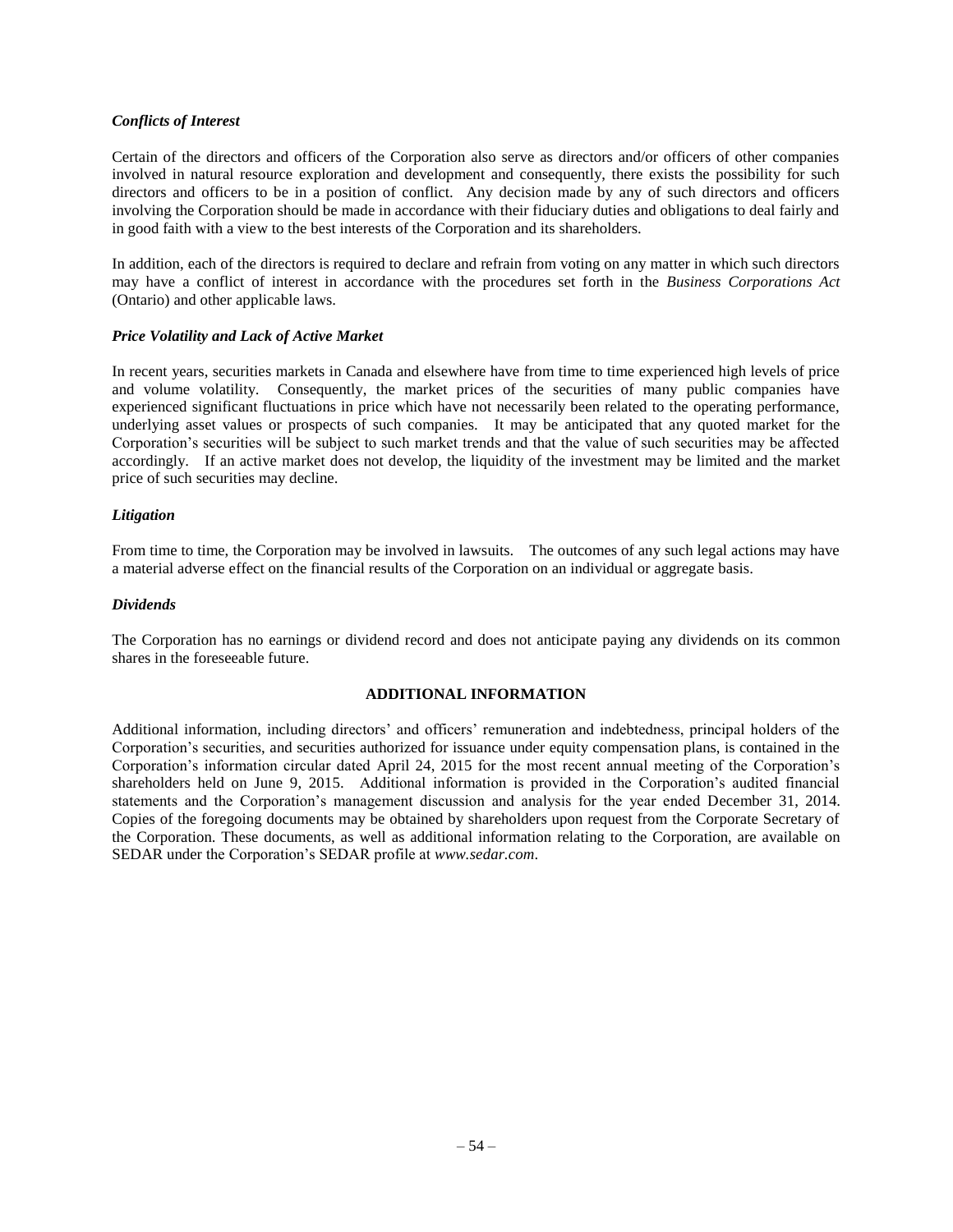### **SCHEDULE "A"**

## **CHARTER OF THE AUDIT COMMITTEE**

## **NORTHERN GRAPHITE CORPORATION (the "Corporation")**

#### **I. Purpose**

The Audit Committee is a committee of the Board of Directors which assists the Board in overseeing the Corporation's financial controls and reporting and in fulfilling its legal and fiduciary obligations with respect to matters involving the accounting, auditing, financial reporting, internal control and legal compliance functions of the Corporation. The Audit Committee's primary duties and responsibilities are to:

- Oversee: (i) the integrity of the Corporation's financial statements; (ii) the Corporation's compliance with legal and regulatory requirements with respect to financial controls and reporting; and (iii) the auditors' qualifications and independence.
- Serve as an independent and objective party to monitor the Corporation's financial reporting processes and internal control systems.
- Review and appraise the audit activities of the Corporation's independent auditors.
- Provide open lines of communication among the independent auditors, financial and senior management and the Board of Directors for financial reporting and control matters.

#### **II. Composition**

Members of the Audit Committee are appointed and removed by the Board of Directors. The Board shall designate annually the members of the Committee and a Chairman of the Committee. The Committee will be comprised of at least three directors, each of whom qualifies as an independent director, as determined by the Board<sup>1</sup>. All members should have skills and/or experience which are relevant to the mandate of the Committee, as determined by the Board. All members of the Committee shall be financially literate at the time of their election to the Committee. "Financial literacy" shall be determined by the Board of Directors in the exercise of its business judgment, and shall include a working familiarity with basic finance and accounting practices and an ability to read and understand financial statements that present a breadth and level of complexity of the issues that can reasonably be expected to be raised by the Corporation's financial statements. Committee members, if they or the Board of Directors deem it appropriate, may enhance their understanding of finance and accounting by participating in educational programs conducted by the Corporation or an outside consultant or firm.

#### **III. Responsibilities**

The responsibilities of the Audit Committee shall generally include, but not be restricted to, undertaking the following:

#### *Selection and Evaluation of Auditors*

(a) Recommending to the Board of Directors the external auditors (subject to shareholder approval) to be engaged to prepare or issue an auditor's report or performing other audit, review or attest services for the Corporation and the compensation of such external auditors.

<sup>1</sup> Determined in accordance with National Instrument 52-110 – *Audit Committees*.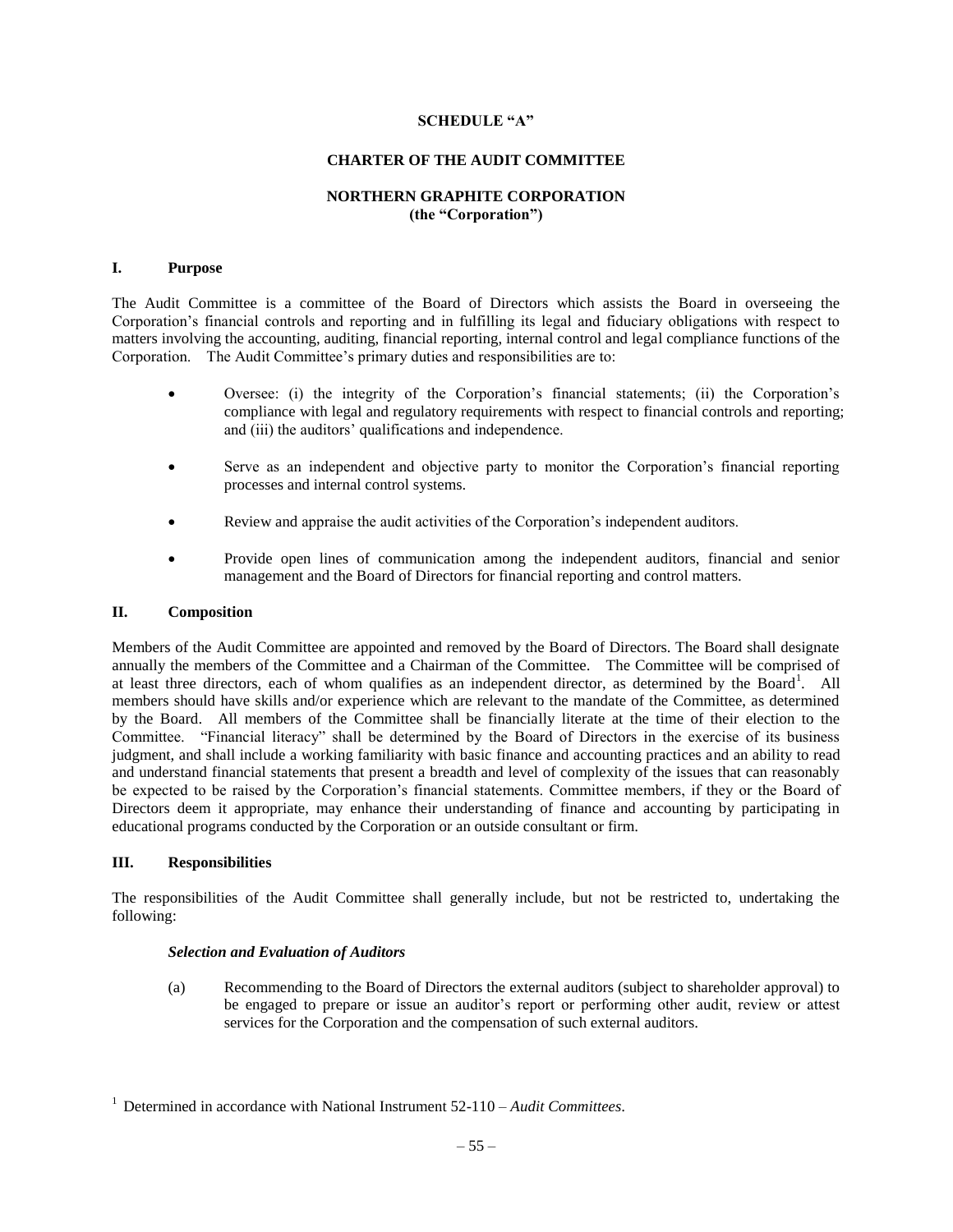- (b) Overseeing the independence of the Corporation's auditors and taking such actions as it may deem necessary to satisfy it that the Corporation's auditors are independent within the meaning of applicable securities laws by, among other things: (i) requiring the independent auditors to deliver to the Committee on a periodic basis a formal written statement delineating all relationships between the independent auditors and the Corporation; and (ii) actively engaging in a dialogue with the independent auditors with respect to any disclosed relationships or services that may impact the objectivity and independence of the independent auditors and taking appropriate action to satisfy itself of the auditors' independence.
- (c) Instructing the Corporation's independent auditors that: (i) they are ultimately accountable to the Committee (as representatives of the shareholders of the Corporation); (ii) they must report directly to the Committee; and (iii) the Committee is responsible for the appointment (subject to shareholder approval), compensation, retention, evaluation and oversight of the Corporation's independent auditors.
- (d) Ensuring the respect of legal requirements regarding the rotation of applicable partners of the external auditors, on a regular basis, as required.
- (e) Reviewing and pre-approving all audit and permitted non-audit services or mandates to be provided by the independent auditors to the Corporation or any of its subsidiaries, including tax services, and the proposed basis and amount of the external auditors' fees for such services, and determining which non-audit services the auditors are prohibited from providing (and adopting specific policies and procedures related thereto).
- (f) Reviewing the performance of the Corporation's independent auditors and replacing or terminating the independent auditors (subject to required shareholder approvals) when circumstances warrant.

## *Oversight of Annual Audit*

- (a) Reviewing and accepting, if appropriate, the annual audit plan of the Corporation's independent auditors, including the scope, extent and schedule of audit activities, and monitoring such plan's progress and results during the year.
- (b) Confirming through private discussions with the Corporation's independent auditors and the Corporation's management that no management restrictions are being placed on the scope of the independent auditors' work.
- (c) Reviewing with the external auditors any audit problems or difficulties and management's response thereto and resolving any disagreement between management and the external auditors regarding accounting and financial reporting.
- (d) Reviewing with management and the external auditors the results of the year-end audit of the Corporation, including: (i) the annual financial statements and the audit report, the related management representation letter, the related "Memorandum Regarding Accounting Procedures and Internal Control" or similar memorandum prepared by the Corporation's independent auditors, any other pertinent reports and management's responses concerning such memorandum; and (ii) the qualitative judgments of the independent auditors about the appropriateness and not just the acceptability of accounting principles and financial disclosure practices used or proposed to be adopted by the Corporation including any alternative treatments of financial information that have been discussed with management, the ramification of their use and the independent auditor's preferred treatment as well as any other material communications with management and, particularly, about the degree of aggressiveness or conservatism of its accounting principles and underlying estimates.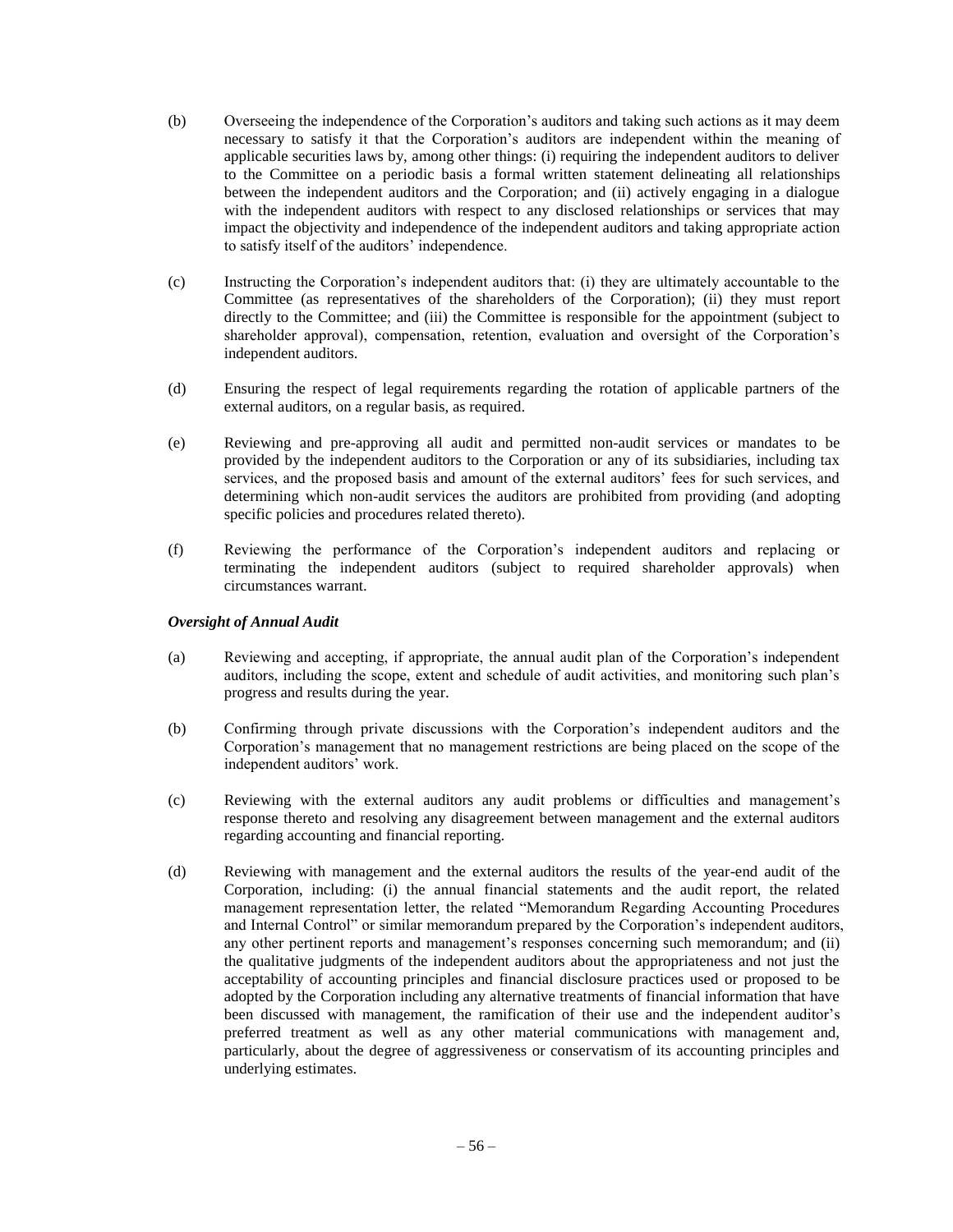## *Oversight of Financial Reporting Process and Internal Controls*

- (a) Reviewing with management and the external auditors the annual financial statements and accompanying notes, the external auditors' report thereon and the related press release, and obtaining explanations from management on all significant variances with comparative periods, before recommending approval by the Board and the release thereof.
- (b) Reviewing with management the quarterly financial statements and any auditors' review thereof before recommending approval by the Board and the release thereof.
- (c) Reviewing and periodically assessing the adequacy of the Corporation's procedures for the Corporation's public disclosure of financial information extracted or derived from the Corporation's financial statements, including reviewing the financial information contained in the annual information form, management proxy circular, management's discussion and analysis, Annual Information Formes and other documents containing similar financial information before their public disclosure or filing with regulatory authorities, including the audit committee's report for inclusion in the Corporation's management information circular in accordance with applicable rules and regulations.
- (d) Periodically reviewing the Corporation's disclosure policy to ensure that it conforms with applicable legal and regulatory requirements.
- (e) Reviewing the adequacy and effectiveness of the Corporation's accounting and internal control policies and procedures through inquiry and discussions with the Corporation's independent auditors and management of the Corporation.
- (f) Monitoring the quality and integrity of the Corporation's disclosure controls and procedures and management information systems through discussions with management and the external auditors.
- (g) Overseeing management's reporting on internal controls and disclosure controls and procedures.
- (h) Reviewing on a regular basis and monitoring the Corporation's policies and guidelines which govern the Corporation's risk assessment and risk management, including the Corporation's major financial risk exposures and the steps management has taken to monitor and control such exposures, including hedging policies through the use of financial derivatives.
- (i) Establishing and maintaining free and open means of communication between and among the Board of Directors, the Committee, the Corporation's independent auditors and management.

#### *Other Matters*

- (a) Assisting the Board with oversight of the Corporation's compliance with applicable legal and regulatory requirements, including meeting with general counsel and outside counsel when appropriate to review legal and regulatory matters, including any matters that may have a material impact on the financial statements of the Corporation.
- (b) Reviewing and approving any transactions between the Corporation and members of management and/or the Board as well as policies and procedures with respect to officers' expense accounts and perquisites, including the use of corporate assets. The Committee shall consider the results of any review of these policies and procedures by the Corporation's independent auditors.
- (c) Conducting or authorizing investigations into any matters within the Committee's scope of responsibilities, including retaining outside counsel or other consultants or experts as the Committee determines necessary to carry out its duties and to set and pay the compensation for these advisors.